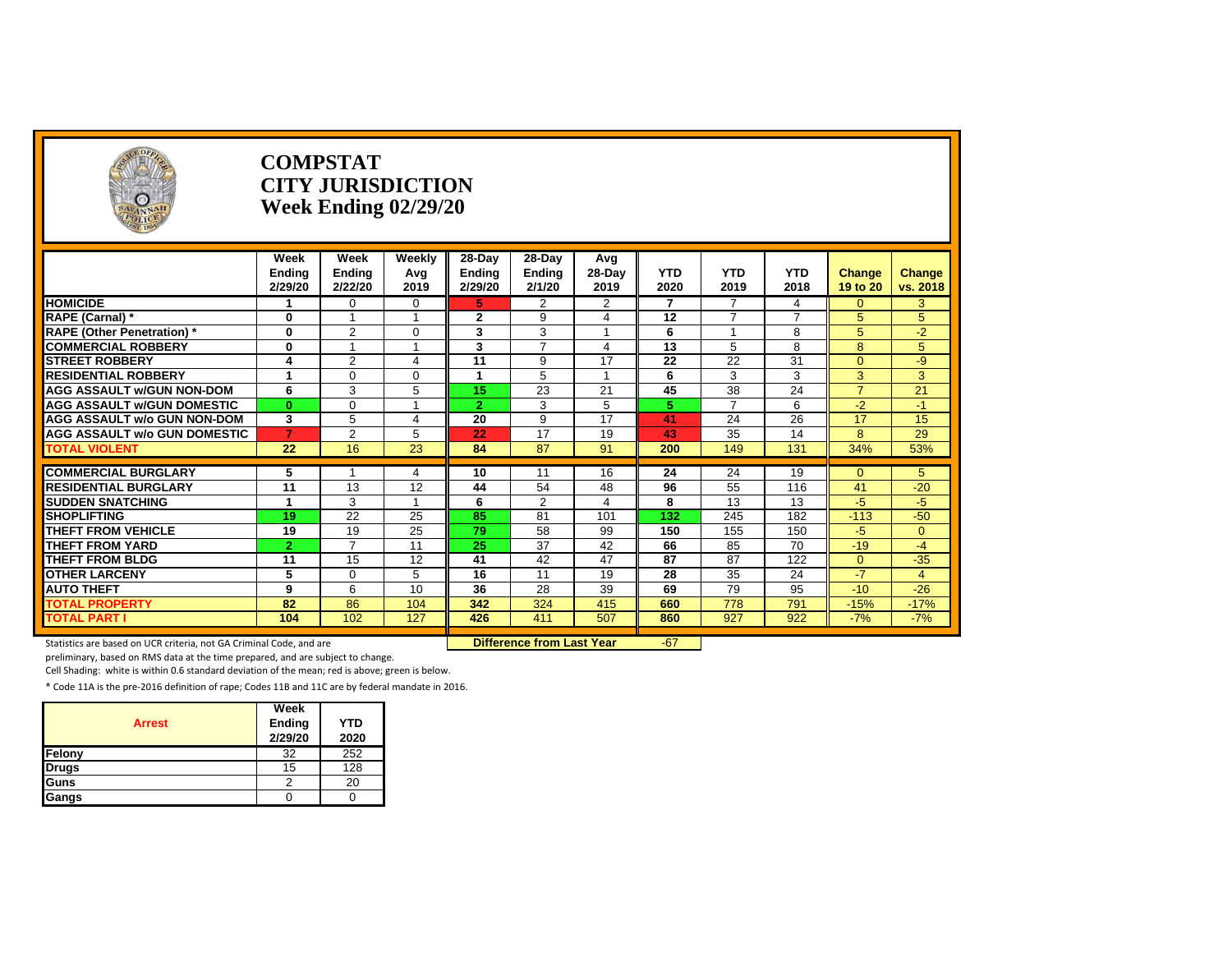

#### **COMPSTAT PRECINCT COMMANDER: NORTH PRECINCT** CAPT. CARY HILL **Week Ending 02/29/20**



|                                     | Week<br><b>Ending</b><br>2/29/20 | Week<br><b>Ending</b><br>2/22/20 | Weekly<br>Avg<br>2019 | 28-Day<br><b>Ending</b><br>2/29/20 | $28-Dav$<br><b>Ending</b><br>2/1/20 | Avg<br>$28-Day$<br>2019 | <b>YTD</b><br>2020 | YTD<br>2019     | <b>YTD</b><br>2018 | <b>Change</b><br>19 to 20 | <b>Change</b><br>vs. 2018 |
|-------------------------------------|----------------------------------|----------------------------------|-----------------------|------------------------------------|-------------------------------------|-------------------------|--------------------|-----------------|--------------------|---------------------------|---------------------------|
| <b>HOMICIDE</b>                     | 0                                | 0                                | $\Omega$              | 0                                  | 0                                   | 0                       | $\bf{0}$           |                 |                    | -1                        | $-1$                      |
| RAPE (Carnal) *                     | 0                                | 1                                | $\Omega$              |                                    | 4                                   | 1                       | 5                  | $\overline{2}$  |                    | 3                         | $\overline{4}$            |
| <b>RAPE (Other Penetration)</b> *   | 0                                | $\Omega$                         | $\Omega$              | $\mathbf{0}$                       | 0                                   | $\Omega$                | $\bf{0}$           | $\Omega$        |                    | $\Omega$                  | $-1$                      |
| <b>COMMERCIAL ROBBERY</b>           | 0                                | 0                                | $\Omega$              | $\overline{2}$                     | $\Omega$                            | 1                       | $\mathbf{2}$       |                 | $\overline{2}$     |                           | $\overline{0}$            |
| <b>STREET ROBBERY</b>               | 3                                | $\overline{2}$                   |                       | 6                                  | $\overline{2}$                      | 5                       | 9                  | 4               | 17                 | 5                         | -8                        |
| <b>RESIDENTIAL ROBBERY</b>          | 0                                | 0                                | $\Omega$              | 0                                  |                                     | 0                       |                    | $\Omega$        |                    |                           | $\overline{0}$            |
| <b>AGG ASSAULT w/GUN NON-DOM</b>    | 1                                | 2                                |                       | 6                                  | $\overline{7}$                      | 4                       | 13                 | 5               | 5                  | 8                         | 8                         |
| <b>AGG ASSAULT W/GUN DOMESTIC</b>   | $\mathbf{0}$                     | 0                                | $\Omega$              |                                    | $\Omega$                            | $\overline{\mathbf{A}}$ |                    |                 | $\overline{2}$     | $\overline{0}$            | $-1$                      |
| <b>AGG ASSAULT w/o GUN NON-DOM</b>  | 1                                | 4                                |                       | 11                                 | 3                                   | 6                       | 16                 | 12              | 8                  | 4                         | 8                         |
| <b>AGG ASSAULT W/o GUN DOMESTIC</b> | 4                                | 0                                |                       | $\overline{2}$                     | 4                                   | 5                       | $\overline{7}$     | 8               | 6                  | $-1$                      | $\blacktriangleleft$      |
| <b>TOTAL VIOLENT</b>                | 6                                | 9                                | 6                     | 29                                 | 21                                  | 24                      | 54                 | 34              | 44                 | 59%                       | 23%                       |
| <b>COMMERCIAL BURGLARY</b>          | 2                                |                                  |                       | 4                                  | 4                                   | 4                       | 9                  | 7               | 3                  | $\overline{2}$            | 6                         |
| <b>RESIDENTIAL BURGLARY</b>         | 5                                | 4                                | 2                     | 15                                 | 8                                   | $\overline{7}$          | 23                 | 9               | 15                 | 14                        | 8                         |
| <b>SUDDEN SNATCHING</b>             | 4                                | $\overline{2}$                   | $\Omega$              | 3                                  |                                     | 1                       | 4                  | 4               | 5                  | $\Omega$                  | $-1$                      |
| <b>SHOPLIFTING</b>                  | 4                                | $\overline{2}$                   | 3                     | 14                                 | 7                                   | 12                      | 21                 | 32              | 42                 | $-11$                     | $-21$                     |
| <b>THEFT FROM VEHICLE</b>           |                                  | 3                                | 6                     | 12                                 | 12                                  | 24                      | 27                 | 32              | 27                 | -5                        | $\Omega$                  |
| <b>THEFT FROM YARD</b>              | $\mathbf{0}$                     | 3                                | 3                     | 10                                 | 7                                   | 11                      | 17                 | 27              | 20                 | $-10$                     | -3                        |
| <b>THEFT FROM BLDG</b>              | 0                                | 4                                | 3                     | 7                                  | 10                                  | 11                      | 18                 | $\overline{22}$ | 41                 | $-4$                      | $-23$                     |
| <b>OTHER LARCENY</b>                | $\mathbf{0}$                     | $\Omega$                         |                       | 4                                  | 0                                   | 4                       | 5                  | 8               | 5                  | $-3$                      | $\mathbf{0}$              |
| <b>AUTO THEFT</b>                   | 3                                | $\Omega$                         | $\overline{2}$        | 8                                  | 6                                   | 8                       | 15                 | 9               | 11                 | 6                         | $\overline{4}$            |
| <b>TOTAL PROPERTY</b>               | 16                               | 19                               | 21                    | 77                                 | 55                                  | 82                      | 139                | 150             | 169                | $-7%$                     | $-18%$                    |
| <b>TOTAL PART I</b>                 | 22                               | $\overline{28}$                  | $\overline{26}$       | 106                                | $\overline{76}$                     | 106                     | 193                | 184             | 213                | 5%                        | $-9%$                     |

Statistics are based on UCR criteria, not GA Criminal Code, and are **Difference from Last Year** 9

preliminary, based on RMS data at the time prepared, and are subject to change.

Cell Shading: white is within 0.6 standard deviation of the mean; red is above; green is below.

| <b>Arrests</b> | Week<br><b>Ending</b><br>2/29/20 | <b>YTD</b><br>2020 |
|----------------|----------------------------------|--------------------|
| Felony         | 10                               | 86                 |
| <b>Drugs</b>   |                                  | 42                 |
| Guns           |                                  |                    |
| Gangs          |                                  |                    |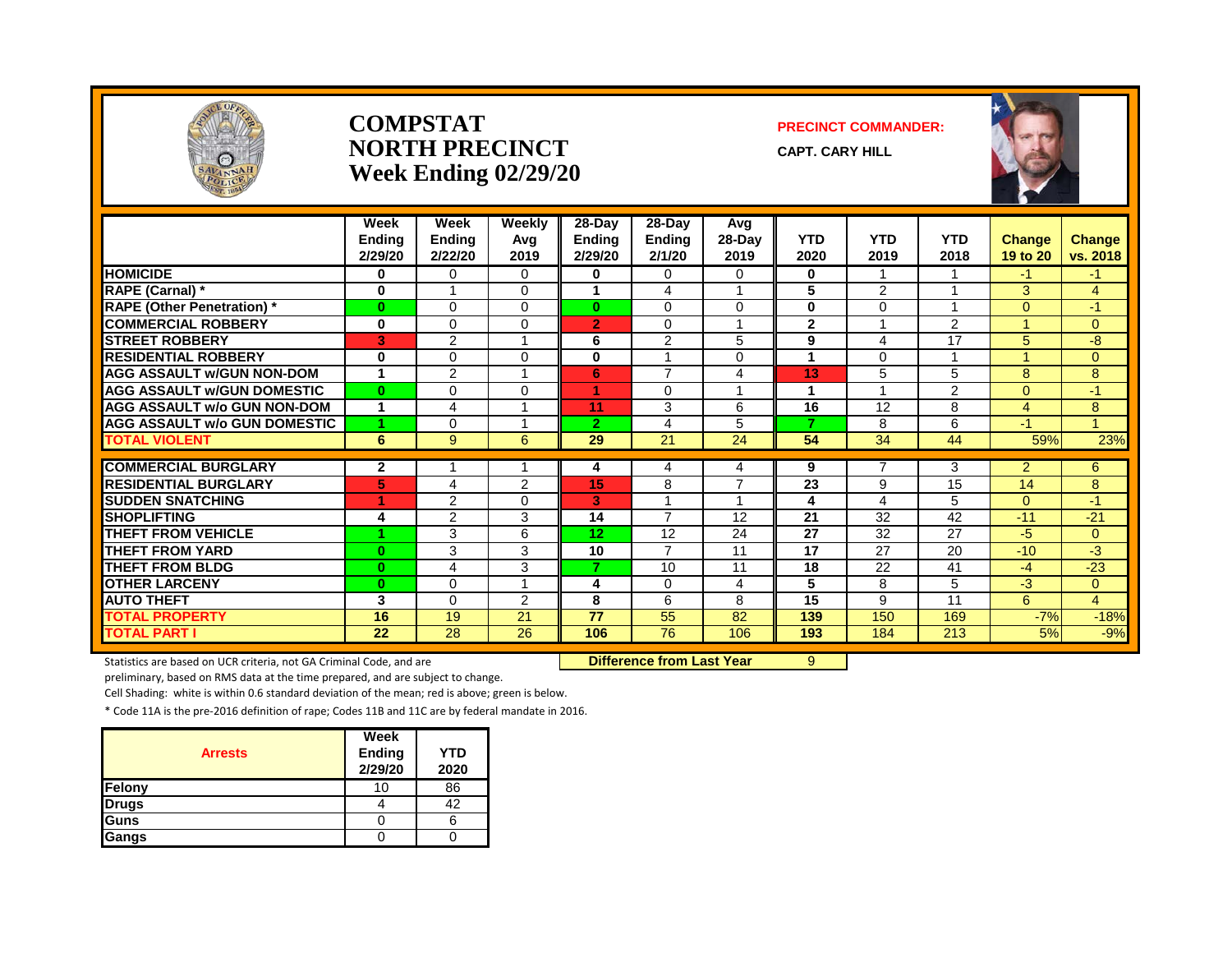

#### **COMPSTAT PRECINCT COMMANDER: CENTRAL PRECINCT** CAPT. TONYA REID **Week Ending 02/29/20**

|                                     | Week<br><b>Ending</b><br>2/29/20 | Week<br><b>Ending</b><br>2/22/20 | Weekly<br>Ava<br>2019 | $28 - Day$<br><b>Ending</b><br>2/29/20 | $28$ -Day<br><b>Ending</b><br>2/1/20 | Avg<br>$28-Day$<br>2019 | <b>YTD</b><br>2020   | <b>YTD</b><br>2019      | <b>YTD</b><br>2018      | <b>Change</b><br>19 to 20 | Change<br>vs. 2018 |
|-------------------------------------|----------------------------------|----------------------------------|-----------------------|----------------------------------------|--------------------------------------|-------------------------|----------------------|-------------------------|-------------------------|---------------------------|--------------------|
| <b>HOMICIDE</b>                     |                                  | $\Omega$                         | 0                     | 4                                      | $\overline{2}$                       | 0                       | 6                    |                         | $\Omega$                | 5.                        | 6                  |
| RAPE (Carnal) *                     | $\bf{0}$                         | $\Omega$                         | 0                     | -1                                     | 3                                    | $\mathbf 1$             | 5                    | 2                       | $\overline{2}$          | 3                         | 3                  |
| <b>RAPE (Other Penetration)</b> *   | $\bf{0}$                         | $\Omega$                         | 0                     | $\mathbf{0}$                           |                                      | 0                       |                      |                         | $\overline{2}$          | $\Omega$                  | $-1$               |
| <b>COMMERCIAL ROBBERY</b>           | $\mathbf 0$                      | $\Omega$                         | 0                     | $\bf{0}$                               | $\overline{\mathbf{A}}$              | 2                       | $\mathbf{2}$         | $\overline{\mathbf{A}}$ | $\Omega$                |                           | $\overline{2}$     |
| <b>STREET ROBBERY</b>               | 1                                | $\Omega$                         |                       | 3                                      |                                      | 5                       | 4                    | 5                       | 9                       | $-1$                      | $-5$               |
| <b>RESIDENTIAL ROBBERY</b>          | $\bf{0}$                         | $\Omega$                         | $\Omega$              | $\bf{0}$                               | $\overline{A}$                       | 0                       | -1                   | $\overline{\mathbf{A}}$ | 4                       | $\Omega$                  | $\overline{0}$     |
| <b>AGG ASSAULT w/GUN NON-DOM</b>    | $\mathbf{0}$                     |                                  | $\overline{2}$        | 3                                      | $\overline{7}$                       | $\overline{7}$          | 12                   | 15                      | 6                       | -3                        | 6                  |
| <b>AGG ASSAULT W/GUN DOMESTIC</b>   | $\bf{0}$                         | $\Omega$                         | 0                     |                                        | 2                                    |                         | 3                    | 3                       | $\overline{2}$          | $\Omega$                  |                    |
| <b>AGG ASSAULT w/o GUN NON-DOM</b>  | $\bf{0}$                         | $\Omega$                         |                       | $\overline{2}$                         | 3                                    | 4                       | 6                    | $\overline{4}$          | 8                       | $\overline{2}$            | $-2$               |
| <b>AGG ASSAULT W/o GUN DOMESTIC</b> | 4                                |                                  |                       | 6                                      | 5                                    | 5                       | 12                   | 8                       |                         | 4                         | 11                 |
| <b>TOTAL VIOLENT</b>                | 6                                | $\overline{2}$                   | 6                     | 20                                     | 26                                   | 26                      | 52                   | 41                      | 31                      | 27%                       | 68%                |
|                                     |                                  |                                  |                       |                                        |                                      |                         |                      |                         |                         |                           |                    |
| <b>COMMERCIAL BURGLARY</b>          | 2                                | $\Omega$                         |                       | 4                                      | 4                                    | 6                       | 8                    | 3                       | 6                       | 5                         | $\overline{2}$     |
| <b>RESIDENTIAL BURGLARY</b>         | 3                                | 3                                | 4                     | 11                                     | $\overline{21}$                      | 16                      | 26                   | 15                      | 25                      | 11                        |                    |
| <b>SUDDEN SNATCHING</b>             | $\bf{0}$                         | $\Omega$                         | 0                     |                                        | $\Omega$                             | 1                       | $\blacktriangleleft$ | 2                       | $\overline{\mathbf{A}}$ | $-1$                      | $\overline{0}$     |
| <b>SHOPLIFTING</b>                  | $\overline{2}$                   | 5                                | 5                     | 17                                     | 9                                    | 19                      | 29                   | 38                      | 22                      | $-9$                      | $\overline{7}$     |
| <b>THEFT FROM VEHICLE</b>           | 4                                | $\overline{\mathcal{A}}$         | 6                     | 14                                     | 10                                   | 25                      | 29                   | 30                      | 50                      | $-1$                      | $-21$              |
| <b>THEFT FROM YARD</b>              | 1                                | $\overline{2}$                   | 4                     | 6                                      | 15                                   | 15                      | 23                   | 26                      | $\overline{26}$         | $-3$                      | $-3$               |
| <b>THEFT FROM BLDG</b>              | 5                                | $\overline{ }$                   | 3                     | 8                                      | 9                                    | 10                      | 17                   | 18                      | 31                      | $-1$                      | $-14$              |
| <b>OTHER LARCENY</b>                | 3                                | $\Omega$                         | $\overline{2}$        | 5.                                     | 3                                    | $\overline{7}$          | 8                    | 12                      | 3                       | $-4$                      | 5                  |
| <b>AUTO THEFT</b>                   | 1                                | $\overline{2}$                   | $\overline{2}$        | 9                                      | 16                                   | 10                      | 28                   | 23                      | 30                      | 5                         | $-2$               |
| <b>TOTAL PROPERTY</b>               | 21                               | 17                               | 27                    | 75                                     | 87                                   | 107                     | 169                  | 167                     | 194                     | 1%                        | $-13%$             |
| <b>TOTAL PART I</b>                 | 27                               | 19                               | 33                    | 95                                     | 113                                  | 133                     | 221                  | 208                     | 225                     | 6%                        | $-2%$              |

Statistics are based on UCR criteria, not GA Criminal Code, and are **Difference from Last Year** 13

preliminary, based on RMS data at the time prepared, and are subject to change.

Cell Shading: white is within 0.6 standard deviation of the mean; red is above; green is below.

| <b>Arrests</b> | Week<br><b>Ending</b><br>2/29/20 | <b>YTD</b><br>2020 |
|----------------|----------------------------------|--------------------|
| Felony         | 12                               | 88                 |
| <b>Drugs</b>   |                                  | 42                 |
| Guns           |                                  |                    |
| Gangs          |                                  |                    |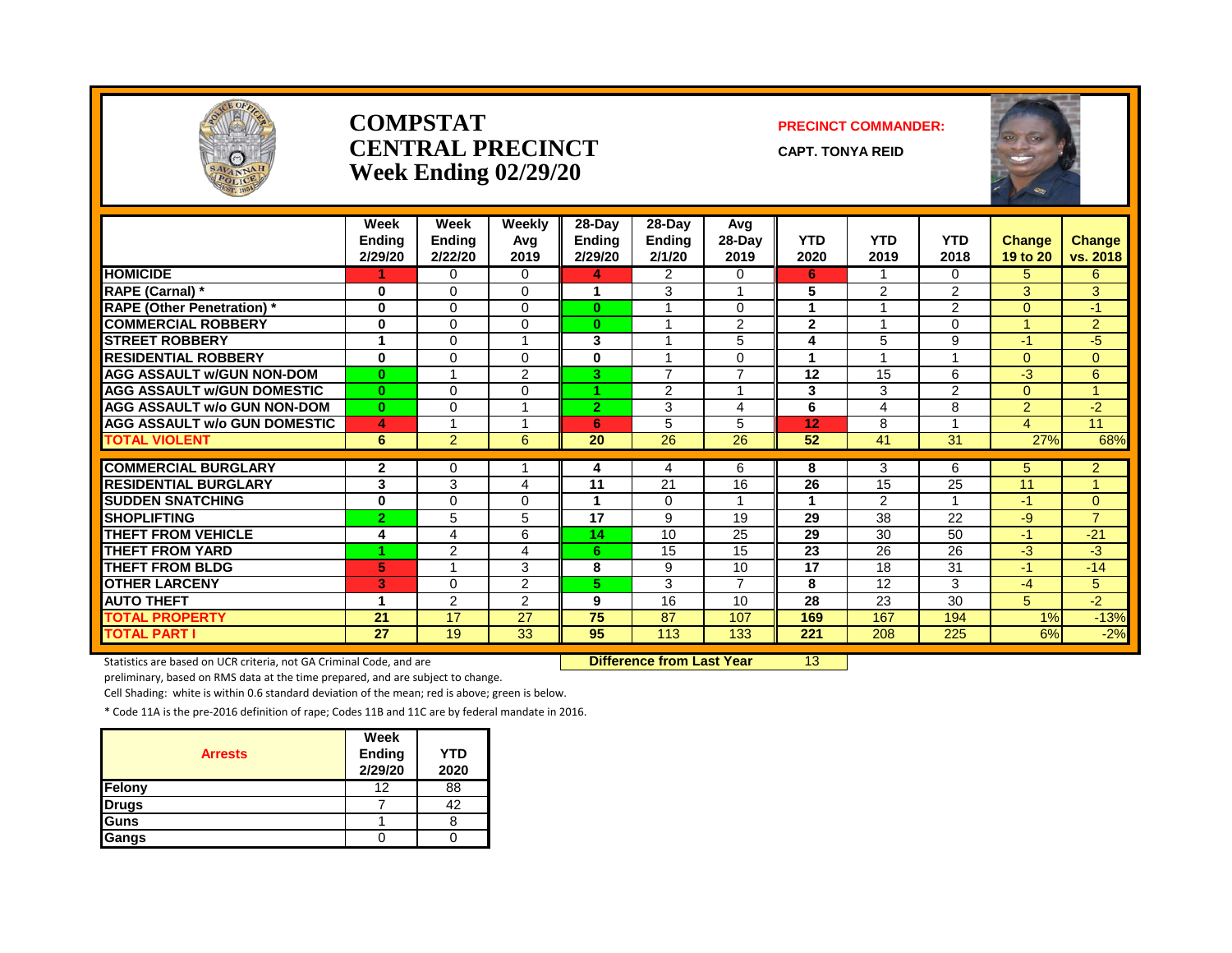

#### **COMPSTAT PRECINCT COMMANDER: SOUTH PRECINCT** CAPT. MICHELLE HALFORD **Week Ending 02/29/20**



|                                     | Week<br><b>Endina</b><br>2/29/20 | Week<br><b>Ending</b><br>2/22/20 | Weekly<br>Avg<br>2019 | $28$ -Day<br><b>Ending</b><br>2/29/20 | $28-Day$<br><b>Ending</b><br>2/1/20 | Avg<br>28-Day<br>2019 | <b>YTD</b><br>2020 | <b>YTD</b><br>2019 | <b>YTD</b><br>2018 | <b>Change</b><br>19 to 20 | Change<br>vs. 2018   |
|-------------------------------------|----------------------------------|----------------------------------|-----------------------|---------------------------------------|-------------------------------------|-----------------------|--------------------|--------------------|--------------------|---------------------------|----------------------|
| <b>HOMICIDE</b>                     | 0                                | $\Omega$                         | $\Omega$              |                                       | $\Omega$                            |                       | 1                  | 4                  | $\Omega$           | $-3$                      |                      |
| RAPE (Carnal) *                     | $\bf{0}$                         | $\Omega$                         | $\Omega$              | 0                                     | 2                                   |                       | $\overline{2}$     |                    | 3                  |                           | $-1$                 |
| <b>RAPE (Other Penetration)*</b>    | $\bf{0}$                         | $\overline{\phantom{a}}$         | 0                     | $\overline{2}$                        | 2                                   | $\Omega$              | 4                  | $\Omega$           | 3                  | 4                         | 1                    |
| <b>COMMERCIAL ROBBERY</b>           | $\bf{0}$                         |                                  | $\Omega$              | 1                                     | 5                                   |                       | 6                  | 2                  | 4                  | 4                         | $\overline{2}$       |
| <b>STREET ROBBERY</b>               | $\bf{0}$                         | $\Omega$                         |                       | $\bf{0}$                              | 3                                   | 3                     | 4                  | 8                  | 3                  | $-4$                      | 1                    |
| <b>RESIDENTIAL ROBBERY</b>          | 4                                | $\Omega$                         | 0                     | 1                                     | 2                                   | $\Omega$              | 3                  | $\Omega$           |                    | 3                         | $\overline{2}$       |
| <b>AGG ASSAULT w/GUN NON-DOM</b>    | 5                                | $\Omega$                         |                       | 6                                     | 6                                   | 3                     | 13                 | 5                  |                    | 8                         | 12                   |
| <b>AGG ASSAULT W/GUN DOMESTIC</b>   | $\mathbf{0}$                     | $\Omega$                         | $\Omega$              | $\bf{0}$                              | $\Omega$                            |                       | $\bf{0}$           | 2                  |                    | $-2$                      | $-1$                 |
| <b>AGG ASSAULT w/o GUN NON-DOM</b>  | 1                                |                                  |                       | 3                                     | $\overline{\mathbf{A}}$             | 2                     | 4                  | 3                  | 5                  |                           | $-1$                 |
| <b>AGG ASSAULT w/o GUN DOMESTIC</b> | $\bf{0}$                         |                                  |                       | 6                                     | 3                                   | 4                     | 9                  | 8                  | 3                  |                           | 6                    |
| <b>TOTAL VIOLENT</b>                | $\overline{7}$                   | 4                                | 4                     | 20                                    | 24                                  | 17                    | 46                 | 33                 | 24                 | 39%                       | 92%                  |
|                                     |                                  |                                  |                       |                                       |                                     |                       |                    |                    |                    |                           |                      |
| <b>COMMERCIAL BURGLARY</b>          |                                  | 0                                |                       |                                       |                                     | 5                     | 2                  | 11                 | 6                  | -9                        | $-4$                 |
| <b>RESIDENTIAL BURGLARY</b>         | $\mathbf{2}$                     | 2                                | $\overline{2}$        | 8                                     | 11                                  | 9                     | 21                 | 8                  | 35                 | 13                        | $-14$                |
| <b>SUDDEN SNATCHING</b>             | 0                                | $\Omega$                         | 0                     | $\mathbf{0}$                          |                                     |                       | 1                  | 4                  | 3                  | -3                        | -2                   |
| <b>SHOPLIFTING</b>                  | 7                                | 9                                | 12<br>⇁               | 29                                    | 34                                  | 48                    | 69                 | 138                | 73                 | $-69$                     | $-4$                 |
| <b>THEFT FROM VEHICLE</b>           | 5                                | 6                                |                       | 26                                    | 14                                  | 26                    | 42                 | 60                 | 51                 | $-18$                     | -9                   |
| <b>THEFT FROM YARD</b>              | $\mathbf 0$                      | 2                                |                       | 4                                     | 3                                   | 6                     | 9                  | 14                 | 8                  | $-5$                      | $\blacktriangleleft$ |
| <b>THEFT FROM BLDG</b>              | $\mathbf{2}$                     | 5                                | 3                     | 9                                     | 8                                   | 13                    | 19                 | 23                 | 22                 | $-4$                      | -3                   |
| <b>OTHER LARCENY</b>                | $\bf{0}$                         | $\Omega$                         |                       | и                                     | 3                                   | 4                     | 4                  | 5                  | 3                  | $-1$                      | 1                    |
| <b>AUTO THEFT</b>                   | $\mathbf{2}$                     | 2                                | 3                     | 11                                    | $\overline{2}$                      | 11                    | 13                 | 20                 | 26                 | $-7$                      | $-13$                |
| <b>TOTAL PROPERTY</b>               | 19                               | 26                               | 31                    | 89                                    | 77                                  | 123                   | 180                | 283                | 227                | $-36%$                    | $-21%$               |
| <b>TOTAL PART I</b>                 | 26                               | 30                               | 35                    | 109                                   | 101                                 | 141                   | 226                | 316                | 251                | $-28%$                    | $-10%$               |

Statistics are based on UCR criteria, not GA Criminal Code, and are **Difference from Last Year** -90

preliminary, based on RMS data at the time prepared, and are subject to change.

Cell Shading: white is within 0.6 standard deviation of the mean; red is above; green is below.

| <b>Arrests</b> | Week<br><b>Ending</b><br>2/29/20 | <b>YTD</b><br>2020 |
|----------------|----------------------------------|--------------------|
| Felony         | 10                               | 55                 |
| <b>Drugs</b>   |                                  | 25                 |
| Guns           |                                  |                    |
| <b>Gangs</b>   |                                  |                    |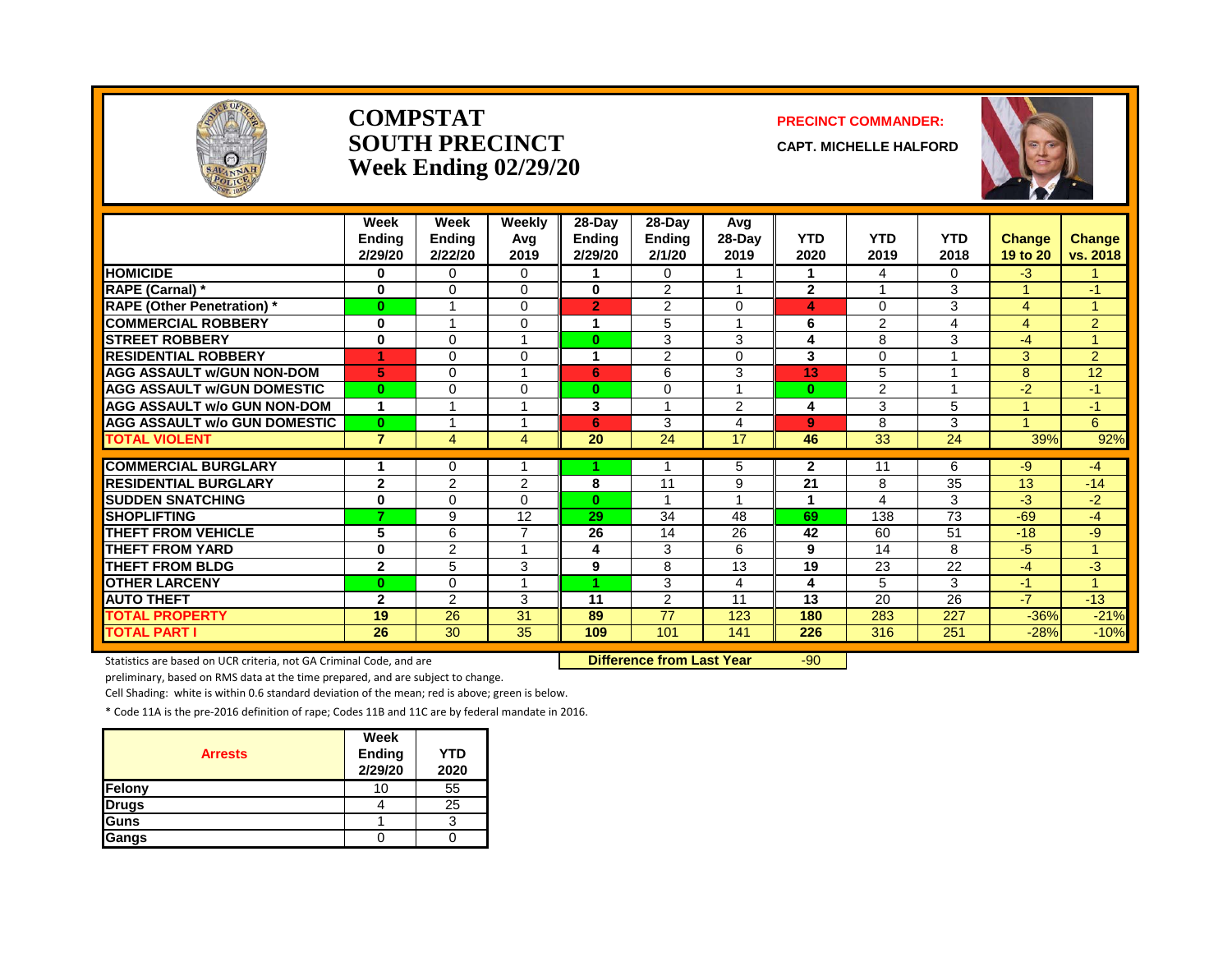

#### **COMPSTAT PRECINCT COMMANDER: EAST PRECINCT** CAPT. GEORGE GUNDICH **Week Ending 02/29/20**



|                                     | Week<br><b>Endina</b><br>2/29/20 | Week<br><b>Ending</b><br>2/22/20 | Weekly<br>Avg<br>2019 | $28-Dav$<br><b>Ending</b><br>2/29/20 | $28$ -Day<br><b>Ending</b><br>2/1/20 | Avg<br>28-Day<br>2019   | <b>YTD</b><br>2020 | <b>YTD</b><br>2019       | <b>YTD</b><br>2018 | <b>Change</b><br>19 to 20 | <b>Change</b><br>vs. 2018 |
|-------------------------------------|----------------------------------|----------------------------------|-----------------------|--------------------------------------|--------------------------------------|-------------------------|--------------------|--------------------------|--------------------|---------------------------|---------------------------|
| <b>HOMICIDE</b>                     | $\bf{0}$                         | 0                                | $\Omega$              | $\mathbf{0}$                         | $\Omega$                             | $\Omega$                | $\bf{0}$           |                          | 3                  | -1                        | $-3$                      |
| RAPE (Carnal) *                     | $\bf{0}$                         | $\Omega$                         | 0                     | $\bf{0}$                             | $\Omega$                             | 1                       | $\bf{0}$           | 2                        |                    | $-2$                      | $-1$                      |
| <b>RAPE (Other Penetration)*</b>    | $\bf{0}$                         | 1                                | 0                     | 1                                    | $\Omega$                             | $\Omega$                | 1                  | $\Omega$                 | 2                  | $\mathbf{1}$              | $-1$                      |
| <b>COMMERCIAL ROBBERY</b>           | $\bf{0}$                         | $\Omega$                         | 0                     | 0                                    |                                      |                         | 3                  |                          | $\overline{2}$     | $\overline{2}$            |                           |
| <b>STREET ROBBERY</b>               | $\bf{0}$                         | $\Omega$                         | 1                     | $\overline{2}$                       | 3                                    | 4                       | 5                  | 5                        | $\overline{2}$     | $\Omega$                  | 3                         |
| <b>RESIDENTIAL ROBBERY</b>          | $\bf{0}$                         | $\Omega$                         | $\Omega$              | $\bf{0}$                             |                                      | 1                       | и                  | 2                        | $\Omega$           | $-1$                      |                           |
| <b>AGG ASSAULT w/GUN NON-DOM</b>    | $\bf{0}$                         | $\Omega$                         | $\overline{2}$        | $\mathbf{0}$                         | 3                                    | 6                       | $\overline{7}$     | 13                       | 12                 | -6                        | $-5$                      |
| <b>AGG ASSAULT W/GUN DOMESTIC</b>   | $\bf{0}$                         | $\Omega$                         | 0                     | $\mathbf{0}$                         | 1                                    | 2                       | 1                  | $\overline{\phantom{a}}$ |                    | $\Omega$                  | $\Omega$                  |
| <b>AGG ASSAULT w/o GUN NON-DOM</b>  | 1                                | $\Omega$                         |                       | 4                                    | 2                                    | 5                       | 15                 | 5                        | 5                  | 10                        | 10                        |
| <b>AGG ASSAULT w/o GUN DOMESTIC</b> | $\overline{2}$                   | $\Omega$                         | 1                     | 8                                    | 5                                    | 5                       | 15                 | 11                       | 4                  | 4                         | 11                        |
| <b>TOTAL VIOLENT</b>                | 3                                | 1                                | 6                     | 15                                   | 16                                   | $\overline{24}$         | 48                 | 41                       | $\overline{32}$    | 17%                       | 50%                       |
|                                     |                                  |                                  |                       |                                      |                                      |                         |                    |                          |                    |                           |                           |
| <b>COMMERCIAL BURGLARY</b>          | 0                                | $\Omega$                         | 0                     |                                      | 2                                    | 2                       | 5                  | 3                        | 4                  | $\overline{2}$            |                           |
| <b>RESIDENTIAL BURGLARY</b>         | 4                                | 4                                | 4                     | 10                                   | 14                                   | 17                      | 26                 | 23                       | 41                 | 3                         | $-15$                     |
| <b>SUDDEN SNATCHING</b>             | $\bf{0}$                         |                                  | 0                     | $\overline{2}$                       | 0                                    | $\overline{\mathbf{A}}$ | $\overline{2}$     | 3                        | 4                  | -1                        | $-2$                      |
| <b>SHOPLIFTING</b>                  | 6                                | 6                                | 6                     | 25                                   | 31                                   | 23                      | 13                 | 37                       | 45                 | $-24$                     | $-32$                     |
| <b>THEFT FROM VEHICLE</b>           | 9                                | 6                                | 6                     | 27                                   | 22                                   | 24                      | 52                 | 33                       | 22                 | 19                        | 30                        |
| <b>THEFT FROM YARD</b>              |                                  | $\Omega$                         | $\overline{2}$        | 5                                    | 12                                   | 10                      | 17                 | 18                       | 16                 | $-1$                      | 1                         |
| <b>THEFT FROM BLDG</b>              | 4                                | 5                                | 3                     | 17                                   | 15                                   | 12                      | 33                 | 24                       | 28                 | 9                         | 5                         |
| <b>OTHER LARCENY</b>                | $\overline{2}$                   | $\Omega$                         | 1                     | 6                                    | 5                                    | 5                       | $\overline{11}$    | 10                       | 13                 | $\blacktriangleleft$      | $-2$                      |
| <b>AUTO THEFT</b>                   | 3                                | 2                                | $\overline{2}$        | 8                                    | 4                                    | 10                      | 13                 | 27                       | 28                 | $-14$                     | $-15$                     |
| <b>TOTAL PROPERTY</b>               | 26                               | 24                               | 26                    | 101                                  | 105                                  | 103                     | 172                | 178                      | 201                | $-3%$                     | $-14%$                    |
| <b>TOTAL PART I</b>                 | 29                               | 25                               | 32                    | 116                                  | 121                                  | 127                     | 220                | 219                      | 233                | 0%                        | $-6%$                     |

Statistics are based on UCR criteria, not GA Criminal Code, and are **Difference from Last Year** 1

preliminary, based on RMS data at the time prepared, and are subject to change.

Cell Shading: white is within 0.6 standard deviation of the mean; red is above; green is below.

| <b>Arrests</b> | Week<br>Ending<br>2/29/20 | <b>YTD</b><br>2020 |
|----------------|---------------------------|--------------------|
| Felony         |                           | 23                 |
| <b>Drugs</b>   |                           | 19                 |
| <b>Guns</b>    |                           |                    |
| Gangs          |                           |                    |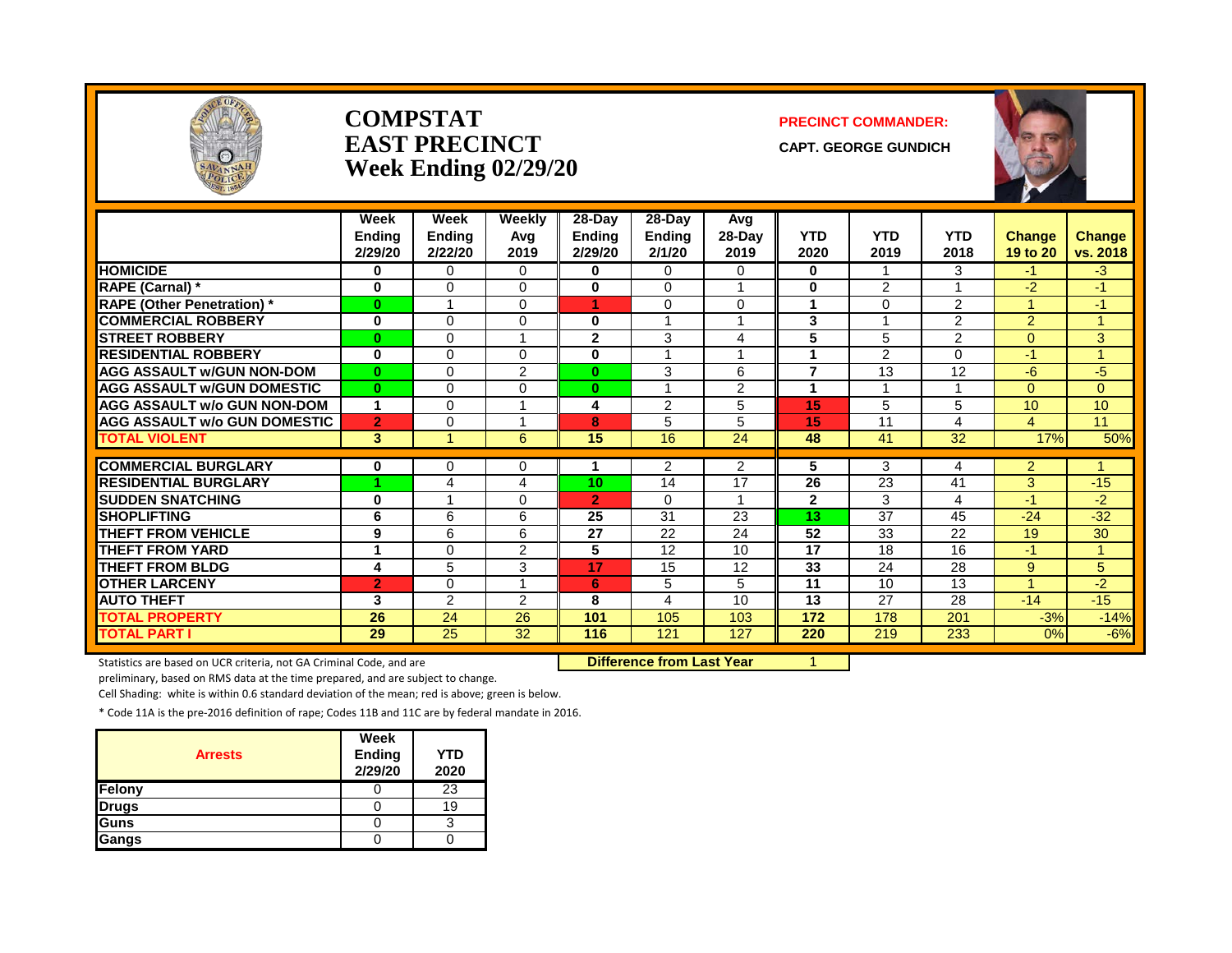# **BEAT 21 North Precinct Week Ending 02/29/20**

|                                     | <b>Last 4 Weeks</b> |               |               |               | 28 Days       | 28 Day  |                |                |              |                      |                |
|-------------------------------------|---------------------|---------------|---------------|---------------|---------------|---------|----------------|----------------|--------------|----------------------|----------------|
|                                     | <b>Endina</b>       | <b>Endina</b> | <b>Endina</b> | <b>Endina</b> | <b>Endina</b> | Average | <b>YTD</b>     | <b>YTD</b>     | <b>YTD</b>   | <b>Change</b>        | <b>Change</b>  |
|                                     | 02/08/20            | 02/15/20      | 02/22/20      | 02/29/20      | 02/29/20      | 2019    | 2020           | 2019           | 2018         | 19 to 20             | vs. 2018       |
| <b>HOMICIDE</b>                     | 0                   | 0             | 0             | 0             | 0             | 0.0     | $\Omega$       | $\Omega$       | $\Omega$     | $\Omega$             | $\Omega$       |
| RAPE (Carnal) *                     | $\Omega$            | $\Omega$      | $\Omega$      | $\Omega$      | $\Omega$      | 0.2     | $\mathbf{1}$   | $\Omega$       | $\Omega$     | $\blacktriangleleft$ | $\overline{1}$ |
| <b>RAPE (Other Penetration) *</b>   | 0                   | $\Omega$      | $\Omega$      | $\Omega$      | $\Omega$      | 0.0     | $\Omega$       | $\Omega$       | $\Omega$     | $\Omega$             | $\Omega$       |
| <b>COMMERCIAL ROBBERY</b>           | $\mathbf 0$         | $\Omega$      | $\Omega$      | $\Omega$      | $\Omega$      | 0.0     | $\Omega$       | $\Omega$       | $\Omega$     | $\mathbf{0}$         | $\mathbf{0}$   |
| <b>STREET ROBBERY</b>               | 0                   | $\Omega$      | $\Omega$      | $\Omega$      | $\Omega$      | 0.0     | $\mathbf{1}$   | $\Omega$       | $\Omega$     | $\mathbf{1}$         | $\overline{1}$ |
| <b>RESIDENTIAL ROBBERY</b>          | $\Omega$            | $\Omega$      | $\Omega$      | $\Omega$      | $\Omega$      | 0.0     | $\Omega$       | $\Omega$       | $\Omega$     | $\Omega$             | $\Omega$       |
| <b>AGG ASSAULT w/GUN NON-DOM</b>    | $\Omega$            | $\Omega$      | $\Omega$      | $\Omega$      | $\Omega$      | 0.1     | $\Omega$       | $\Omega$       | $\Omega$     | $\Omega$             | $\Omega$       |
| <b>AGG ASSAULT W/GUN DOMESTIC</b>   | $\Omega$            | $\Omega$      | $\Omega$      | $\Omega$      | $\Omega$      | 0.0     | $\Omega$       | $\Omega$       | $\Omega$     | $\Omega$             | $\Omega$       |
| <b>AGG ASSAULT w/o GUN NON-DOM</b>  | $\Omega$            | $\Omega$      | $\Omega$      | $\Omega$      | $\Omega$      | 0.2     | $\Omega$       | $\Omega$       | $\mathbf{1}$ | $\Omega$             | $-1$           |
| <b>AGG ASSAULT w/o GUN DOMESTIC</b> | $\Omega$            | $\Omega$      | $\Omega$      | $\Omega$      | $\Omega$      | 0.4     | $\overline{2}$ | $\Omega$       | $\Omega$     | $\mathcal{P}$        | $\overline{2}$ |
| <b>TOTAL VIOLENT</b>                | $\mathbf{0}$        | $\mathbf{0}$  | $\mathbf{0}$  | $\mathbf{0}$  | $\mathbf{0}$  | 0.8     | 4              | $\mathbf{0}$   | $\mathbf{1}$ | #DIV/0!              | 300%           |
| <b>COMMERCIAL BURGLARY</b>          | $\Omega$            | 0             | 0             | 0             | 0             | 0.1     | 1              | 1              | 0            | $\mathbf{0}$         | $\mathbf{1}$   |
| <b>RESIDENTIAL BURGLARY</b>         | $\Omega$            | $\Omega$      | $\mathbf{1}$  | $\Omega$      | $\mathbf{1}$  | 1.3     | 3              | 4              | 4            | $-1$                 | $-1$           |
| <b>SUDDEN SNATCHING</b>             | 0                   | 0             | $\Omega$      | $\Omega$      | $\Omega$      | 0.0     | $\Omega$       | $\Omega$       | $\Omega$     | $\Omega$             | $\mathbf{0}$   |
| <b>SHOPLIFTING</b>                  | 0                   | $\Omega$      | $\Omega$      | $\Omega$      | $\Omega$      | 0.5     | $\Omega$       | 0              | $\mathbf{1}$ | $\Omega$             | $-1$           |
| <b>THEFT FROM VEHICLE</b>           | 0                   | $\Omega$      | $\Omega$      | $\Omega$      | $\Omega$      | 3.8     | $\mathbf{1}$   | 5              | 4            | $-4$                 | $-3$           |
| <b>THEFT FROM YARD</b>              | $\Omega$            | $\Omega$      | $\Omega$      | $\Omega$      | $\Omega$      | 0.6     | $\Omega$       | $\mathbf{1}$   | $\mathbf{1}$ | $-1$                 | $-1$           |
| <b>THEFT FROM BLDG</b>              | $\Omega$            | $\Omega$      | $\Omega$      | $\Omega$      | $\Omega$      | 0.5     | $\mathbf{1}$   | $\Omega$       | 5            | $\mathbf{1}$         | $-4$           |
|                                     |                     |               |               |               |               |         |                |                |              |                      |                |
| <b>OTHER LARCENY</b>                | 0                   | 0             | 0             | 0             | 0             | 0.6     | $\Omega$       | 0              | 0            | $\overline{0}$       | $\overline{0}$ |
| <b>AUTO THEFT</b>                   | $\Omega$            | $\Omega$      | $\Omega$      | $\Omega$      | $\Omega$      | 1.5     | $\Omega$       | $\overline{2}$ | $\mathbf{1}$ | $-2$                 | $-1$           |
| <b>TOTAL PROPERTY</b>               | $\Omega$            | $\mathbf{0}$  | $\mathbf{1}$  | $\mathbf{0}$  | $\mathbf{1}$  | 8.7     | 6              | 13             | 16           | $-54%$               | $-63%$         |
| <b>TOTAL PART I</b>                 | $\mathbf{0}$        | $\mathbf{0}$  | $\mathbf{1}$  | $\mathbf{0}$  | $\mathbf{1}$  | 9.5     | 10             | 13             | 17           | $-23%$               | $-41%$         |

**Difference from Last Year** -3

Statistics are based on UCR criteria, not GA Criminal Code.

\* Rape Code 11A is the historical definition of rape (aka Legacy Rape); Rape Codes 11B and 11C are those moved from Part II to Part I in 2017.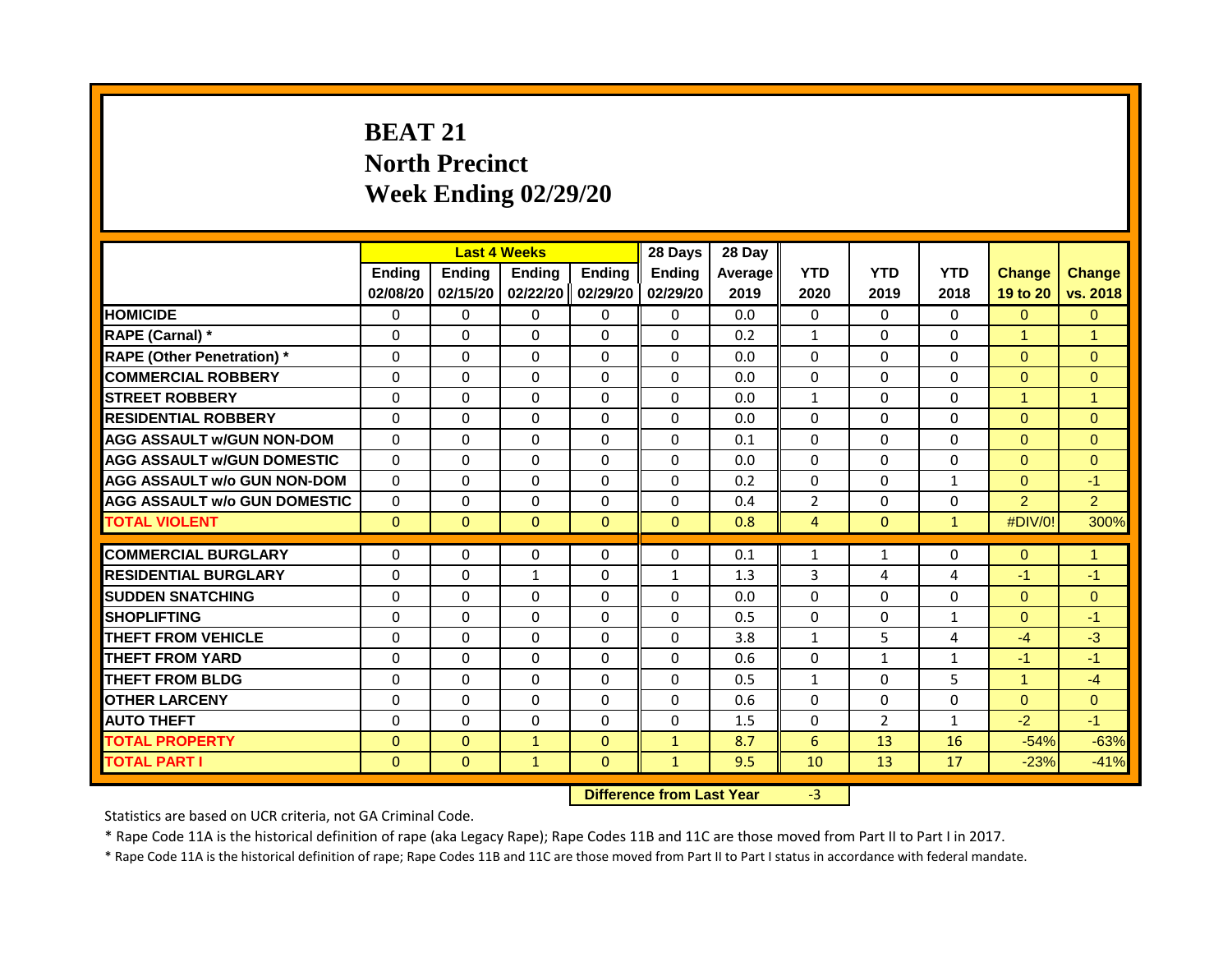# **BEAT 22 North Precinct Week Ending 02/29/20**

|                                     |                |                | <b>Last 4 Weeks</b> |                | 28 Days        | 28 Day  |                |                |                |                |                |
|-------------------------------------|----------------|----------------|---------------------|----------------|----------------|---------|----------------|----------------|----------------|----------------|----------------|
|                                     | <b>Ending</b>  | <b>Ending</b>  | <b>Endina</b>       | <b>Ending</b>  | <b>Endina</b>  | Average | <b>YTD</b>     | <b>YTD</b>     | <b>YTD</b>     | <b>Change</b>  | <b>Change</b>  |
|                                     | 02/08/20       | 02/15/20       | 02/22/20            | 02/29/20       | 02/29/20       | 2019    | 2020           | 2019           | 2018           | 19 to 20       | vs. 2018       |
| <b>HOMICIDE</b>                     | 0              | 0              | $\Omega$            | $\Omega$       | 0              | 0.1     | 0              | $\mathbf{1}$   | $\mathbf{1}$   | $-1$           | $-1$           |
| RAPE (Carnal) *                     | $\Omega$       | $\Omega$       | $\mathbf{1}$        | $\Omega$       | $\mathbf{1}$   | 0.2     | $\mathbf{1}$   | $\Omega$       | 0              | $\mathbf{1}$   | $\mathbf{1}$   |
| <b>RAPE (Other Penetration) *</b>   | $\Omega$       | $\Omega$       | $\Omega$            | $\Omega$       | $\Omega$       | 0.0     | $\mathbf{0}$   | $\Omega$       | 0              | $\overline{0}$ | $\Omega$       |
| <b>COMMERCIAL ROBBERY</b>           | $\Omega$       | $\Omega$       | $\Omega$            | $\Omega$       | $\Omega$       | 0.2     | $\Omega$       | $\Omega$       | $\Omega$       | $\Omega$       | $\Omega$       |
| <b>STREET ROBBERY</b>               | $\Omega$       | $\Omega$       | $\Omega$            | $\Omega$       | $\Omega$       | 0.7     | $\Omega$       | $\mathbf{1}$   | $\overline{3}$ | $-1$           | $-3$           |
| <b>RESIDENTIAL ROBBERY</b>          | $\Omega$       | 0              | $\Omega$            | $\Omega$       | $\Omega$       | 0.1     | $\Omega$       | $\Omega$       | 0              | $\Omega$       | $\overline{0}$ |
| <b>AGG ASSAULT W/GUN NON-DOM</b>    | $\Omega$       | $\mathbf{1}$   | $\overline{2}$      | $\Omega$       | 3              | 1.5     | $\overline{7}$ | 4              | $\mathbf{1}$   | 3              | 6              |
| <b>AGG ASSAULT W/GUN DOMESTIC</b>   | $\Omega$       | $\Omega$       | $\Omega$            | $\Omega$       | $\Omega$       | 0.4     | $\Omega$       | $\Omega$       | $\Omega$       | $\Omega$       | $\Omega$       |
| <b>AGG ASSAULT w/o GUN NON-DOM</b>  | $\Omega$       | $\Omega$       | $\Omega$            | $\Omega$       | $\Omega$       | 1.2     | $\mathbf{1}$   | $\mathbf{1}$   | $\mathbf{1}$   | $\Omega$       | $\Omega$       |
| <b>AGG ASSAULT w/o GUN DOMESTIC</b> | $\Omega$       | $\Omega$       | $\Omega$            | $\mathbf{1}$   | $\mathbf{1}$   | 1.6     | $\mathbf{1}$   | $\mathbf{3}$   | $\overline{2}$ | $-2$           | $-1$           |
| <b>TOTAL VIOLENT</b>                | $\mathbf{0}$   | $\mathbf{1}$   | 3                   | $\mathbf{1}$   | 5              | 5.8     | 10             | 10             | 8              | 0%             | 25%            |
| <b>COMMERCIAL BURGLARY</b>          | 0              | 0              | $\Omega$            | $\Omega$       | $\Omega$       | 0.5     | $\mathbf{1}$   | 2              | $\Omega$       | $-1$           | $\mathbf{1}$   |
| <b>RESIDENTIAL BURGLARY</b>         | $\overline{2}$ | $\mathbf{1}$   | $\mathbf{1}$        | $\overline{2}$ | 6              | 1.3     | 9              | $\mathbf{3}$   | 5              | 6              | $\overline{4}$ |
| <b>SUDDEN SNATCHING</b>             | $\Omega$       | $\Omega$       | $\Omega$            | $\Omega$       | $\Omega$       | 0.2     | $\Omega$       | $\Omega$       | $\Omega$       | $\Omega$       | $\Omega$       |
| <b>SHOPLIFTING</b>                  | 1              | $\mathbf{1}$   | $\Omega$            | $\Omega$       | $\overline{2}$ | 0.9     | $\overline{2}$ | $\mathbf{3}$   | 4              | $-1$           | $-2$           |
| <b>THEFT FROM VEHICLE</b>           | $\mathbf{1}$   | $\overline{2}$ | $\Omega$            | $\Omega$       | 3              | 2.8     | 9              | 5              | 4              | $\overline{4}$ | 5              |
| <b>THEFT FROM YARD</b>              | 0              | $\Omega$       | $\Omega$            | $\Omega$       | $\Omega$       | 1.4     | $\mathbf{0}$   | 6              | 1              | $-6$           | $-1$           |
| <b>THEFT FROM BLDG</b>              | $\Omega$       | $\Omega$       | $\overline{3}$      | $\Omega$       | 3              | 1.8     | 5              | 6              | 4              | $-1$           | $\overline{1}$ |
| <b>OTHER LARCENY</b>                | $\Omega$       | $\Omega$       | $\Omega$            | $\Omega$       | $\Omega$       | 0.2     | $\Omega$       | $\Omega$       | 0              | $\Omega$       | $\Omega$       |
| <b>AUTO THEFT</b>                   | 0              | $\overline{2}$ | $\Omega$            | $\mathbf{1}$   | 3              | 1.8     | 5              | $\overline{2}$ | 4              | 3              | $\mathbf{1}$   |
| <b>TOTAL PROPERTY</b>               | $\overline{4}$ | 6              | $\overline{4}$      | $\overline{3}$ | 17             | 10.9    | 31             | 27             | 22             | 15%            | 41%            |
| <b>TOTAL PART I</b>                 | $\overline{4}$ | $\overline{7}$ | $\overline{7}$      | $\overline{4}$ | 22             | 16.7    | 41             | 37             | 30             | 11%            | 37%            |
|                                     |                |                |                     |                |                |         |                |                |                |                |                |

**Difference from Last Year** 4

Statistics are based on UCR criteria, not GA Criminal Code.

\* Rape Code 11A is the historical definition of rape (aka Legacy Rape); Rape Codes 11B and 11C are those moved from Part II to Part I in 2017.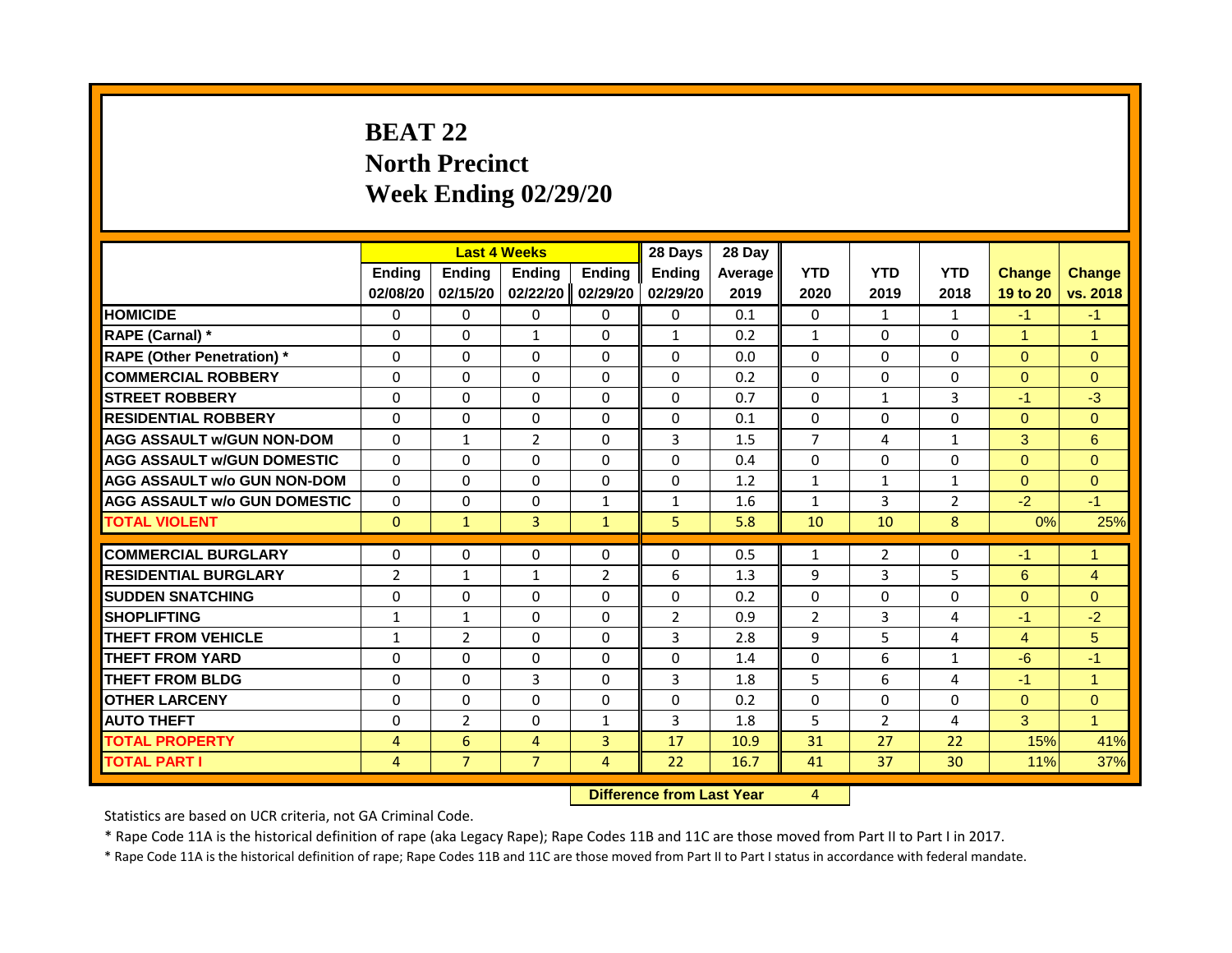# **BEAT 23 North Precinct Week Ending 02/29/20**

|                                     |                |                | <b>Last 4 Weeks</b> |                | 28 Days        | 28 Day  |                |                |                |                      |                      |
|-------------------------------------|----------------|----------------|---------------------|----------------|----------------|---------|----------------|----------------|----------------|----------------------|----------------------|
|                                     | <b>Ending</b>  | <b>Ending</b>  | <b>Ending</b>       | <b>Ending</b>  | <b>Ending</b>  | Average | <b>YTD</b>     | <b>YTD</b>     | <b>YTD</b>     | <b>Change</b>        | <b>Change</b>        |
|                                     | 02/08/20       | 02/15/20       | 02/22/20            | 02/29/20       | 02/29/20       | 2019    | 2020           | 2019           | 2018           | 19 to 20             | vs. 2018             |
| <b>HOMICIDE</b>                     | $\Omega$       | $\Omega$       | $\Omega$            | $\mathbf{0}$   | $\Omega$       | 0.2     | $\Omega$       | $\Omega$       | $\Omega$       | $\Omega$             | $\Omega$             |
| RAPE (Carnal) *                     | 0              | $\Omega$       | $\Omega$            | $\Omega$       | $\Omega$       | 0.1     | $\Omega$       | 1              | 0              | $-1$                 | $\Omega$             |
| <b>RAPE (Other Penetration) *</b>   | $\Omega$       | $\Omega$       | $\Omega$            | $\Omega$       | $\Omega$       | 0.0     | $\Omega$       | $\Omega$       | $\Omega$       | $\Omega$             | $\Omega$             |
| <b>COMMERCIAL ROBBERY</b>           | $\Omega$       | $\Omega$       | $\Omega$            | $\Omega$       | $\Omega$       | 0.0     | $\Omega$       | $\Omega$       | 0              | $\Omega$             | $\Omega$             |
| <b>STREET ROBBERY</b>               | $\Omega$       | $\Omega$       | $\overline{2}$      | $\overline{2}$ | 4              | 0.2     | 4              | $\mathbf{1}$   | 3              | 3                    | $\mathbf{1}$         |
| <b>RESIDENTIAL ROBBERY</b>          | $\Omega$       | $\Omega$       | $\Omega$            | $\Omega$       | $\Omega$       | 0.0     | $\mathbf{1}$   | $\Omega$       | $\Omega$       | $\mathbf{1}$         | $\mathbf{1}$         |
| <b>AGG ASSAULT W/GUN NON-DOM</b>    | $\Omega$       | $\Omega$       | $\Omega$            | $\Omega$       | $\Omega$       | 1.0     | 1              | $\mathbf{1}$   | $\overline{2}$ | $\Omega$             | $-1$                 |
| <b>AGG ASSAULT W/GUN DOMESTIC</b>   | $\Omega$       | $\Omega$       | $\Omega$            | $\Omega$       | $\Omega$       | 0.2     | $\Omega$       | $\Omega$       | $\mathbf{1}$   | $\Omega$             | $-1$                 |
| <b>AGG ASSAULT w/o GUN NON-DOM</b>  | $\Omega$       | $\mathbf{1}$   | $\Omega$            | $\Omega$       | $\mathbf{1}$   | 1.2     | $\mathbf{1}$   | 3              | $\Omega$       | $-2$                 | $\blacktriangleleft$ |
| <b>AGG ASSAULT w/o GUN DOMESTIC</b> | $\Omega$       | $\Omega$       | $\Omega$            | $\Omega$       | $\Omega$       | 0.8     | $\mathbf{0}$   | $\mathbf{1}$   | 3              | $-1$                 | $-3$                 |
| <b>TOTAL VIOLENT</b>                | $\Omega$       | $\mathbf{1}$   | $\overline{2}$      | $\overline{2}$ | 5              | 3.6     | $\overline{7}$ | $\overline{7}$ | 9              | 0%                   | $-22%$               |
| <b>COMMERCIAL BURGLARY</b>          | $\Omega$       | $\mathbf{1}$   | $\mathbf{1}$        | $\mathbf{1}$   | 3              | 1.3     | 3              | $\overline{2}$ | 0              | $\overline{1}$       | 3                    |
| <b>RESIDENTIAL BURGLARY</b>         | $\Omega$       | $\Omega$       | $\overline{2}$      | $\Omega$       | $\overline{2}$ | 0.8     | 4              | $\overline{2}$ | $\overline{2}$ | $\overline{2}$       | $\overline{2}$       |
| <b>SUDDEN SNATCHING</b>             | $\Omega$       | $\Omega$       | $\Omega$            | $\mathbf{1}$   | $\mathbf{1}$   | 0.2     | $\mathbf{1}$   | $\Omega$       | $\mathbf{1}$   | $\blacktriangleleft$ | $\Omega$             |
| <b>SHOPLIFTING</b>                  | 0              | $\mathbf{1}$   | $\Omega$            | $\Omega$       | $\mathbf{1}$   | 1.5     | $\mathbf{1}$   | $\overline{2}$ | 1              | $-1$                 | $\Omega$             |
| <b>THEFT FROM VEHICLE</b>           | $\overline{2}$ | $\Omega$       | $\Omega$            | $\Omega$       | $\overline{2}$ | 2.5     | 5              | 3              | 5              | $\overline{2}$       | $\Omega$             |
| <b>THEFT FROM YARD</b>              | $\mathbf{1}$   | $\mathbf{1}$   | $\mathbf{1}$        | $\Omega$       | 3              | 1.0     | 6              | $\mathbf{1}$   | $\mathbf{1}$   | 5                    | 5                    |
| <b>THEFT FROM BLDG</b>              | $\Omega$       | $\mathbf{1}$   | $\Omega$            | $\Omega$       | $\mathbf{1}$   | 1.0     | $\overline{2}$ | $\overline{2}$ | 4              | $\Omega$             | $-2$                 |
| <b>OTHER LARCENY</b>                | $\Omega$       | $\Omega$       | $\Omega$            | $\Omega$       | $\Omega$       | 0.2     | $\Omega$       | $\Omega$       | $\mathbf{1}$   | $\Omega$             | $-1$                 |
| <b>AUTO THEFT</b>                   | $\mathbf{1}$   | $\Omega$       | $\Omega$            | $\Omega$       | $\mathbf{1}$   | 1.1     | $\overline{2}$ | 4              | $\overline{2}$ | $-2$                 | $\Omega$             |
| <b>TOTAL PROPERTY</b>               | $\overline{4}$ | $\overline{4}$ | 4                   | $\overline{2}$ | 14             | 9.6     | 24             | 16             | 17             | 50%                  | 41%                  |
| <b>TOTAL PART I</b>                 | 4              | 5 <sup>1</sup> | 6                   | 4              | 19             | 13.2    | 31             | 23             | 26             | 35%                  | 19%                  |
|                                     |                |                |                     |                |                |         |                |                |                |                      |                      |

**Difference from Last Year** 8

Statistics are based on UCR criteria, not GA Criminal Code.

\* Rape Code 11A is the historical definition of rape (aka Legacy Rape); Rape Codes 11B and 11C are those moved from Part II to Part I in 2017.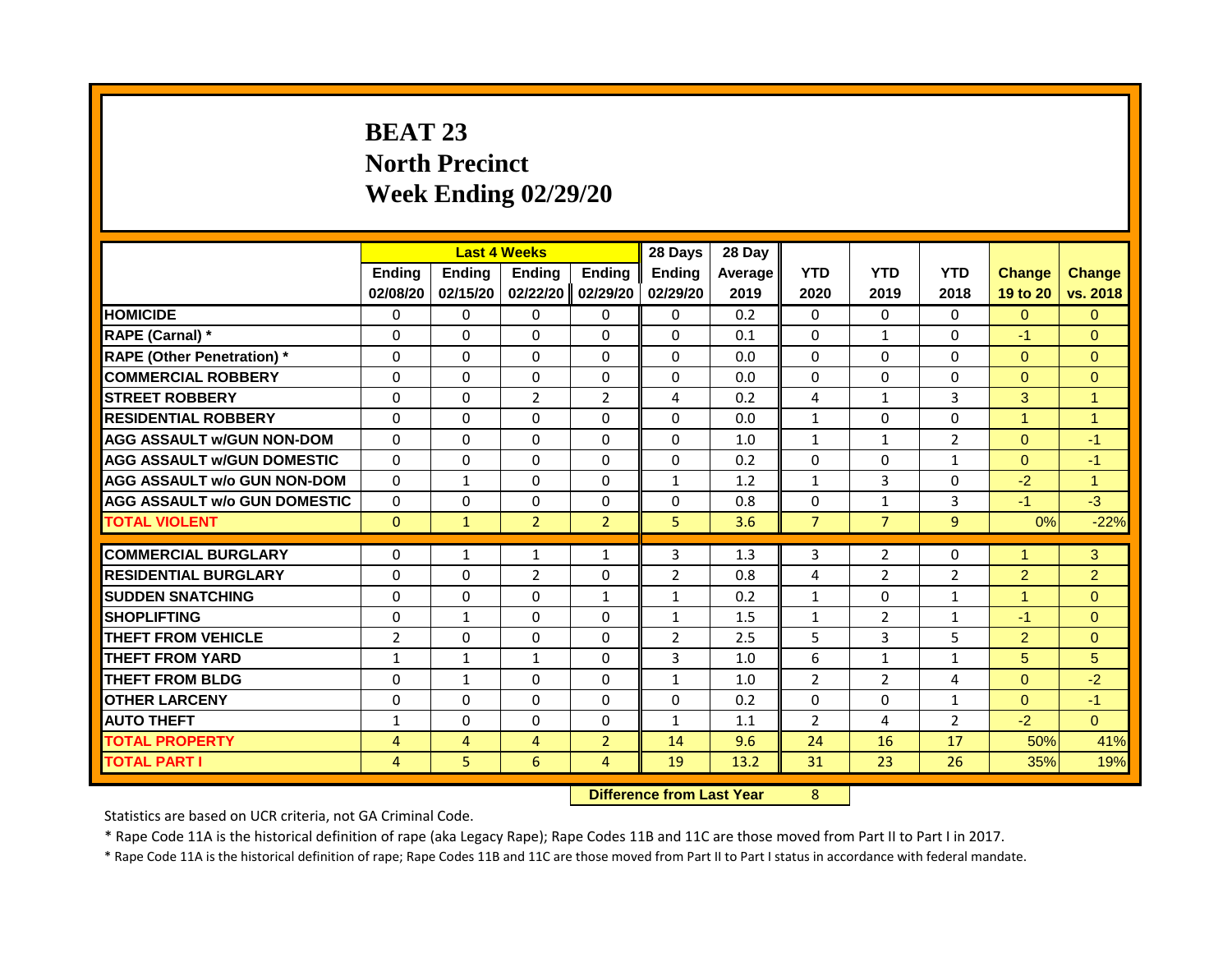# **BEAT 24 North Precinct Week Ending 02/29/20**

|                                                           |                |                | <b>Last 4 Weeks</b>  |                              | 28 Days        | 28 Day  |                |                      |                |                      |                      |
|-----------------------------------------------------------|----------------|----------------|----------------------|------------------------------|----------------|---------|----------------|----------------------|----------------|----------------------|----------------------|
|                                                           | <b>Ending</b>  | <b>Ending</b>  | <b>Endina</b>        | <b>Ending</b>                | <b>Endina</b>  | Average | <b>YTD</b>     | <b>YTD</b>           | <b>YTD</b>     | <b>Change</b>        | <b>Change</b>        |
|                                                           | 02/08/20       | 02/15/20       | 02/22/20             | 02/29/20                     | 02/29/20       | 2019    | 2020           | 2019                 | 2018           | 19 to 20             | vs. 2018             |
| <b>HOMICIDE</b>                                           | 0              | 0              | $\mathbf{0}$         | $\Omega$                     | 0              | 0.0     | 0              | $\Omega$             | 0              | $\Omega$             | $\Omega$             |
| RAPE (Carnal) *                                           | $\Omega$       | $\Omega$       | $\Omega$             | $\Omega$                     | $\Omega$       | 0.2     | $\Omega$       | $\Omega$             | 0              | $\Omega$             | $\Omega$             |
| <b>RAPE (Other Penetration) *</b>                         | $\Omega$       | $\Omega$       | $\Omega$             | $\Omega$                     | $\Omega$       | 0.2     | $\mathbf{0}$   | $\Omega$             | 0              | $\overline{0}$       | $\Omega$             |
| <b>COMMERCIAL ROBBERY</b>                                 | $\Omega$       | $\mathbf{1}$   | $\Omega$             | $\Omega$                     | $\mathbf{1}$   | 0.2     | $\mathbf{1}$   | $\Omega$             | $\Omega$       | $\blacktriangleleft$ | $\mathbf{1}$         |
| <b>STREET ROBBERY</b>                                     | $\Omega$       | $\Omega$       | $\Omega$             | $\Omega$                     | $\Omega$       | 0.8     | $\Omega$       | $\Omega$             | $\overline{2}$ | $\Omega$             | $-2$                 |
| <b>RESIDENTIAL ROBBERY</b>                                | $\Omega$       | $\Omega$       | $\Omega$             | $\Omega$                     | $\Omega$       | 0.1     | $\Omega$       | $\Omega$             | 0              | $\Omega$             | $\overline{0}$       |
| <b>AGG ASSAULT W/GUN NON-DOM</b>                          | $\Omega$       | $\mathbf{1}$   | $\Omega$             | $\Omega$                     | $\mathbf{1}$   | 0.3     | $\overline{2}$ | $\Omega$             | 0              | $\overline{2}$       | $\overline{2}$       |
| <b>AGG ASSAULT W/GUN DOMESTIC</b>                         | $\Omega$       | $\Omega$       | $\Omega$             | $\Omega$                     | $\Omega$       | 0.0     | $\Omega$       | $\Omega$             | $\Omega$       | $\Omega$             | $\Omega$             |
| <b>AGG ASSAULT w/o GUN NON-DOM</b>                        | $\Omega$       | $\mathbf{1}$   | $\Omega$             | $\Omega$                     | $\mathbf{1}$   | 0.4     | $\overline{2}$ | $\Omega$             | $\mathbf{1}$   | $\overline{2}$       | $\overline{1}$       |
| <b>AGG ASSAULT w/o GUN DOMESTIC</b>                       | $\Omega$       | $\Omega$       | $\Omega$             | $\Omega$                     | $\Omega$       | 0.5     | $\mathbf{1}$   | $\Omega$             | $\mathbf{1}$   | $\overline{A}$       | $\Omega$             |
| <b>TOTAL VIOLENT</b>                                      | $\mathbf{0}$   | 3              | $\Omega$             | $\mathbf{0}$                 | $\overline{3}$ | 2.7     | 6              | $\mathbf{0}$         | 4              | #DIV/0!              | 50%                  |
|                                                           |                |                |                      |                              |                |         |                |                      |                | $\overline{1}$       | $\mathbf{1}$         |
| <b>COMMERCIAL BURGLARY</b><br><b>RESIDENTIAL BURGLARY</b> | 0<br>$\Omega$  | 0              | $\Omega$<br>$\Omega$ | $\mathbf{1}$<br>$\mathbf{1}$ | $\mathbf{1}$   | 0.4     | $\mathbf{1}$   | $\Omega$<br>$\Omega$ | $\Omega$       |                      | $\blacktriangleleft$ |
|                                                           |                | $\mathbf{1}$   |                      |                              | $\overline{2}$ | 1.2     | $\overline{2}$ |                      | $\mathbf{1}$   | $\overline{2}$       |                      |
| <b>SUDDEN SNATCHING</b>                                   | $\Omega$       | $\Omega$       | $\Omega$             | $\Omega$                     | $\Omega$       | 0.2     | $\mathbf{1}$   | $\Omega$             | $\mathbf{1}$   | $\mathbf{1}$         | $\Omega$             |
| <b>SHOPLIFTING</b>                                        | $\Omega$       | $\Omega$       | $\Omega$             | $\mathbf{1}$                 | $\mathbf{1}$   | 2.1     | 3              | 9                    | 29             | $-6$                 | $-26$                |
| <b>THEFT FROM VEHICLE</b>                                 | $\Omega$       | $\Omega$       | $\mathbf{1}$         | $\Omega$                     | $\mathbf{1}$   | 3.6     | 4              | $\mathbf{1}$         | 5.             | 3                    | $-1$                 |
| <b>THEFT FROM YARD</b>                                    | 0              | $\mathbf{1}$   | $\Omega$             | $\Omega$                     | $\mathbf{1}$   | 4.1     | 4              | 9                    | 3              | $-5$                 | $\blacktriangleleft$ |
| <b>THEFT FROM BLDG</b>                                    | $\Omega$       | $\Omega$       | $\mathbf{1}$         | $\Omega$                     | $\mathbf{1}$   | 1.1     | $\overline{3}$ | $\overline{2}$       | 8              | $\mathbf{1}$         | $-5$                 |
| <b>OTHER LARCENY</b>                                      | $\mathbf{1}$   | $\mathbf{1}$   | $\Omega$             | $\Omega$                     | 2              | 1.4     | 3              | 4                    | $\mathbf{1}$   | $-1$                 | $\overline{2}$       |
| <b>AUTO THEFT</b>                                         | $\mathbf{1}$   | $\Omega$       | $\Omega$             | $\Omega$                     | $\mathbf{1}$   | 0.7     | $\overline{2}$ | $\mathbf{1}$         | 0              | $\mathbf{1}$         | $\overline{2}$       |
| <b>TOTAL PROPERTY</b>                                     | $\overline{2}$ | $\overline{3}$ | $\overline{2}$       | $\overline{3}$               | 10             | 14.8    | 23             | 26                   | 48             | $-12%$               | $-52%$               |
| <b>TOTAL PART I</b>                                       | $\overline{2}$ | 6              | $\overline{2}$       | $\overline{3}$               | 13             | 17.5    | 29             | 26                   | 52             | 12%                  | $-44%$               |
|                                                           |                |                |                      |                              |                |         |                |                      |                |                      |                      |

**Difference from Last Year** 3

Statistics are based on UCR criteria, not GA Criminal Code.

\* Rape Code 11A is the historical definition of rape (aka Legacy Rape); Rape Codes 11B and 11C are those moved from Part II to Part I in 2017.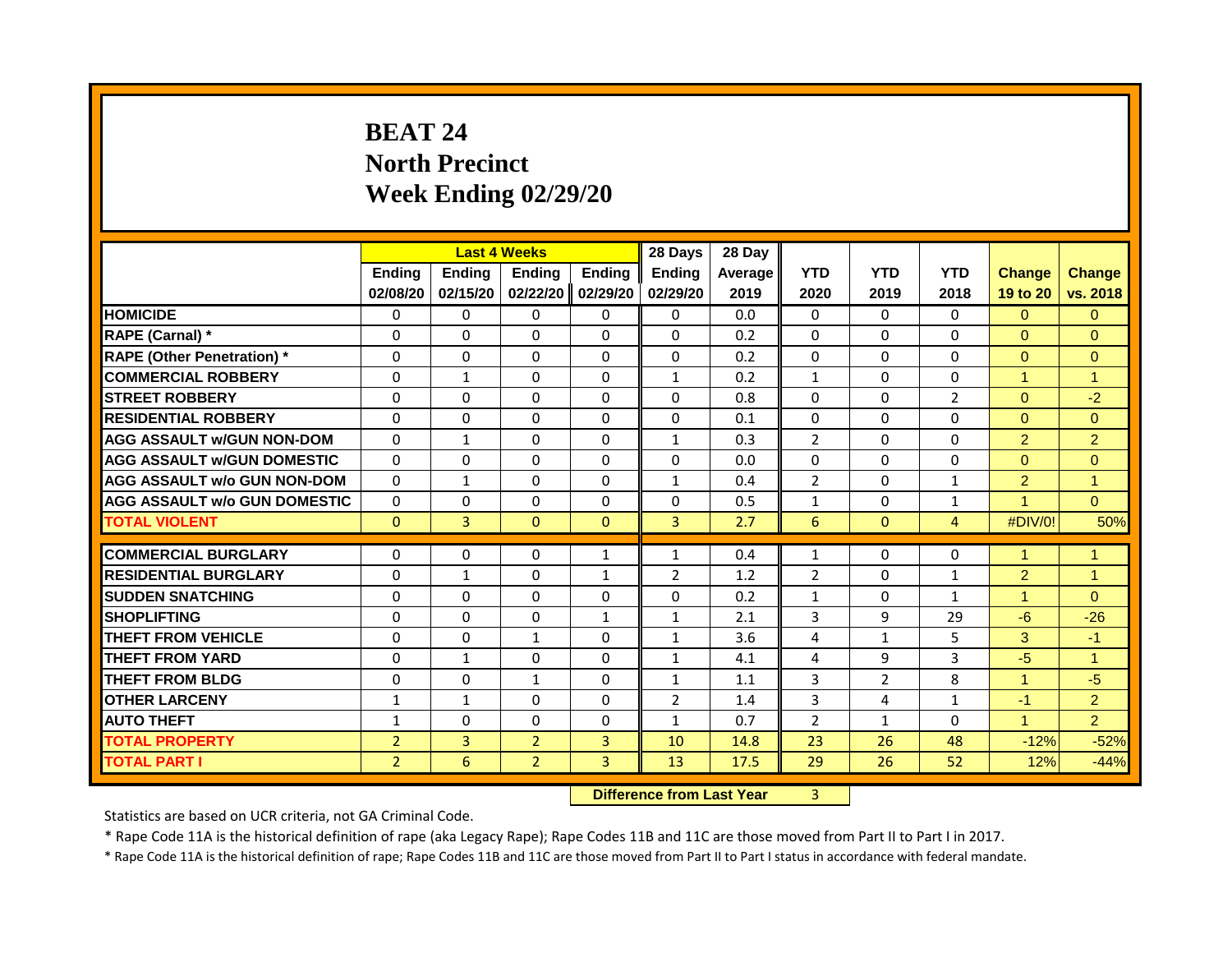# **BEAT 25 North Precinct Week Ending 02/29/20**

|                                     |                |               | <b>Last 4 Weeks</b> |                | 28 Days        | 28 Day  |                |                |                |                |                |
|-------------------------------------|----------------|---------------|---------------------|----------------|----------------|---------|----------------|----------------|----------------|----------------|----------------|
|                                     | <b>Ending</b>  | <b>Ending</b> | <b>Endina</b>       | <b>Ending</b>  | <b>Endina</b>  | Average | <b>YTD</b>     | <b>YTD</b>     | <b>YTD</b>     | <b>Change</b>  | <b>Change</b>  |
|                                     | 02/08/20       | 02/15/20      | 02/22/20            | 02/29/20       | 02/29/20       | 2019    | 2020           | 2019           | 2018           | 19 to 20       | vs. 2018       |
| <b>HOMICIDE</b>                     | 0              | $\Omega$      | $\mathbf{0}$        | $\Omega$       | $\Omega$       | 0.0     | $\Omega$       | $\Omega$       | 0              | $\Omega$       | $\overline{0}$ |
| RAPE (Carnal) *                     | $\Omega$       | $\Omega$      | $\Omega$            | $\Omega$       | $\Omega$       | 0.1     | $\mathbf{1}$   | $\mathbf{1}$   | 0              | $\overline{0}$ | $\mathbf{1}$   |
| <b>RAPE (Other Penetration)</b> *   | $\Omega$       | $\Omega$      | $\Omega$            | $\Omega$       | $\Omega$       | 0.0     | $\Omega$       | $\Omega$       | $\Omega$       | $\Omega$       | $\Omega$       |
| <b>COMMERCIAL ROBBERY</b>           | 0              | $\Omega$      | $\Omega$            | $\Omega$       | $\Omega$       | 0.1     | $\Omega$       | $\mathbf{1}$   | $\Omega$       | $-1$           | $\Omega$       |
| <b>STREET ROBBERY</b>               | $\Omega$       | $\Omega$      | $\Omega$            | $\Omega$       | $\Omega$       | 0.5     | $\Omega$       | $\Omega$       | 6              | $\Omega$       | $-6$           |
| <b>RESIDENTIAL ROBBERY</b>          | $\Omega$       | $\Omega$      | $\Omega$            | $\Omega$       | $\Omega$       | 0.0     | $\Omega$       | $\Omega$       | $\Omega$       | $\Omega$       | $\Omega$       |
| <b>AGG ASSAULT w/GUN NON-DOM</b>    | $\Omega$       | $\Omega$      | $\Omega$            | $\Omega$       | $\Omega$       | 0.2     | $\Omega$       | $\mathbf{0}$   | 0              | $\Omega$       | $\Omega$       |
| <b>AGG ASSAULT w/GUN DOMESTIC</b>   | $\Omega$       | $\Omega$      | $\Omega$            | $\Omega$       | $\Omega$       | 0.0     | $\Omega$       | $\Omega$       | 1              | $\Omega$       | $-1$           |
| <b>AGG ASSAULT w/o GUN NON-DOM</b>  | $\Omega$       | $\Omega$      | $\mathbf{1}$        | $\Omega$       | $\mathbf{1}$   | 0.2     | 3              | $\mathbf{1}$   | $\Omega$       | $\overline{2}$ | 3              |
| <b>AGG ASSAULT w/o GUN DOMESTIC</b> | $\Omega$       | $\mathbf{1}$  | $\Omega$            | $\Omega$       | $\mathbf{1}$   | 0.2     | $\mathbf{1}$   | $\Omega$       | 0              | $\overline{1}$ | $\overline{1}$ |
| <b>TOTAL VIOLENT</b>                | $\Omega$       | $\mathbf{1}$  | $\mathbf{1}$        | $\Omega$       | $\overline{2}$ | 1.2     | 5.             | $\overline{3}$ | $\overline{7}$ | 67%            | $-29%$         |
| <b>COMMERCIAL BURGLARY</b>          | $\Omega$       | $\Omega$      | $\Omega$            | $\Omega$       | $\Omega$       | 0.8     | $\overline{2}$ | $\Omega$       | $\Omega$       | $\overline{2}$ | $\overline{2}$ |
| <b>RESIDENTIAL BURGLARY</b>         | $\Omega$       | $\mathbf{1}$  | $\Omega$            | $\overline{2}$ | 3              | 1.4     | 3              | $\Omega$       | $\Omega$       | 3              | 3 <sup>1</sup> |
| <b>SUDDEN SNATCHING</b>             | $\Omega$       | $\Omega$      | $\mathbf{1}$        | $\Omega$       | $\mathbf{1}$   | 0.1     | $\mathbf{1}$   | $\Omega$       | 0              | $\mathbf{1}$   | $\mathbf{1}$   |
| <b>SHOPLIFTING</b>                  | $\mathbf{1}$   | $\mathbf{1}$  | $\Omega$            | $\overline{2}$ | 4              | 1.5     | 4              | 5              | $\Omega$       | $-1$           | $\overline{4}$ |
| <b>THEFT FROM VEHICLE</b>           | $\Omega$       | $\mathbf{1}$  | $\mathbf{1}$        | $\Omega$       | $\overline{2}$ | 5.0     | $\overline{2}$ | 6              | 6              | $-4$           | $-4$           |
| <b>THEFT FROM YARD</b>              | 0              | $\mathbf{1}$  | $\mathbf{1}$        | $\Omega$       | $\overline{2}$ | 1.8     | 3              | 4              | 6              | $-1$           | $-3$           |
| <b>THEFT FROM BLDG</b>              | $\Omega$       | $\Omega$      | $\Omega$            | $\Omega$       | $\Omega$       | 2.0     | 4              | 3              | 6              | $\mathbf{1}$   | $-2$           |
| <b>OTHER LARCENY</b>                | $\mathbf{1}$   | $\mathbf{1}$  | $\Omega$            | $\Omega$       | $\overline{2}$ | 0.5     | $\overline{2}$ | $\overline{2}$ | $\overline{2}$ | $\Omega$       | $\overline{0}$ |
| <b>AUTO THEFT</b>                   | 0              | $\Omega$      | $\Omega$            | $\Omega$       | $\Omega$       | 1.3     | 1              | $\Omega$       | 0              | $\overline{1}$ | $\mathbf{1}$   |
| <b>TOTAL PROPERTY</b>               | $\overline{2}$ | 5             | $\overline{3}$      | $\overline{4}$ | 14             | 14.3    | 22             | 20             | 20             | 10%            | 10%            |
| <b>TOTAL PART I</b>                 | $\overline{2}$ | 6             | $\overline{4}$      | 4              | 16             | 15.4    | 27             | 23             | 27             | 17%            | 0%             |
|                                     |                |               |                     |                |                |         |                |                |                |                |                |

**Difference from Last Year** 4 |

Statistics are based on UCR criteria, not GA Criminal Code.

\* Rape Code 11A is the historical definition of rape (aka Legacy Rape); Rape Codes 11B and 11C are those moved from Part II to Part I in 2017.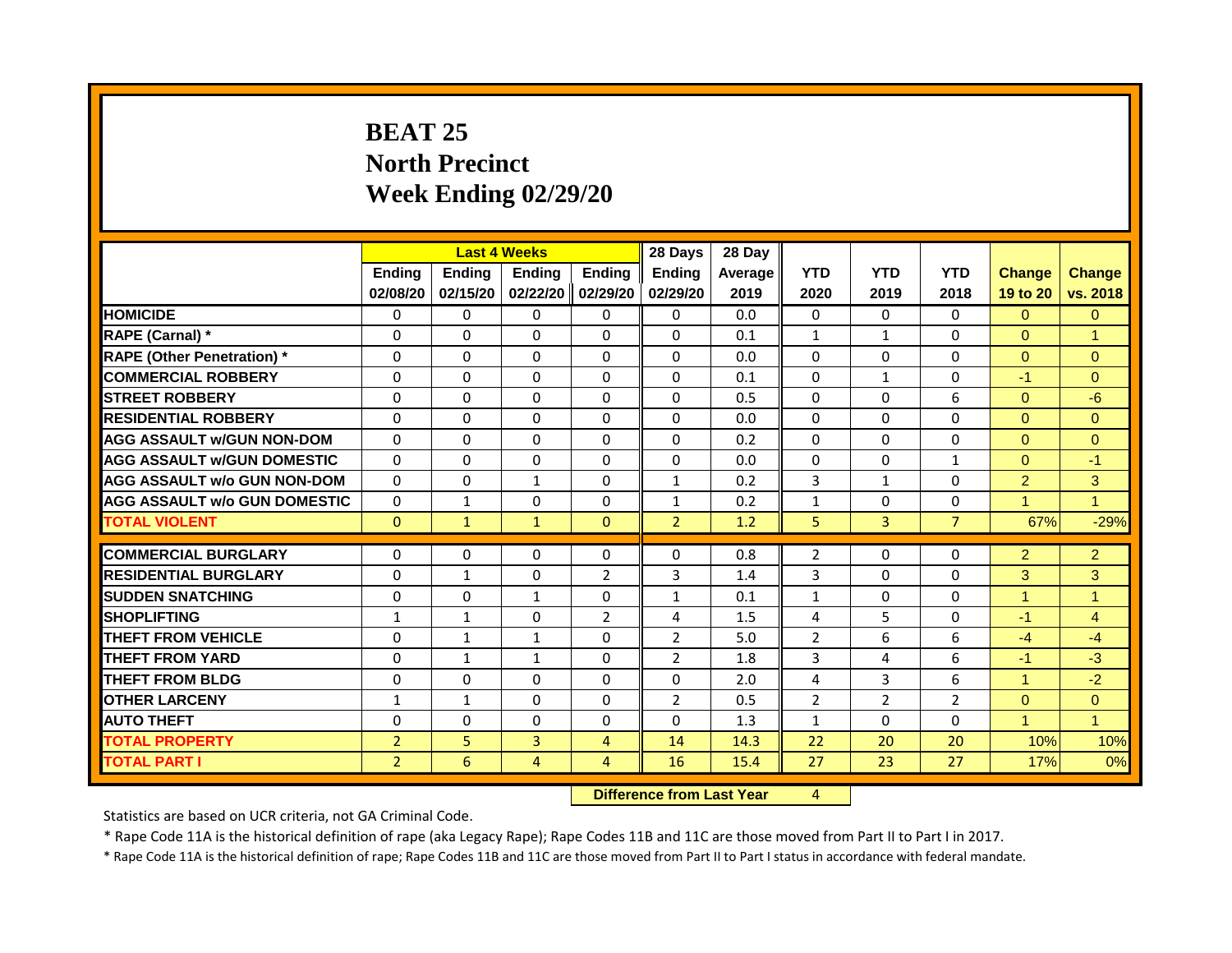# **BEAT 26 North Precinct Week Ending 02/29/20**

|                                     |                |                | <b>Last 4 Weeks</b> |                | 28 Days        | 28 Day  |                |                |                |                      |                      |
|-------------------------------------|----------------|----------------|---------------------|----------------|----------------|---------|----------------|----------------|----------------|----------------------|----------------------|
|                                     | <b>Ending</b>  | <b>Ending</b>  | <b>Endina</b>       | <b>Ending</b>  | <b>Endina</b>  | Average | <b>YTD</b>     | <b>YTD</b>     | <b>YTD</b>     | <b>Change</b>        | <b>Change</b>        |
|                                     | 02/08/20       | 02/15/20       | 02/22/20            | 02/29/20       | 02/29/20       | 2019    | 2020           | 2019           | 2018           | 19 to 20             | vs. 2018             |
| <b>HOMICIDE</b>                     | 0              | $\mathbf{0}$   | 0                   | 0              | 0              | 0.1     | $\Omega$       | $\Omega$       | 0              | $\Omega$             | $\overline{0}$       |
| RAPE (Carnal) *                     | $\Omega$       | $\Omega$       | $\Omega$            | $\Omega$       | $\Omega$       | 0.2     | $\mathbf{1}$   | $\Omega$       | $\mathbf{1}$   | 1                    | $\Omega$             |
| <b>RAPE (Other Penetration) *</b>   | $\Omega$       | $\Omega$       | $\Omega$            | $\Omega$       | $\Omega$       | 0.0     | $\Omega$       | $\Omega$       | $\Omega$       | $\Omega$             | $\Omega$             |
| <b>COMMERCIAL ROBBERY</b>           | $\mathbf 0$    | $\mathbf{1}$   | $\Omega$            | 0              | $\mathbf{1}$   | 0.1     | $\mathbf{1}$   | $\mathbf{0}$   | $\Omega$       | $\overline{1}$       | $\blacktriangleleft$ |
| <b>STREET ROBBERY</b>               | $\Omega$       | $\Omega$       | $\Omega$            | $\mathbf{1}$   | $\mathbf{1}$   | 1.2     | 3              | $\overline{2}$ | $\overline{2}$ | $\blacktriangleleft$ | $\mathbf{1}$         |
| <b>RESIDENTIAL ROBBERY</b>          | $\Omega$       | $\Omega$       | $\Omega$            | $\Omega$       | $\Omega$       | 0.0     | $\Omega$       | $\Omega$       | $\Omega$       | $\Omega$             | $\Omega$             |
| <b>AGG ASSAULT W/GUN NON-DOM</b>    | $\Omega$       | $\Omega$       | $\Omega$            | $\Omega$       | $\Omega$       | 0.4     | $\Omega$       | $\Omega$       | 0              | $\Omega$             | $\Omega$             |
| <b>AGG ASSAULT W/GUN DOMESTIC</b>   | $\Omega$       | 0              | $\Omega$            | $\Omega$       | $\Omega$       | 0.0     | $\Omega$       | $\Omega$       | $\Omega$       | $\Omega$             | $\Omega$             |
| <b>AGG ASSAULT w/o GUN NON-DOM</b>  | $\mathbf{1}$   | $\Omega$       | 3                   | $\Omega$       | 4              | 1.2     | 4              | 3              | 4              | $\blacktriangleleft$ | $\Omega$             |
| <b>AGG ASSAULT w/o GUN DOMESTIC</b> | $\Omega$       | $\Omega$       | $\Omega$            | $\Omega$       | $\Omega$       | 0.2     | $\Omega$       | $\mathbf{1}$   | $\Omega$       | $-1$                 | $\Omega$             |
| <b>TOTAL VIOLENT</b>                | $\mathbf{1}$   | $\mathbf{1}$   | 3                   | $\mathbf{1}$   | 6              | 3.4     | 9              | 6              | $\overline{7}$ | 50%                  | 29%                  |
| <b>COMMERCIAL BURGLARY</b>          | 0              | $\Omega$       | 0                   | $\mathbf{0}$   | 0              | 0.5     | 1              | $\mathbf{1}$   | $\mathbf{1}$   | $\Omega$             | $\overline{0}$       |
| <b>RESIDENTIAL BURGLARY</b>         | $\Omega$       | $\Omega$       | $\Omega$            | $\Omega$       | $\Omega$       | 0.2     | $\Omega$       | $\Omega$       | $\Omega$       | $\Omega$             | $\Omega$             |
| <b>SUDDEN SNATCHING</b>             | 0              | $\Omega$       | $\Omega$            | $\Omega$       | $\Omega$       | 0.5     | $\Omega$       | $\overline{2}$ | $\overline{2}$ | $-2$                 | $-2$                 |
| <b>SHOPLIFTING</b>                  | $\Omega$       | 1              | 1                   | 1              | 3              | 2.6     | 6              | 6              | $\overline{2}$ | $\Omega$             | $\overline{4}$       |
| THEFT FROM VEHICLE                  | $\mathbf{1}$   | 0              | $\mathbf{1}$        | $\mathbf{1}$   | 3              | 2.9     | 4              | 4              | $\mathbf{1}$   | $\Omega$             | 3 <sup>1</sup>       |
| <b>THEFT FROM YARD</b>              | $\overline{2}$ | $\mathbf{1}$   | $\Omega$            | $\Omega$       | $\overline{3}$ | 1.7     | 3              | 5              | 5              | $-2$                 | $-2$                 |
| <b>THEFT FROM BLDG</b>              | $\Omega$       | $\Omega$       | $\Omega$            | $\Omega$       | $\Omega$       | 2.5     | $\mathbf{1}$   | $\overline{2}$ | 8              | $-1$                 | $-7$                 |
| <b>OTHER LARCENY</b>                | $\Omega$       | $\Omega$       | $\Omega$            | $\Omega$       | $\Omega$       | 0.4     | $\Omega$       | $\overline{2}$ | $\mathbf{1}$   | $-2$                 | $-1$                 |
| <b>AUTO THEFT</b>                   | 0              | 0              | $\Omega$            | 1              | 1              | 0.7     | $\overline{2}$ | $\Omega$       | 3              | $\overline{2}$       | $-1$                 |
| <b>TOTAL PROPERTY</b>               | $\overline{3}$ | $\overline{2}$ | $\overline{2}$      | $\overline{3}$ | 10             | 11.9    | 17             | 22             | 23             | $-23%$               | $-26%$               |
| <b>TOTAL PART I</b>                 | 4              | 3              | 5                   | $\overline{4}$ | 16             | 15.3    | 26             | 28             | 30             | $-7%$                | $-13%$               |
|                                     |                |                |                     |                |                |         |                |                |                |                      |                      |

**Difference from Last Year** -2

Statistics are based on UCR criteria, not GA Criminal Code.

\* Rape Code 11A is the historical definition of rape (aka Legacy Rape); Rape Codes 11B and 11C are those moved from Part II to Part I in 2017.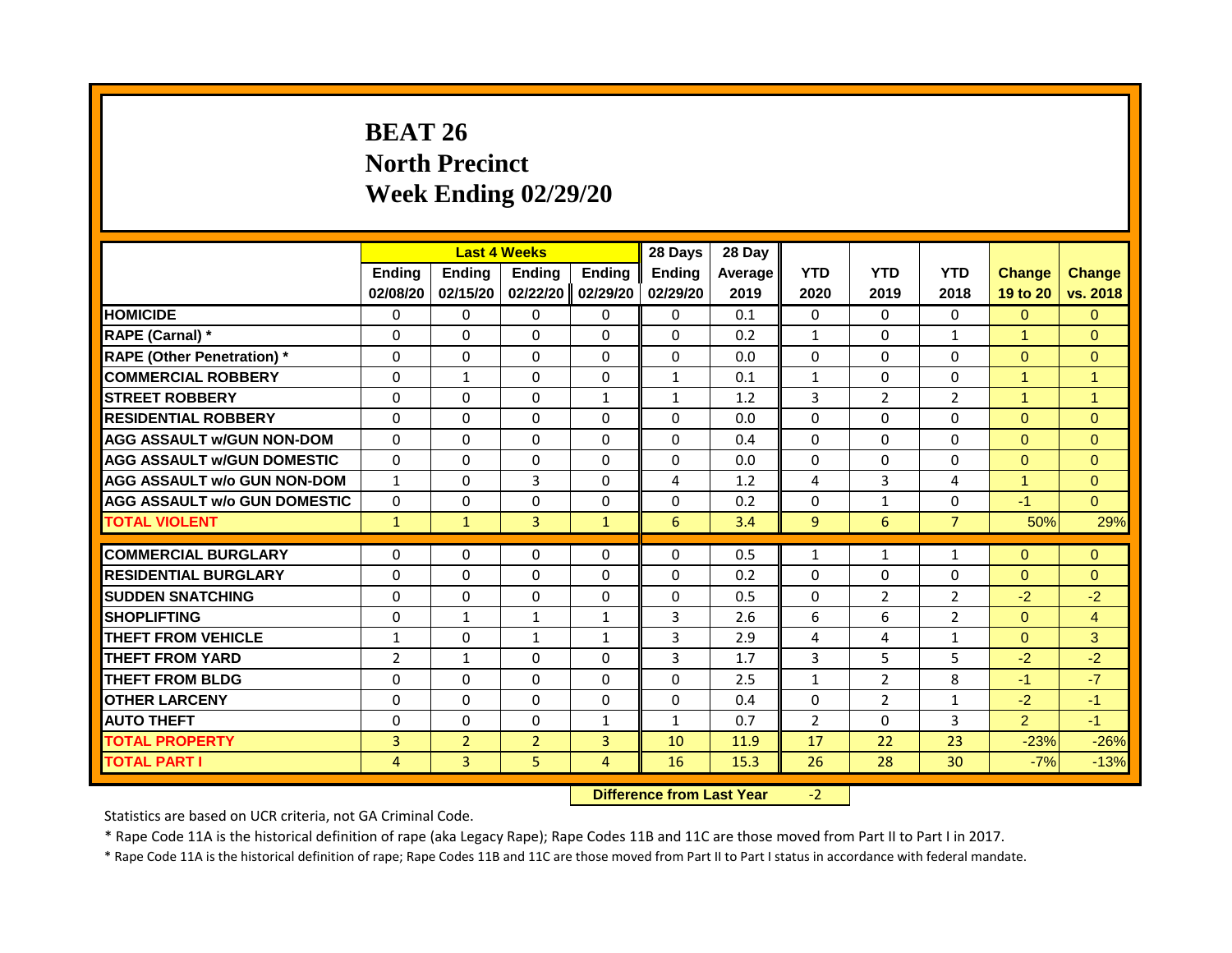# **BEAT 27 North Precinct Week Ending 02/29/20**

|                                     |                |                | <b>Last 4 Weeks</b> |                | 28 Days        | 28 Day  |                |                |                |                      |                |
|-------------------------------------|----------------|----------------|---------------------|----------------|----------------|---------|----------------|----------------|----------------|----------------------|----------------|
|                                     | <b>Ending</b>  | <b>Ending</b>  | Ending              | <b>Ending</b>  | <b>Ending</b>  | Average | <b>YTD</b>     | <b>YTD</b>     | <b>YTD</b>     | <b>Change</b>        | <b>Change</b>  |
|                                     | 02/08/20       | 02/15/20       | 02/22/20            | 02/29/20       | 02/29/20       | 2019    | 2020           | 2019           | 2018           | 19 to 20             | vs. 2018       |
| <b>HOMICIDE</b>                     | $\Omega$       | $\Omega$       | $\Omega$            | $\Omega$       | $\Omega$       | 0.1     | $\Omega$       | $\Omega$       | $\Omega$       | $\Omega$             | $\overline{0}$ |
| RAPE (Carnal) *                     | 0              | $\Omega$       | 0                   | $\Omega$       | $\Omega$       | 0.3     | $\mathbf{1}$   | $\Omega$       | $\Omega$       | $\blacktriangleleft$ | $\mathbf{1}$   |
| <b>RAPE (Other Penetration) *</b>   | $\Omega$       | $\Omega$       | $\Omega$            | $\Omega$       | $\Omega$       | 0.2     | $\Omega$       | $\Omega$       | $\mathbf{1}$   | $\Omega$             | $-1$           |
| <b>COMMERCIAL ROBBERY</b>           | 0              | $\Omega$       | $\Omega$            | $\Omega$       | $\Omega$       | 0.1     | $\Omega$       | $\Omega$       | $\overline{2}$ | $\Omega$             | $-2$           |
| <b>STREET ROBBERY</b>               | $\Omega$       | $\mathbf{1}$   | $\Omega$            | $\Omega$       | $\mathbf{1}$   | 1.4     | $\mathbf{1}$   | $\Omega$       | $\mathbf{1}$   | $\mathbf{1}$         | $\overline{0}$ |
| <b>RESIDENTIAL ROBBERY</b>          | $\Omega$       | $\Omega$       | $\Omega$            | $\Omega$       | $\Omega$       | 0.1     | $\Omega$       | $\Omega$       | $\mathbf{1}$   | $\Omega$             | $-1$           |
| <b>AGG ASSAULT w/GUN NON-GUN</b>    | $\mathbf{1}$   | $\Omega$       | 0                   | $\mathbf{1}$   | 2              | 1.0     | 3              | $\Omega$       | $\overline{2}$ | 3                    | $\mathbf{1}$   |
| <b>AGG ASSAULT W/GUN DOMESTIC</b>   | 0              | $\mathbf{1}$   | 0                   | $\mathbf{0}$   | 1              | 0.2     | 1              | 1              | 0              | $\Omega$             | $\mathbf{1}$   |
| <b>AGG ASSAULT w/o GUN NON-DOM</b>  | $\overline{2}$ | $\mathbf{1}$   | $\Omega$            | $\mathbf{1}$   | 4              | 1.5     | 5              | 4              | $\mathbf{1}$   | $\mathbf{1}$         | $\overline{4}$ |
| <b>AGG ASSAULT W/o GUN DOMESTIC</b> | $\Omega$       | $\Omega$       | $\Omega$            | $\Omega$       | $\Omega$       | 1.3     | $\overline{2}$ | 3              | 0              | $-1$                 | $\overline{2}$ |
| <b>TOTAL VIOLENT</b>                | $\overline{3}$ | 3              | $\Omega$            | $\overline{2}$ | 8              | 6.2     | 13             | 8              | 8              | 63%                  | 63%            |
| <b>COMMERCIAL BURGLARY</b>          | 0              | $\Omega$       | $\Omega$            | $\Omega$       | $\Omega$       | 0.7     | $\Omega$       | $\mathbf{1}$   | $\overline{2}$ | $-1$                 | $-2$           |
| <b>RESIDENTIAL BURGLARY</b>         | $\Omega$       | $\mathbf{1}$   | $\Omega$            | $\Omega$       | $\mathbf{1}$   | 0.5     | $\overline{2}$ | $\Omega$       | 3              | $\overline{2}$       | $-1$           |
| <b>SUDDEN SNATCHING</b>             | $\Omega$       | $\Omega$       | $\mathbf{1}$        | $\Omega$       | $\mathbf{1}$   | 0.3     | $\mathbf{1}$   | $\overline{2}$ | 1              | $-1$                 | $\Omega$       |
| <b>SHOPLIFTING</b>                  | $\Omega$       | $\overline{2}$ | $\mathbf{1}$        | $\Omega$       | 3              | 3.1     | 5              | $\overline{7}$ | 5              | $-2$                 | $\Omega$       |
| <b>THEFT FROM VEHICLE</b>           | $\mathbf{1}$   | $\Omega$       | $\Omega$            | $\Omega$       | $\mathbf{1}$   | 3.1     | $\overline{2}$ | 8              | $\overline{2}$ | $-6$                 | $\Omega$       |
| <b>THEFT FROM YARD</b>              | 0              | $\Omega$       | $\mathbf{1}$        | $\Omega$       | $\mathbf{1}$   | 0.8     | $\mathbf{1}$   | $\mathbf{1}$   | 3              | $\Omega$             | $-2$           |
| <b>THEFT FROM BLDG</b>              | 1              | $\mathbf{1}$   | $\Omega$            | $\Omega$       | $\overline{2}$ | 2.4     | $\overline{2}$ | $\overline{7}$ | 6              | $-5$                 | $-4$           |
| <b>OTHER LARCENY</b>                | $\Omega$       | $\Omega$       | $\Omega$            | $\Omega$       | $\Omega$       | 0.2     | $\Omega$       | $\Omega$       | $\Omega$       | $\Omega$             | $\Omega$       |
| <b>AUTO THEFT</b>                   | $\Omega$       | $\mathbf{1}$   | 0                   | $\mathbf{1}$   | $\overline{2}$ | 0.9     | 3              | $\Omega$       | $\mathbf{1}$   | 3                    | $\overline{2}$ |
| <b>TOTAL PROPERTY</b>               | $\overline{2}$ | 5              | $\overline{3}$      | $\mathbf{1}$   | 11             | 12.0    | 16             | 26             | 23             | $-38%$               | $-30%$         |
| <b>TOTAL PART I</b>                 |                |                |                     |                |                |         | 29             | 34             | 31             |                      |                |
|                                     | 5              | 8              | 3                   | 3              | 19             | 18.3    |                |                |                | $-15%$               | $-6%$          |

**Difference from Last Year** -5

Statistics are based on UCR criteria, not GA Criminal Code.

\* Rape Code 11A is the historical definition of rape (aka Legacy Rape); Rape Codes 11B and 11C are those moved from Part II to Part I in 2017.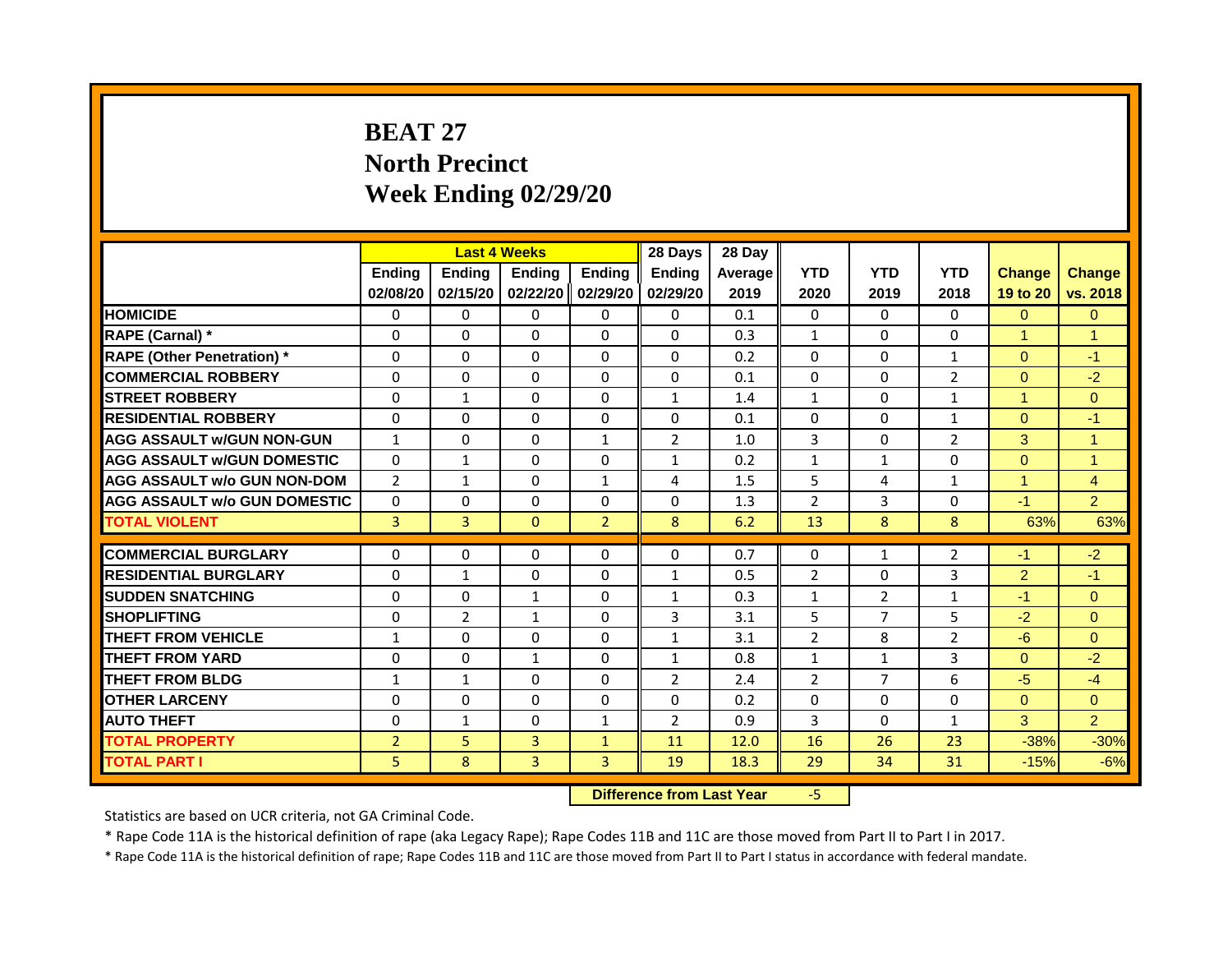# **BEAT 31 Central Precinct Week Ending 02/29/20**

|                                     |                | <b>Last 4 Weeks</b> |                                  |                | 28 Days        | 28 Day  |                |                |                |                |                |
|-------------------------------------|----------------|---------------------|----------------------------------|----------------|----------------|---------|----------------|----------------|----------------|----------------|----------------|
|                                     | <b>Ending</b>  | Ending              | Ending                           | <b>Ending</b>  | <b>Endina</b>  | Average | <b>YTD</b>     | <b>YTD</b>     | <b>YTD</b>     | <b>Change</b>  | <b>Change</b>  |
|                                     | 02/08/20       | 02/15/20            | 02/22/20                         | 02/29/20       | 02/29/20       | 2019    | 2020           | 2019           | 2018           | 19 to 20       | vs. 2018       |
| <b>HOMICIDE</b>                     | 0              | 0                   | 0                                | 0              | 0              | 0.1     | 1              | $\mathbf{0}$   | 0              | $\mathbf{1}$   | $\mathbf{1}$   |
| RAPE (Carnal) *                     | 1              | $\Omega$            | $\Omega$                         | $\Omega$       | $\mathbf{1}$   | 0.3     | 3              | $\mathbf{1}$   | $\Omega$       | $\overline{2}$ | 3              |
| <b>RAPE (Other Penetration) *</b>   | $\Omega$       | $\Omega$            | $\Omega$                         | $\Omega$       | $\Omega$       | 0.2     | $\mathbf 0$    | $\Omega$       | $\mathbf{1}$   | $\Omega$       | $-1$           |
| <b>COMMERCIAL ROBBERY</b>           | 0              | $\Omega$            | $\Omega$                         | $\Omega$       | $\Omega$       | 0.0     | $\Omega$       | $\Omega$       | $\Omega$       | $\Omega$       | $\Omega$       |
| <b>STREET ROBBERY</b>               | $\mathbf 0$    | $\Omega$            | $\Omega$                         | $\Omega$       | $\Omega$       | 0.7     | $\Omega$       | 0              | 4              | $\overline{0}$ | $-4$           |
| <b>RESIDENTIAL ROBBERY</b>          | $\Omega$       | $\Omega$            | $\Omega$                         | $\Omega$       | $\Omega$       | 0.0     | $\Omega$       | $\Omega$       | $\Omega$       | $\Omega$       | $\overline{0}$ |
| <b>AGG ASSAULT w/GUN NON-DOM</b>    | $\Omega$       | $\Omega$            | $\mathbf{1}$                     | $\Omega$       | $\mathbf{1}$   | 1.1     | 3              | $\overline{2}$ | $\overline{2}$ | $\mathbf{1}$   | $\overline{1}$ |
| <b>AGG ASSAULT W/GUN DOMESTIC</b>   | $\Omega$       | $\Omega$            | $\Omega$                         | $\Omega$       | $\Omega$       | 0.2     | $\Omega$       | $\Omega$       | $\mathbf{1}$   | $\Omega$       | $-1$           |
| <b>AGG ASSAULT w/o GUN NON-DOM</b>  | $\Omega$       | $\Omega$            | $\Omega$                         | $\Omega$       | $\Omega$       | 0.7     | $\mathbf{1}$   | $\mathbf{1}$   | $\mathbf{1}$   | $\Omega$       | $\overline{0}$ |
| <b>AGG ASSAULT w/o GUN DOMESTIC</b> | $\Omega$       | $\mathbf{1}$        | $\Omega$                         | $\Omega$       | $\mathbf{1}$   | 0.9     | $\overline{2}$ | $\overline{2}$ | $\mathbf{1}$   | $\Omega$       | $\mathbf{1}$   |
| <b>TOTAL VIOLENT</b>                | $\mathbf{1}$   | $\mathbf{1}$        | $\mathbf{1}$                     | $\mathbf{0}$   | $\overline{3}$ | 4.1     | 10             | 6              | 10             | 67%            | 0%             |
| <b>COMMERCIAL BURGLARY</b>          | 0              | 0                   | 0                                | $\overline{2}$ | $\overline{2}$ | 1.2     | 3              | 0              | 4              | 3              | $-1$           |
| <b>RESIDENTIAL BURGLARY</b>         | $\Omega$       | $\Omega$            | $\Omega$                         | $\mathbf{1}$   | $\mathbf{1}$   | 3.5     | $\mathbf{1}$   | 3              | $\overline{2}$ | $-2$           | $-1$           |
| <b>SUDDEN SNATCHING</b>             | $\Omega$       | $\Omega$            | $\Omega$                         | $\Omega$       | $\Omega$       | 0.3     | $\Omega$       | $\mathbf{1}$   | $\Omega$       | $-1$           | $\Omega$       |
| <b>SHOPLIFTING</b>                  | $\mathbf 0$    | $\mathbf 0$         | $\Omega$                         | 0              | 0              | 0.4     | 1              | 1              | 0              | $\overline{0}$ | $\mathbf{1}$   |
| <b>THEFT FROM VEHICLE</b>           | $\mathbf{1}$   | $\mathbf{1}$        | $\Omega$                         | $\mathbf{1}$   | 3              | 4.3     | 4              | 8              | 8              | $-4$           | $-4$           |
| <b>THEFT FROM YARD</b>              | $\Omega$       | $\Omega$            | $\Omega$                         | $\mathbf{1}$   | $\mathbf{1}$   | 4.4     | 5              | 3              | 6              | $\overline{2}$ | $-1$           |
| <b>THEFT FROM BLDG</b>              | $\Omega$       | $\Omega$            | $\Omega$                         | $\Omega$       |                |         |                | 3              | 5              |                | $-4$           |
|                                     |                |                     |                                  |                | $\Omega$       | 1.5     | $\mathbf{1}$   |                |                | $-2$           |                |
| <b>OTHER LARCENY</b>                | $\Omega$       | $\mathbf{1}$        | $\Omega$                         | $\mathbf{1}$   | $\overline{2}$ | 1.9     | $\overline{2}$ | 4              | $\Omega$       | $-2$           | 2 <sup>1</sup> |
| <b>AUTO THEFT</b>                   | $\Omega$       | $\overline{2}$      | $\Omega$                         | $\Omega$       | $\overline{2}$ | 1.1     | 6              | 4              | 2              | $\overline{2}$ | $\overline{4}$ |
| <b>TOTAL PROPERTY</b>               | $\mathbf{1}$   | $\overline{4}$      | $\Omega$                         | 6              | 11             | 18.6    | 23             | 27             | 27             | $-15%$         | $-15%$         |
| <b>TOTAL PART I</b>                 | $\overline{2}$ | 5                   | $\mathbf{1}$                     | 6              | 14             | 22.7    | 33             | 33             | 37             | 0%             | $-11%$         |
|                                     |                |                     | <b>Difference from Last Year</b> |                | $\Omega$       |         |                |                |                |                |                |

Statistics are based on UCR criteria, not GA Criminal Code.

\* Rape Code 11A is the historical definition of rape (aka Legacy Rape); Rape Codes 11B and 11C are those moved from Part II to Part I in 2017.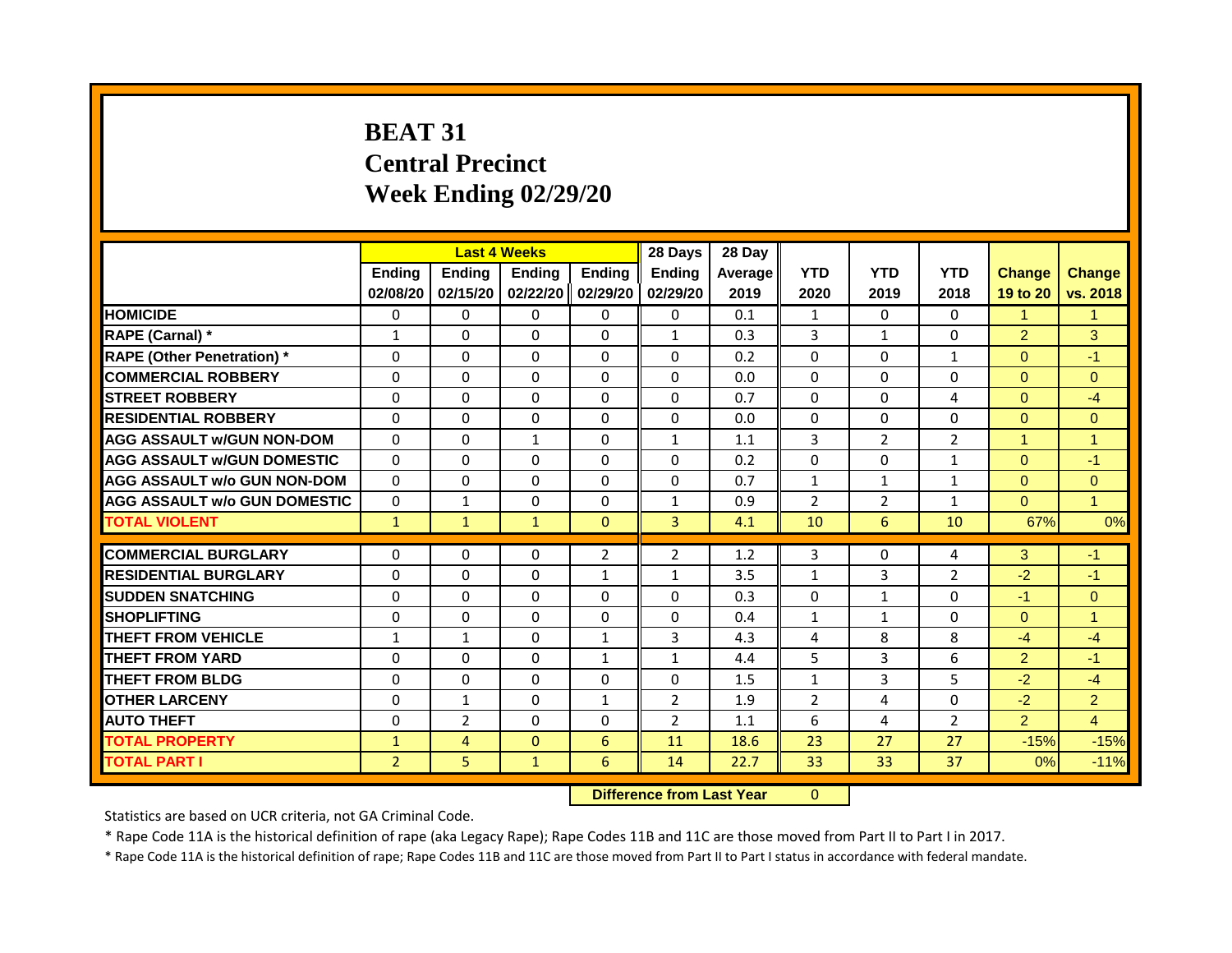# **BEAT 32 Central Precinct Week Ending 02/29/20**

|                                     |                |                | <b>Last 4 Weeks</b> |                | 28 Days        | 28 Day  |                |                |                |                |                      |
|-------------------------------------|----------------|----------------|---------------------|----------------|----------------|---------|----------------|----------------|----------------|----------------|----------------------|
|                                     | <b>Endina</b>  | <b>Endina</b>  | <b>Endina</b>       | <b>Endina</b>  | <b>Endina</b>  | Average | <b>YTD</b>     | <b>YTD</b>     | <b>YTD</b>     | <b>Change</b>  | <b>Change</b>        |
|                                     | 02/08/20       | 02/15/20       | 02/22/20            | 02/29/20       | 02/29/20       | 2019    | 2020           | 2019           | 2018           | 19 to 20       | vs. 2018             |
| <b>HOMICIDE</b>                     | $\Omega$       | $\Omega$       | $\Omega$            | $\Omega$       | $\Omega$       | 0.1     | $\Omega$       | $\Omega$       | 0              | $\Omega$       | $\Omega$             |
| RAPE (Carnal) *                     | $\Omega$       | $\Omega$       | $\Omega$            | $\Omega$       | $\Omega$       | 0.2     | $\Omega$       | 1              | 0              | $-1$           | $\Omega$             |
| <b>RAPE (Other Penetration) *</b>   | $\Omega$       | $\Omega$       | $\Omega$            | $\Omega$       | $\Omega$       | 0.1     | $\mathbf{0}$   | $\Omega$       | $\Omega$       | $\Omega$       | $\Omega$             |
| <b>COMMERCIAL ROBBERY</b>           | $\Omega$       | $\Omega$       | $\Omega$            | $\Omega$       | $\Omega$       | 0.9     | $\overline{2}$ | $\mathbf{1}$   | $\Omega$       | $\mathbf{1}$   | $\overline{2}$       |
| <b>STREET ROBBERY</b>               | $\Omega$       | $\Omega$       | $\Omega$            | $\Omega$       | $\Omega$       | 0.2     | $\Omega$       | $\Omega$       | $\mathbf{1}$   | $\Omega$       | $-1$                 |
| <b>RESIDENTIAL ROBBERY</b>          | $\Omega$       | $\Omega$       | $\Omega$            | $\Omega$       | $\Omega$       | 0.0     | $\Omega$       | $\Omega$       | $\Omega$       | $\Omega$       | $\Omega$             |
| <b>AGG ASSAULT W/GUN NON-DOM</b>    | $\Omega$       | $\Omega$       | $\Omega$            | $\Omega$       | $\Omega$       | 0.2     | $\overline{2}$ | $\overline{2}$ | 0              | $\Omega$       | $\overline{2}$       |
| <b>AGG ASSAULT W/GUN DOMESTIC</b>   | $\mathbf{1}$   | $\Omega$       | $\Omega$            | $\Omega$       | $\mathbf{1}$   | 0.0     | 1              | $\Omega$       | $\Omega$       | 1              | $\blacktriangleleft$ |
| <b>AGG ASSAULT w/o GUN NON-DOM</b>  | $\Omega$       | $\Omega$       | $\Omega$            | $\Omega$       | $\Omega$       | 0.3     | $\mathbf{0}$   | $\Omega$       | $\mathbf{1}$   | $\Omega$       | $-1$                 |
| <b>AGG ASSAULT w/o GUN DOMESTIC</b> | $\Omega$       | $\Omega$       | $\Omega$            | $\Omega$       | $\Omega$       | 0.4     | $\Omega$       | $\Omega$       | $\Omega$       | $\Omega$       | $\Omega$             |
| <b>TOTAL VIOLENT</b>                | $\mathbf{1}$   | $\Omega$       | $\Omega$            | $\Omega$       | $\mathbf{1}$   | 2.5     | 5.             | $\overline{4}$ | $\overline{2}$ | 25%            | 150%                 |
| <b>COMMERCIAL BURGLARY</b>          | $\Omega$       | $\Omega$       | $\Omega$            | $\Omega$       | $\Omega$       | 0.3     | $\mathbf{1}$   | $\Omega$       | $\Omega$       | 1              | 1                    |
| <b>RESIDENTIAL BURGLARY</b>         | $\mathbf{1}$   | $\Omega$       | $\Omega$            | $\mathbf{1}$   | $\overline{2}$ | 1.8     | 5              | 3              | 4              | $\overline{2}$ | $\blacktriangleleft$ |
| <b>SUDDEN SNATCHING</b>             | $\Omega$       | $\Omega$       | $\Omega$            | $\Omega$       | $\Omega$       | 0.2     | $\Omega$       | $\Omega$       | $\Omega$       | $\Omega$       | $\Omega$             |
| <b>SHOPLIFTING</b>                  | $\overline{2}$ | $\mathbf{1}$   | $\Omega$            | $\Omega$       | 3              | 3.1     | 6              | 8              | 11             | $-2$           | $-5$                 |
| <b>THEFT FROM VEHICLE</b>           | $\mathbf{1}$   | $\Omega$       | $\mathbf{1}$        | $\mathbf{1}$   | 3              | 4.9     | 5              | 9              | 16             | $-4$           | $-11$                |
| <b>THEFT FROM YARD</b>              | $\Omega$       | $\Omega$       | $\Omega$            | $\Omega$       | $\Omega$       | 2.6     | 4              | 3              | $\overline{7}$ | $\mathbf{1}$   | $-3$                 |
| <b>THEFT FROM BLDG</b>              | $\Omega$       | $\Omega$       | $\mathbf{1}$        | $\overline{3}$ | 4              | 2.5     | 5              | $\mathbf{1}$   | $\overline{7}$ | $\overline{4}$ | $-2$                 |
| <b>OTHER LARCENY</b>                | 0              | $\mathbf{1}$   | $\Omega$            | $\overline{2}$ | 3              | 0.8     | 5              | $\mathbf{0}$   | $\mathbf{1}$   | 5              | $\overline{4}$       |
| <b>AUTO THEFT</b>                   | 1              | $\Omega$       | $\Omega$            | $\Omega$       | $\mathbf{1}$   | 1.2     | $\mathbf{1}$   | 4              | 6              | $-3$           | $-5$                 |
| <b>TOTAL PROPERTY</b>               | 5              | $\overline{2}$ | $\overline{2}$      | $\overline{7}$ | 16             | 17.3    | 32             | 28             | 52             | 14%            | $-38%$               |
| <b>TOTAL PART I</b>                 | 6              | $\overline{2}$ | $\overline{2}$      | $\overline{7}$ | 17             | 19.8    | 37             | 32             | 54             | 16%            | $-31%$               |
|                                     |                |                |                     |                |                |         |                |                |                |                |                      |

**Difference from Last Year** 5

Statistics are based on UCR criteria, not GA Criminal Code.

\* Rape Code 11A is the historical definition of rape (aka Legacy Rape); Rape Codes 11B and 11C are those moved from Part II to Part I in 2017.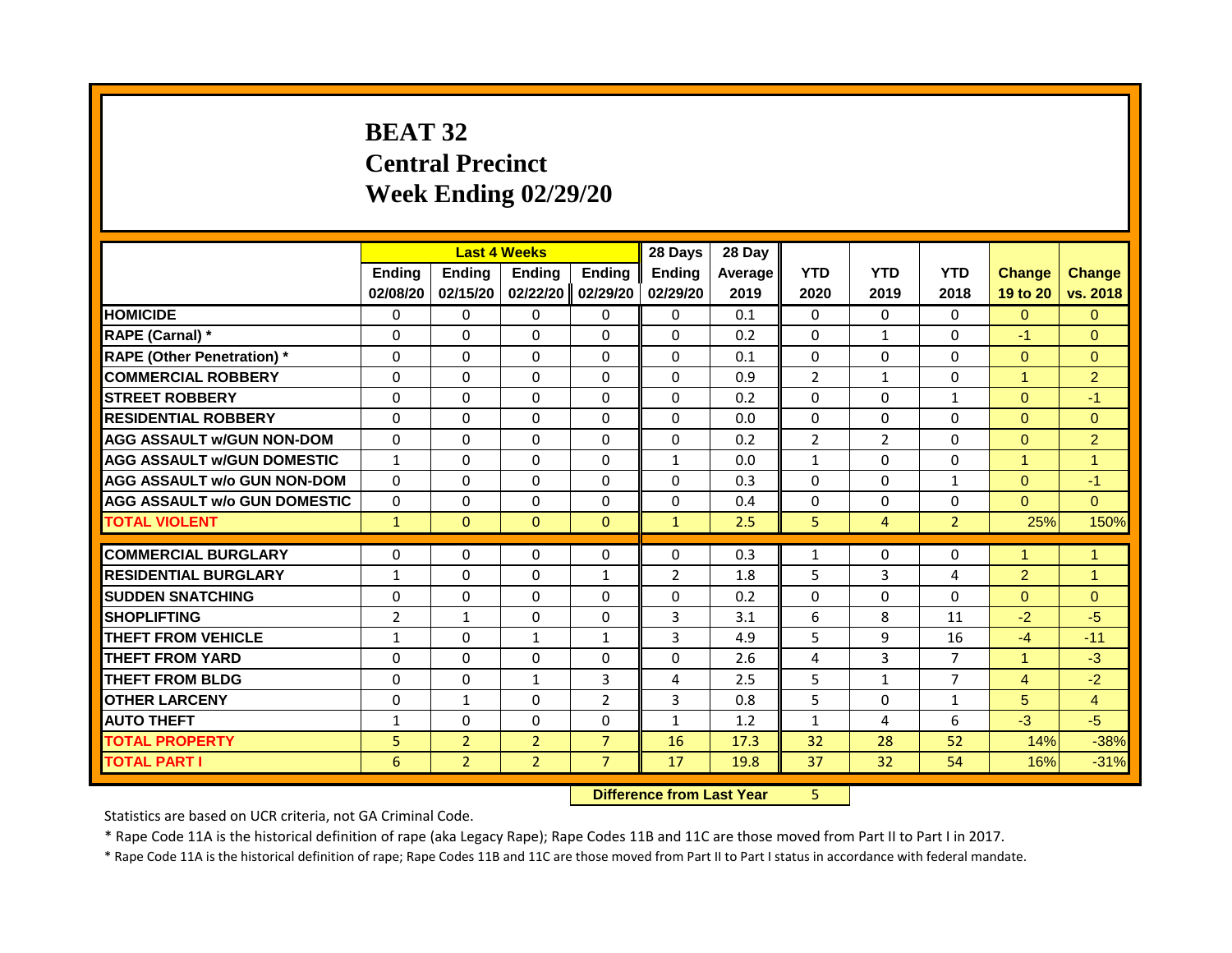# **BEAT 33 Central Precinct Week Ending 02/29/20**

|                                     |                | <b>Last 4 Weeks</b> |                |                | 28 Days        | 28 Day  |                |                |                |                      |                |
|-------------------------------------|----------------|---------------------|----------------|----------------|----------------|---------|----------------|----------------|----------------|----------------------|----------------|
|                                     | Ending         | Ending              | Ending         | Ending         | <b>Ending</b>  | Average | <b>YTD</b>     | <b>YTD</b>     | <b>YTD</b>     | <b>Change</b>        | Change         |
|                                     | 02/08/20       | 02/15/20            | 02/22/20       | 02/29/20       | 02/29/20       | 2019    | 2020           | 2019           | 2018           | 19 to 20             | vs. 2018       |
| <b>HOMICIDE</b>                     | $\mathbf{0}$   | $\mathbf{0}$        | $\Omega$       | $\mathbf{0}$   | $\mathbf{0}$   | 0.2     | $\Omega$       | $\mathbf{1}$   | $\mathbf{0}$   | $-1$                 | $\Omega$       |
| <b>RAPE (Carnal)</b> *              | 0              | $\Omega$            | $\Omega$       | $\Omega$       | $\Omega$       | 0.0     | $\Omega$       | 0              | $\Omega$       | $\Omega$             | $\Omega$       |
| <b>RAPE (Other Penetration)</b> *   | 0              | 0                   | $\Omega$       | 0              | $\mathbf{0}$   | 0.1     | 0              | 0              | 1              | $\Omega$             | $-1$           |
| <b>COMMERCIAL ROBBERY</b>           | $\Omega$       | $\mathbf 0$         | $\Omega$       | $\Omega$       | $\Omega$       | 0.3     | 0              | $\mathbf{0}$   | $\Omega$       | $\Omega$             | $\Omega$       |
| <b>STREET ROBBERY</b>               | $\Omega$       | $\mathbf{1}$        | $\Omega$       | $\Omega$       | $\mathbf{1}$   | 1.3     | $\overline{2}$ | $\mathbf{1}$   | 3              | $\mathbf{1}$         | $-1$           |
| <b>RESIDENTIAL ROBBERY</b>          | $\Omega$       | $\Omega$            | 0              | $\Omega$       | 0              | 0.0     | $\Omega$       | $\Omega$       | $\mathbf{0}$   | $\Omega$             | $\Omega$       |
| <b>AGG ASSAULT w/GUN NON-DOM</b>    | $\mathbf{1}$   | $\Omega$            | 0              | $\Omega$       | $\mathbf{1}$   | 1.0     | 3              | $\overline{2}$ | $\mathbf{1}$   | $\blacktriangleleft$ | $\overline{2}$ |
| <b>AGG ASSAULT w/GUN DOMESTIC</b>   | $\Omega$       | 0                   | $\Omega$       | 0              | $\mathbf{0}$   | 0.2     | 0              | 0              | 0              | $\Omega$             | $\mathbf{0}$   |
| <b>AGG ASSAULT w/o GUN NON-DOM</b>  | $\Omega$       | $\Omega$            | $\Omega$       | $\Omega$       | $\Omega$       | 0.9     | $\mathbf{1}$   | 3              | $\overline{2}$ | $-2$                 | $-1$           |
| <b>AGG ASSAULT w/o GUN DOMESTIC</b> | $\Omega$       | $\Omega$            | $\Omega$       | $\Omega$       | $\Omega$       | 0.7     | $\mathbf{1}$   | 3              | $\Omega$       | $-2$                 | $\mathbf{1}$   |
| <b>TOTAL VIOLENT</b>                | $\mathbf{1}$   | $\mathbf{1}$        | $\Omega$       | $\Omega$       | $\overline{2}$ | 4.7     | $\overline{7}$ | 10             | $\overline{7}$ | $-30%$               | 0%             |
|                                     |                |                     |                |                |                |         |                |                |                |                      |                |
| <b>COMMERCIAL BURGLARY</b>          | $\mathbf{1}$   | $\mathbf{1}$        | $\Omega$       | $\Omega$       | $\overline{2}$ | 1.3     | 3              | 1              | 1              | 2                    | 2              |
| <b>RESIDENTIAL BURGLARY</b>         | $\Omega$       | $\Omega$            | $\Omega$       | $\Omega$       | 0              | 1.8     | $\overline{2}$ | $\overline{3}$ | $\Omega$       | $-1$                 | $\overline{2}$ |
| <b>SUDDEN SNATCHING</b>             | $\Omega$       | $\Omega$            | 0              | $\Omega$       | $\Omega$       | 0.1     | $\Omega$       | 0              | 0              | $\Omega$             | $\Omega$       |
| <b>SHOPLIFTING</b>                  | $\overline{2}$ | $\Omega$            | $\mathbf{1}$   | $\Omega$       | 3              | 7.9     | 6              | 14             | 3              | $-8$                 | 3              |
| <b>THEFT FROM VEHICLE</b>           | 0              | $\mathbf{1}$        | $\mathbf{1}$   | 1              | 3              | 3.4     | 5              | $\overline{2}$ | 8              | 3                    | $-3$           |
| <b>THEFT FROM YARD</b>              | $\Omega$       | $\mathbf{1}$        | $\overline{2}$ | $\Omega$       | 3              | 3.6     | 9              | 8              | 5              | $\mathbf{1}$         | $\overline{4}$ |
| <b>THEFT FROM BLDG</b>              | $\Omega$       | $\Omega$            | $\Omega$       | $\mathbf{1}$   | $\mathbf{1}$   | 1.7     | $\mathbf{1}$   | $\overline{2}$ | $\overline{7}$ | $-1$                 | $-6$           |
| <b>OTHER LARCENY</b>                | $\Omega$       | $\Omega$            | $\Omega$       | $\Omega$       | $\Omega$       | 2.0     | $\Omega$       | 4              | 0              | $-4$                 | $\Omega$       |
| <b>AUTO THEFT</b>                   | $\Omega$       | $\Omega$            | 0              | $\Omega$       | $\Omega$       | 1.4     | 5              | 4              | 5              | $\mathbf{1}$         | $\Omega$       |
| <b>TOTAL PROPERTY</b>               | 3              | 3                   | 4              | $\overline{2}$ | 12             | 23.2    | 31             | 38             | 29             | $-18%$               | 7%             |
| <b>TOTAL PART I</b>                 | 4              | 4                   | 4              | $\overline{2}$ | 14             | 27.8    | 38             | 48             | 36             | $-21%$               | 6%             |
|                                     |                |                     |                |                |                |         |                |                |                |                      |                |

**Difference from Last Year** -10

Statistics are based on UCR criteria, not GA Criminal Code.

\* Rape Code 11A is the historical definition of rape (aka Legacy Rape); Rape Codes 11B and 11C are those moved from Part II to Part I in 2017.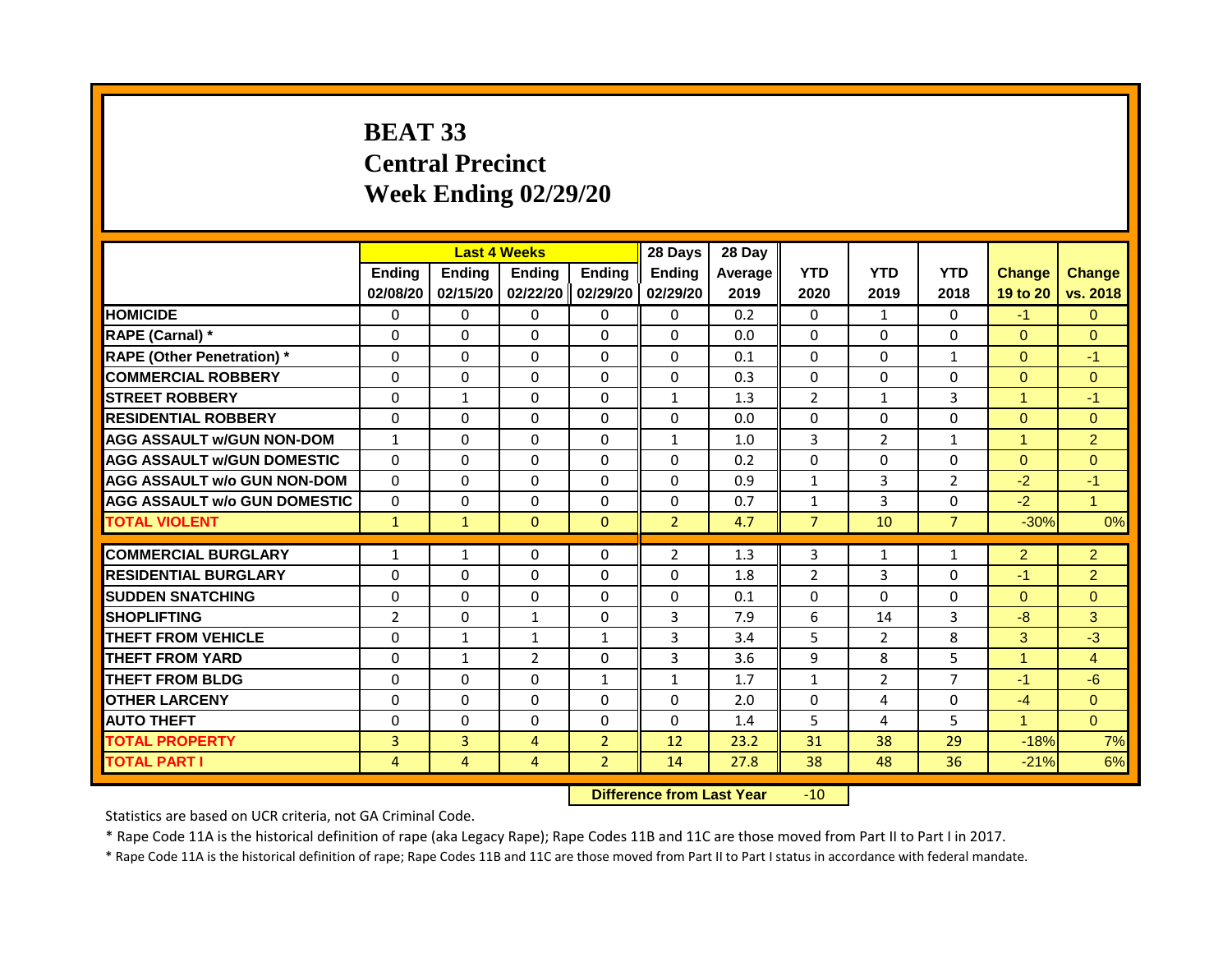# **BEAT 34 Central Precinct Week Ending 02/29/20**

|                                     |                | <b>Last 4 Weeks</b> |                                  |                | 28 Days        | 28 Day  |                |                |                |                |                      |
|-------------------------------------|----------------|---------------------|----------------------------------|----------------|----------------|---------|----------------|----------------|----------------|----------------|----------------------|
|                                     | <b>Ending</b>  | <b>Ending</b>       | Ending                           | <b>Ending</b>  | <b>Endina</b>  | Average | <b>YTD</b>     | <b>YTD</b>     | <b>YTD</b>     | <b>Change</b>  | <b>Change</b>        |
|                                     | 02/08/20       | 02/15/20            | 02/22/20                         | 02/29/20       | 02/29/20       | 2019    | 2020           | 2019           | 2018           | 19 to 20       | vs. 2018             |
| <b>HOMICIDE</b>                     | 0              | 0                   | 0                                | 1              | 1              | 0.1     | $\overline{2}$ | $\mathbf{0}$   | 0              | $\overline{2}$ | $\overline{2}$       |
| RAPE (Carnal) *                     | 0              | $\Omega$            | $\Omega$                         | $\Omega$       | $\Omega$       | 0.2     | $\mathbf{1}$   | $\Omega$       | $\Omega$       | $\mathbf{1}$   | $\overline{1}$       |
| <b>RAPE (Other Penetration) *</b>   | $\Omega$       | $\Omega$            | $\Omega$                         | $\Omega$       | $\Omega$       | 0.1     | $\mathbf{1}$   | $\mathbf{1}$   | $\Omega$       | $\Omega$       | $\mathbf{1}$         |
| <b>COMMERCIAL ROBBERY</b>           | 0              | $\Omega$            | $\Omega$                         | $\Omega$       | $\Omega$       | 0.0     | $\Omega$       | $\Omega$       | $\Omega$       | $\Omega$       | $\Omega$             |
| <b>STREET ROBBERY</b>               | 1              | $\Omega$            | $\Omega$                         | $\mathbf{1}$   | $\overline{2}$ | 0.9     | $\overline{2}$ | $\mathbf{1}$   | $\Omega$       | $\mathbf{1}$   | $\overline{2}$       |
| <b>RESIDENTIAL ROBBERY</b>          | $\Omega$       | $\Omega$            | $\Omega$                         | $\Omega$       | $\Omega$       | 0.2     | $\Omega$       | $\Omega$       | $\mathbf{1}$   | $\Omega$       | $-1$                 |
| <b>AGG ASSAULT w/GUN NON-DOM</b>    | $\mathbf{1}$   | $\Omega$            | $\Omega$                         | $\Omega$       | $\mathbf{1}$   | 1.8     | $\overline{3}$ | 4              | $\Omega$       | $-1$           | 3                    |
| <b>AGG ASSAULT W/GUN DOMESTIC</b>   | $\Omega$       | $\Omega$            | $\Omega$                         | $\Omega$       | $\Omega$       | 0.5     | $\Omega$       | $\overline{2}$ | $\mathbf{1}$   | $-2$           | $-1$                 |
| <b>AGG ASSAULT w/o GUN NON-DOM</b>  | $\mathbf{0}$   | $\overline{2}$      | $\Omega$                         | $\Omega$       | $\overline{2}$ | 0.9     | 3              | $\Omega$       | 3              | 3              | $\overline{0}$       |
| <b>AGG ASSAULT w/o GUN DOMESTIC</b> | $\Omega$       | $\Omega$            | $\Omega$                         | $\overline{2}$ | $\overline{2}$ | 1.6     | 3              | $\mathbf{1}$   | $\Omega$       | $\overline{2}$ | 3                    |
| <b>TOTAL VIOLENT</b>                | $\overline{2}$ | $\overline{2}$      | $\mathbf{0}$                     | $\overline{4}$ | 8              | 6.2     | 15             | 9              | 5              | 67%            | 200%                 |
| <b>COMMERCIAL BURGLARY</b>          | 0              | 0                   | 0                                | 0              | 0              | 0.5     | $\Omega$       | 0              | 0              | 0              | $\mathbf{0}$         |
| <b>RESIDENTIAL BURGLARY</b>         | $\Omega$       | $\Omega$            | $\Omega$                         | $\Omega$       | $\Omega$       | 3.2     | 3              | $\mathbf{1}$   | 9              | $\overline{2}$ | $-6$                 |
| <b>SUDDEN SNATCHING</b>             | $\mathbf{1}$   | $\Omega$            | $\Omega$                         | $\Omega$       | $\mathbf{1}$   | 0.2     | $\mathbf{1}$   | $\mathbf{1}$   | $\Omega$       | $\Omega$       | $\mathbf{1}$         |
| <b>SHOPLIFTING</b>                  | $\mathbf 0$    | $\mathbf 0$         | 1                                | 0              | $\mathbf{1}$   | 1.2     | 1              | 1              | $\overline{2}$ | $\overline{0}$ | $-1$                 |
| <b>THEFT FROM VEHICLE</b>           | $\mathbf{1}$   | $\Omega$            | $\mathbf{1}$                     | $\mathbf{1}$   | 3              | 2.3     | 5              | $\overline{2}$ | 4              | 3              | $\blacktriangleleft$ |
| <b>THEFT FROM YARD</b>              | $\mathbf{1}$   | $\Omega$            | $\Omega$                         | $\Omega$       | $\mathbf{1}$   | 2.3     | 3              | $\overline{7}$ | 3              | $-4$           | $\overline{0}$       |
| <b>THEFT FROM BLDG</b>              | $\Omega$       | $\Omega$            | $\Omega$                         |                |                |         | 5              |                | 5              | $\overline{4}$ |                      |
|                                     |                |                     |                                  | $\mathbf{1}$   | $\mathbf{1}$   | 1.4     |                | $\mathbf{1}$   |                |                | $\Omega$             |
| <b>OTHER LARCENY</b>                | $\Omega$       | $\Omega$            | $\Omega$                         | $\Omega$       | $\Omega$       | 0.3     | $\Omega$       | $\mathbf{1}$   | $\Omega$       | $-1$           | $\Omega$             |
| <b>AUTO THEFT</b>                   | $\Omega$       | $\mathbf{1}$        | $\mathbf{1}$                     | $\Omega$       | $\overline{2}$ | 2.0     | 3              | $\overline{2}$ | 6              | $\mathbf{1}$   | $-3$                 |
| <b>TOTAL PROPERTY</b>               | 3              | $\mathbf{1}$        | 3                                | $\overline{2}$ | 9              | 13.3    | 21             | 16             | 29             | 31%            | $-28%$               |
| <b>TOTAL PART I</b>                 | 5              | $\mathbf{3}$        | 3                                | 6              | 17             | 19.6    | 36             | 25             | 34             | 44%            | 6%                   |
|                                     |                |                     | <b>Difference from Last Year</b> |                | 11             |         |                |                |                |                |                      |

Statistics are based on UCR criteria, not GA Criminal Code.

\* Rape Code 11A is the historical definition of rape (aka Legacy Rape); Rape Codes 11B and 11C are those moved from Part II to Part I in 2017.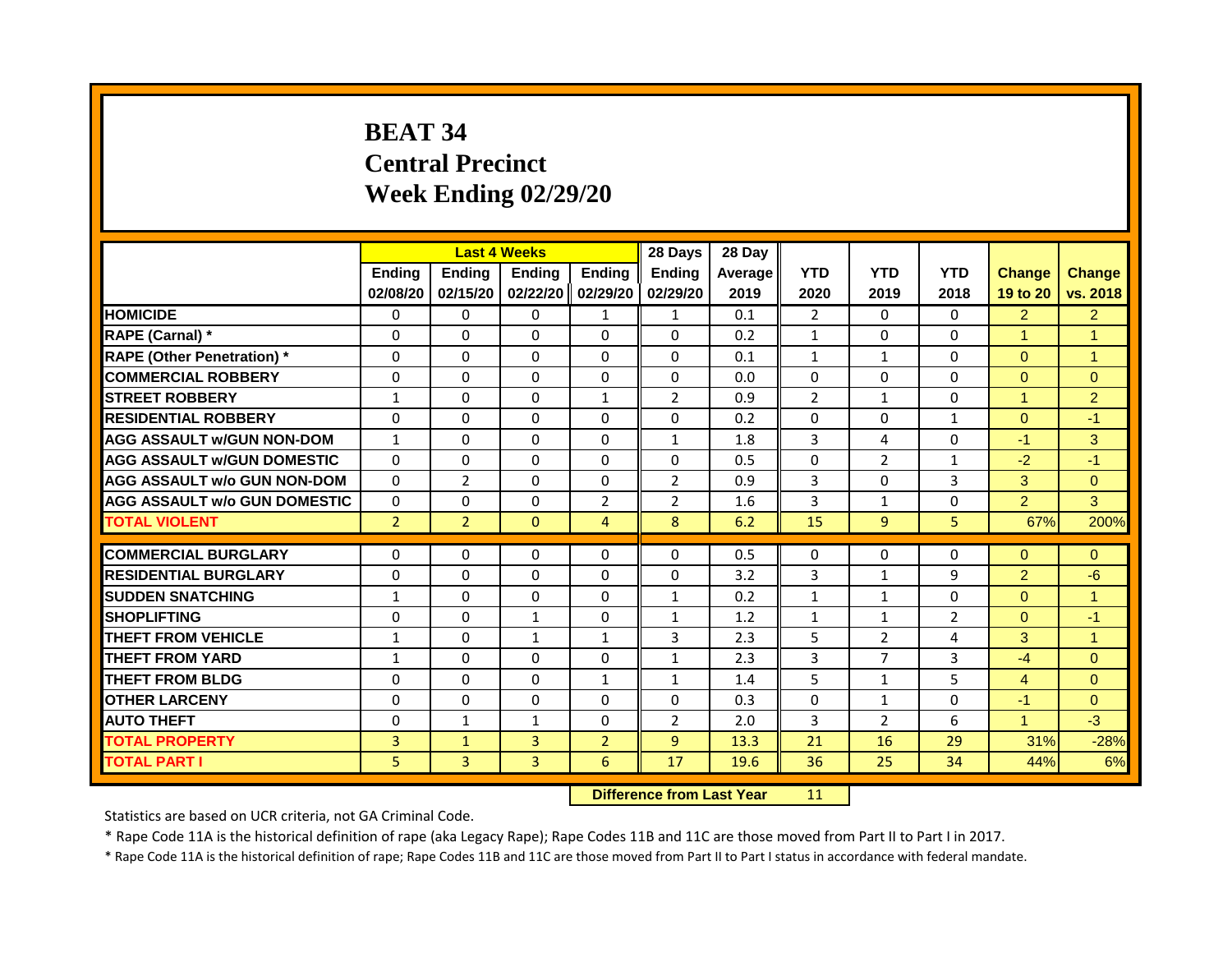# **BEAT 35 Central Precinct Week Ending 02/29/20**

|                                     |                |                | <b>Last 4 Weeks</b> |                | 28 Days        | 28 Day  |                |                |                |                      |                      |
|-------------------------------------|----------------|----------------|---------------------|----------------|----------------|---------|----------------|----------------|----------------|----------------------|----------------------|
|                                     | <b>Endina</b>  | <b>Endina</b>  | <b>Endina</b>       | <b>Endina</b>  | <b>Endina</b>  | Average | <b>YTD</b>     | <b>YTD</b>     | <b>YTD</b>     | <b>Change</b>        | <b>Change</b>        |
|                                     | 02/08/20       | 02/15/20       | 02/22/20            | 02/29/20       | 02/29/20       | 2019    | 2020           | 2019           | 2018           | 19 to 20             | vs. 2018             |
| <b>HOMICIDE</b>                     | 3              | $\mathbf{0}$   | $\Omega$            | $\mathbf{0}$   | 3              | 0.0     | 3              | $\Omega$       | $\Omega$       | 3                    | 3                    |
| RAPE (Carnal) *                     | $\Omega$       | $\Omega$       | $\Omega$            | $\Omega$       | $\Omega$       | 0.0     | $\mathbf{1}$   | $\Omega$       | $\mathbf{1}$   | $\blacktriangleleft$ | $\Omega$             |
| <b>RAPE (Other Penetration)</b> *   | $\Omega$       | $\Omega$       | $\Omega$            | $\Omega$       | $\Omega$       | 0.0     | $\Omega$       | $\Omega$       | 0              | $\Omega$             | $\Omega$             |
| <b>COMMERCIAL ROBBERY</b>           | $\Omega$       | $\Omega$       | $\Omega$            | $\Omega$       | $\Omega$       | 0.2     | $\Omega$       | $\Omega$       | $\Omega$       | $\mathbf{0}$         | $\mathbf{0}$         |
| <b>STREET ROBBERY</b>               | $\Omega$       | $\Omega$       | $\Omega$            | $\Omega$       | $\Omega$       | 1.1     | $\Omega$       | $\overline{2}$ | $\mathbf{1}$   | $-2$                 | $-1$                 |
| <b>RESIDENTIAL ROBBERY</b>          | $\Omega$       | $\Omega$       | $\Omega$            | $\Omega$       | $\Omega$       | 0.0     | $\Omega$       | $\Omega$       | $\Omega$       | $\Omega$             | $\Omega$             |
| <b>AGG ASSAULT W/GUN NON-DOM</b>    | $\Omega$       | $\Omega$       | 0                   | $\Omega$       | $\Omega$       | 2.2     | $\mathbf{1}$   | 3              | 3              | $-2$                 | $-2$                 |
| <b>AGG ASSAULT W/GUN DOMESTIC</b>   | $\Omega$       | $\Omega$       | $\Omega$            | $\Omega$       | $\Omega$       | 0.2     | 1              | 1              | $\Omega$       | $\Omega$             | $\blacktriangleleft$ |
| <b>AGG ASSAULT w/o GUN NON-DOM</b>  | $\Omega$       | $\Omega$       | $\Omega$            | $\Omega$       | $\Omega$       | 0.6     | $\mathbf{1}$   | $\Omega$       | $\mathbf{1}$   | $\mathbf{1}$         | $\mathbf{0}$         |
| <b>AGG ASSAULT W/o GUN DOMESTIC</b> | $\Omega$       | $\Omega$       | $\mathbf{1}$        | $\mathbf{1}$   | $\overline{2}$ | 0.9     | 3              | $\overline{2}$ | 0              | $\blacktriangleleft$ | 3                    |
| <b>TOTAL VIOLENT</b>                | 3              | $\mathbf{0}$   | $\mathbf{1}$        | $\mathbf{1}$   | 5              | 5.2     | 10             | 8              | 6              | 25%                  | 67%                  |
| <b>COMMERCIAL BURGLARY</b>          | 0              | $\Omega$       | $\Omega$            | $\Omega$       | 0              | 1.2     | 1              | 0              | 1              | $\mathbf{1}$         | $\mathbf{0}$         |
| <b>RESIDENTIAL BURGLARY</b>         | $\overline{2}$ | $\overline{2}$ | 3                   | $\mathbf{1}$   | 8              | 2.9     | 13             | 5              | 5              | 8                    | 8                    |
| <b>SUDDEN SNATCHING</b>             | 0              | $\Omega$       | 0                   | $\Omega$       | $\Omega$       | 0.2     | $\Omega$       | $\Omega$       | $\mathbf{1}$   | $\Omega$             | $-1$                 |
| <b>SHOPLIFTING</b>                  | $\overline{2}$ | $\Omega$       | 3                   | $\Omega$       | 5              | 2.4     | $\overline{7}$ | 6              | $\mathbf{1}$   | $\blacktriangleleft$ | $6\phantom{1}$       |
| <b>THEFT FROM VEHICLE</b>           | $\Omega$       | $\Omega$       | $\mathbf{1}$        | $\Omega$       | $\mathbf{1}$   | 6.5     | 3              | 5              | $\overline{7}$ | $-2$                 | $-4$                 |
| <b>THEFT FROM YARD</b>              | $\Omega$       | $\Omega$       | $\Omega$            | $\Omega$       | $\Omega$       | 1.4     | $\Omega$       | $\overline{2}$ | 3              | $-2$                 | $-3$                 |
| <b>THEFT FROM BLDG</b>              |                |                | $\Omega$            | $\Omega$       | $\overline{2}$ | 1.8     | $\overline{2}$ | $\overline{2}$ | 4              | $\Omega$             | $-2$                 |
| <b>OTHER LARCENY</b>                | $\mathbf{1}$   | $\mathbf{1}$   |                     |                |                |         |                |                |                |                      |                      |
|                                     | 0              | 0              | 0                   | $\mathbf{0}$   | 0              | 1.2     | 0              | 3              | 2              | $-3$                 | $-2$                 |
| <b>AUTO THEFT</b>                   | $\Omega$       | $\Omega$       | $\mathbf{1}$        | $\mathbf{1}$   | $\overline{2}$ | 2.1     | 7              | 5              | 9              | $\overline{2}$       | $-2$                 |
| <b>TOTAL PROPERTY</b>               | 5              | 3              | 8                   | $\overline{2}$ | 18             | 19.7    | 33             | 28             | 33             | 18%                  | 0%                   |
| <b>TOTAL PART I</b>                 | 8              | 3              | 9                   | 3              | 23             | 24.9    | 43             | 36             | 39             | 19%                  | 10%                  |

**Difference from Last Year** 7

Statistics are based on UCR criteria, not GA Criminal Code.

\* Rape Code 11A is the historical definition of rape (aka Legacy Rape); Rape Codes 11B and 11C are those moved from Part II to Part I in 2017.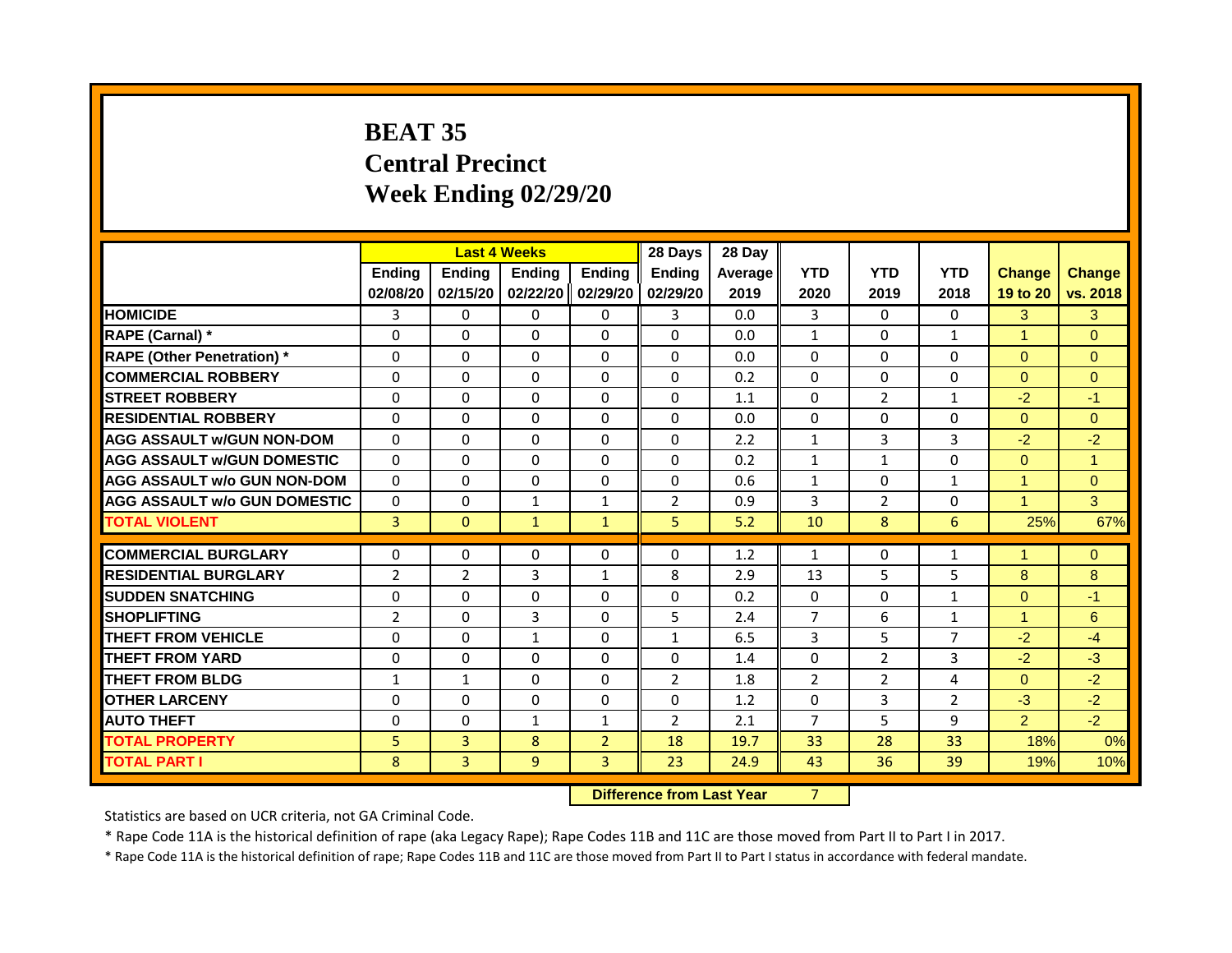# **BEAT 36 Central Precinct Week Ending 02/29/20**

|                                     |               |                | <b>Last 4 Weeks</b> |                | 28 Days        | 28 Day  |                |                |                |                |                |
|-------------------------------------|---------------|----------------|---------------------|----------------|----------------|---------|----------------|----------------|----------------|----------------|----------------|
|                                     | <b>Ending</b> | <b>Endina</b>  | <b>Endina</b>       | <b>Ending</b>  | <b>Ending</b>  | Average | <b>YTD</b>     | <b>YTD</b>     | <b>YTD</b>     | <b>Change</b>  | <b>Change</b>  |
|                                     | 02/08/20      | 02/15/20       | 02/22/20 02/29/20   |                | 02/29/20       | 2019    | 2020           | 2019           | 2018           | 19 to 20       | vs. 2018       |
| <b>HOMICIDE</b>                     | 0             | $\mathbf{0}$   | $\mathbf{0}$        | $\Omega$       | 0              | 0.0     | $\mathbf{0}$   | $\Omega$       | $\Omega$       | $\Omega$       | $\overline{0}$ |
| RAPE (Carnal) *                     | $\Omega$      | $\Omega$       | $\Omega$            | $\Omega$       | $\Omega$       | 0.2     | $\Omega$       | $\Omega$       | $\mathbf{1}$   | $\Omega$       | $-1$           |
| <b>RAPE (Other Penetration)</b> *   | $\Omega$      | $\Omega$       | $\Omega$            | $\Omega$       | $\Omega$       | 0.0     | $\Omega$       | $\Omega$       | 0              | $\overline{0}$ | $\overline{0}$ |
| <b>COMMERCIAL ROBBERY</b>           | 0             | $\Omega$       | $\Omega$            | $\Omega$       | $\Omega$       | 0.2     | $\Omega$       | $\Omega$       | $\Omega$       | $\Omega$       | $\Omega$       |
| <b>STREET ROBBERY</b>               | $\Omega$      | $\Omega$       | $\Omega$            | $\Omega$       | $\Omega$       | 0.6     | $\Omega$       | 1              | $\Omega$       | $-1$           | $\Omega$       |
| <b>RESIDENTIAL ROBBERY</b>          | $\Omega$      | $\Omega$       | $\Omega$            | $\Omega$       | $\Omega$       | 0.1     | $\mathbf{1}$   | $\mathbf{1}$   | $\Omega$       | $\Omega$       | $\mathbf{1}$   |
| <b>AGG ASSAULT W/GUN NON-DOM</b>    | $\Omega$      | $\Omega$       | $\Omega$            | $\Omega$       | $\Omega$       | 0.8     | $\Omega$       | $\overline{2}$ | $\Omega$       | $-2$           | $\overline{0}$ |
| <b>AGG ASSAULT W/GUN DOMESTIC</b>   | $\Omega$      | $\Omega$       | $\Omega$            | $\Omega$       | $\Omega$       | 0.2     | $\mathbf{1}$   | $\Omega$       | $\Omega$       | $\mathbf{1}$   | $\mathbf{1}$   |
| <b>AGG ASSAULT w/o GUN NON-DOM</b>  | $\Omega$      | $\Omega$       | 0                   | $\Omega$       | 0              | 0.5     | $\mathbf{0}$   | 0              | 0              | $\mathbf{0}$   | $\overline{0}$ |
| <b>AGG ASSAULT w/o GUN DOMESTIC</b> | $\Omega$      | 0              | 0                   | $\mathbf{1}$   | 1              | 0.3     | 3              | 0              | 0              | 3              | 3 <sup>1</sup> |
| <b>TOTAL VIOLENT</b>                | $\Omega$      | $\mathbf{0}$   | $\mathbf{0}$        | $\mathbf{1}$   | $\mathbf{1}$   | 2.9     | 5              | 4              | $\mathbf{1}$   | 25%            | 400%           |
|                                     |               |                |                     |                |                |         |                |                |                |                |                |
| <b>COMMERCIAL BURGLARY</b>          | 0             | $\Omega$       | 0                   | 0              | 0              | 1.1     | $\mathbf{0}$   | $\overline{2}$ | 0              | $-2$           | $\mathbf{0}$   |
| <b>RESIDENTIAL BURGLARY</b>         | 0             | $\Omega$       | $\Omega$            | 0              | 0              | 2.3     | $\overline{2}$ | $\Omega$       | 5              | $\overline{2}$ | $-3$           |
| <b>SUDDEN SNATCHING</b>             | $\Omega$      | $\Omega$       | $\Omega$            | $\Omega$       | 0              | 0.1     | $\Omega$       | $\Omega$       | 0              | $\Omega$       | $\Omega$       |
| <b>SHOPLIFTING</b>                  | $\mathbf{1}$  | $\overline{2}$ | $\Omega$            | $\overline{2}$ | 5              | 3.7     | 8              | 8              | 5              | $\Omega$       | 3              |
| <b>THEFT FROM VEHICLE</b>           | $\Omega$      | $\mathbf{1}$   | $\Omega$            | $\Omega$       | $\mathbf{1}$   | 3.3     | $\overline{7}$ | 4              | $\overline{7}$ | 3              | $\Omega$       |
| <b>THEFT FROM YARD</b>              | 1             | $\Omega$       | $\Omega$            | $\Omega$       | $\mathbf{1}$   | 0.7     | 2              | 3              | $\overline{2}$ | $-1$           | $\Omega$       |
| <b>THEFT FROM BLDG</b>              | $\Omega$      | $\Omega$       | $\Omega$            | $\Omega$       | $\Omega$       | 1.5     | 3              | 9              | 3              | $-6$           | $\Omega$       |
| <b>OTHER LARCENY</b>                | $\Omega$      | $\Omega$       | $\Omega$            | $\Omega$       | $\Omega$       | 0.3     | $\mathbf{1}$   | $\Omega$       | 0              | 1              | $\mathbf{1}$   |
| <b>AUTO THEFT</b>                   | $\mathbf{1}$  | 1              | 0                   | $\Omega$       | 2              | 1.8     | 6              | 4              | $\overline{2}$ | $\overline{2}$ | $\overline{4}$ |
| <b>TOTAL PROPERTY</b>               | 3             | 4              | $\Omega$            | $\overline{2}$ | $\overline{9}$ | 14.8    | 29             | 30             | 24             | $-3%$          | 21%            |
| <b>TOTAL PART I</b>                 | 3             | $\overline{4}$ | $\mathbf{0}$        | $\overline{3}$ | 10             | 17.7    | 34             | 34             | 25             | 0%             | 36%            |

**Difference from Last Year** 0

Statistics are based on UCR criteria, not GA Criminal Code.

\* Rape Code 11A is the historical definition of rape (aka Legacy Rape); Rape Codes 11B and 11C are those moved from Part II to Part I in 2017.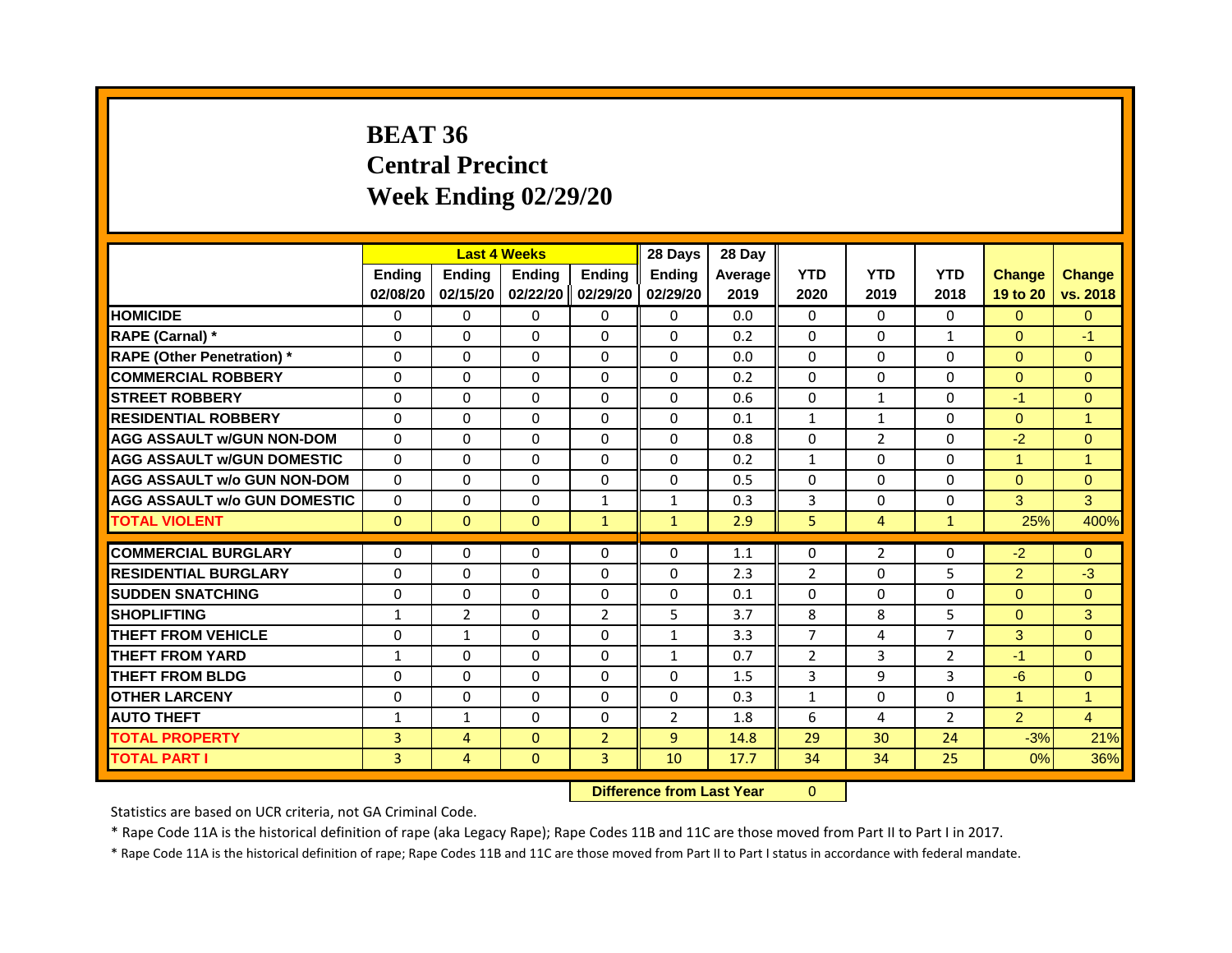# **BEAT 41 South Precinct Week Ending 02/29/20**

|                                     |                |               | <b>Last 4 Weeks</b> |               | 28 Days        | 28 Day  |                |                |                |                |                      |
|-------------------------------------|----------------|---------------|---------------------|---------------|----------------|---------|----------------|----------------|----------------|----------------|----------------------|
|                                     | <b>Ending</b>  | <b>Ending</b> | <b>Ending</b>       | <b>Ending</b> | <b>Ending</b>  | Average | <b>YTD</b>     | <b>YTD</b>     | <b>YTD</b>     | <b>Change</b>  | <b>Change</b>        |
|                                     | 02/08/20       | 02/15/20      | 02/22/20            | 02/29/20      | 02/29/20       | 2019    | 2020           | 2019           | 2018           | 19 to 20       | vs. 2018             |
| <b>HOMICIDE</b>                     | $\Omega$       | $\Omega$      | $\Omega$            | $\Omega$      | $\Omega$       | 0.1     | $\Omega$       | $\Omega$       | $\Omega$       | $\Omega$       | $\Omega$             |
| RAPE (Carnal) *                     | $\Omega$       | $\Omega$      | $\Omega$            | $\Omega$      | $\Omega$       | 0.2     | $\Omega$       | $\Omega$       | $\Omega$       | $\overline{0}$ | $\Omega$             |
| <b>RAPE (Other Penetration)</b> *   | 0              | $\Omega$      | $\Omega$            | $\Omega$      | $\Omega$       | 0.0     | $\Omega$       | $\Omega$       | $\Omega$       | $\Omega$       | $\Omega$             |
| <b>COMMERCIAL ROBBERY</b>           | $\Omega$       | $\Omega$      | $\Omega$            | $\Omega$      | $\Omega$       | 0.6     | $\Omega$       | $\Omega$       | $\Omega$       | $\Omega$       | $\Omega$             |
| <b>STREET ROBBERY</b>               | $\Omega$       | $\Omega$      | $\Omega$            | $\Omega$      | $\Omega$       | 0.9     | $\mathbf{1}$   | $\overline{2}$ | $\mathbf{1}$   | $-1$           | $\Omega$             |
| <b>RESIDENTIAL ROBBERY</b>          | $\Omega$       | $\Omega$      | $\Omega$            | $\Omega$      | $\Omega$       | 0.1     | $\Omega$       | $\Omega$       | $\Omega$       | $\Omega$       | $\Omega$             |
| <b>AGG ASSAULT w/GUN NON-DOM</b>    | $\Omega$       | $\Omega$      | $\Omega$            | $\Omega$      | $\Omega$       | 0.2     | $\Omega$       | $\Omega$       | 0              | $\Omega$       | $\Omega$             |
| <b>AGG ASSAULT w/GUN DOMESTIC</b>   | $\Omega$       | $\Omega$      | $\Omega$            | $\Omega$      | $\Omega$       | 0.1     | $\Omega$       | $\Omega$       | $\Omega$       | $\Omega$       | $\Omega$             |
| <b>AGG ASSAULT w/o GUN NON-DOM</b>  | $\mathbf{1}$   | $\Omega$      | $\Omega$            | $\Omega$      | $\mathbf{1}$   | 0.3     | $\mathbf{1}$   | $\mathbf{1}$   | $\mathbf{1}$   | $\Omega$       | $\Omega$             |
| <b>AGG ASSAULT w/o GUN DOMESTIC</b> | $\Omega$       | $\Omega$      | $\Omega$            | $\Omega$      | $\Omega$       | 0.5     | $\mathbf{0}$   | $\Omega$       | 0              | $\Omega$       | $\overline{0}$       |
| <b>TOTAL VIOLENT</b>                | $\mathbf{1}$   | $\Omega$      | $\Omega$            | $\Omega$      | $\mathbf{1}$   | 3.0     | $\overline{2}$ | $\overline{3}$ | $\overline{2}$ | $-33%$         | 0%                   |
| <b>COMMERCIAL BURGLARY</b>          | $\Omega$       | $\Omega$      | $\Omega$            | $\Omega$      | $\Omega$       | 1.1     | $\Omega$       | $\mathbf{1}$   | $\mathbf{1}$   | $-1$           | $-1$                 |
| <b>RESIDENTIAL BURGLARY</b>         | $\Omega$       | $\Omega$      | $\mathbf{1}$        | $\Omega$      | $\mathbf{1}$   | 0.8     | $\overline{2}$ | $\Omega$       | 4              | $\overline{2}$ | $-2$                 |
| <b>SUDDEN SNATCHING</b>             | $\Omega$       | $\Omega$      | $\Omega$            | $\Omega$      | $\Omega$       | 0.2     | $\Omega$       | $\Omega$       | $\overline{2}$ | $\Omega$       | $-2$                 |
| <b>SHOPLIFTING</b>                  | $\Omega$       | $\Omega$      | $\Omega$            | $\Omega$      | $\Omega$       | 1.8     | $\mathbf{0}$   | $\overline{7}$ | $\overline{3}$ | $-7$           | $-3$                 |
| THEFT FROM VEHICLE                  | $\overline{2}$ | $\Omega$      | $\Omega$            | 1             | 3              | 5.4     | $\overline{7}$ | 14             | 6              | $-7$           | $\blacktriangleleft$ |
| <b>THEFT FROM YARD</b>              | $\Omega$       | $\Omega$      | $\Omega$            | $\Omega$      | $\Omega$       | 0.9     | $\Omega$       | 3              | $\mathbf{1}$   | $-3$           | $-1$                 |
| <b>THEFT FROM BLDG</b>              | $\Omega$       | $\Omega$      | $\Omega$            | $\Omega$      | $\Omega$       | 3.3     | $\mathbf{1}$   | $\mathbf{1}$   | 6              | $\Omega$       | $-5$                 |
| <b>OTHER LARCENY</b>                | $\Omega$       | $\Omega$      | $\Omega$            | $\Omega$      | $\Omega$       | 0.3     | $\mathbf{1}$   | $\Omega$       | $\Omega$       | $\mathbf{1}$   | $\mathbf{1}$         |
| <b>AUTO THEFT</b>                   | $\overline{2}$ | $\Omega$      | 1                   | $\Omega$      | 3              | 1.5     | 3              | $\overline{3}$ | 4              | $\Omega$       | $-1$                 |
| <b>TOTAL PROPERTY</b>               | $\overline{4}$ | $\Omega$      | $\overline{2}$      | $\mathbf{1}$  | $\overline{7}$ | 15.3    | 14             | 29             | 27             | $-52%$         | $-48%$               |
| <b>TOTAL PART I</b>                 | 5              | $\mathbf{0}$  | $\overline{2}$      | $\mathbf{1}$  | 8              | 18.3    | 16             | 32             | 29             | $-50%$         | $-45%$               |
|                                     |                |               |                     |               |                |         |                |                |                |                |                      |

**Difference from Last Year** -16

 $\sim 10$ 

Statistics are based on UCR criteria, not GA Criminal Code.

\* Rape Code 11A is the historical definition of rape (aka Legacy Rape); Rape Codes 11B and 11C are those moved from Part II to Part I in 2017.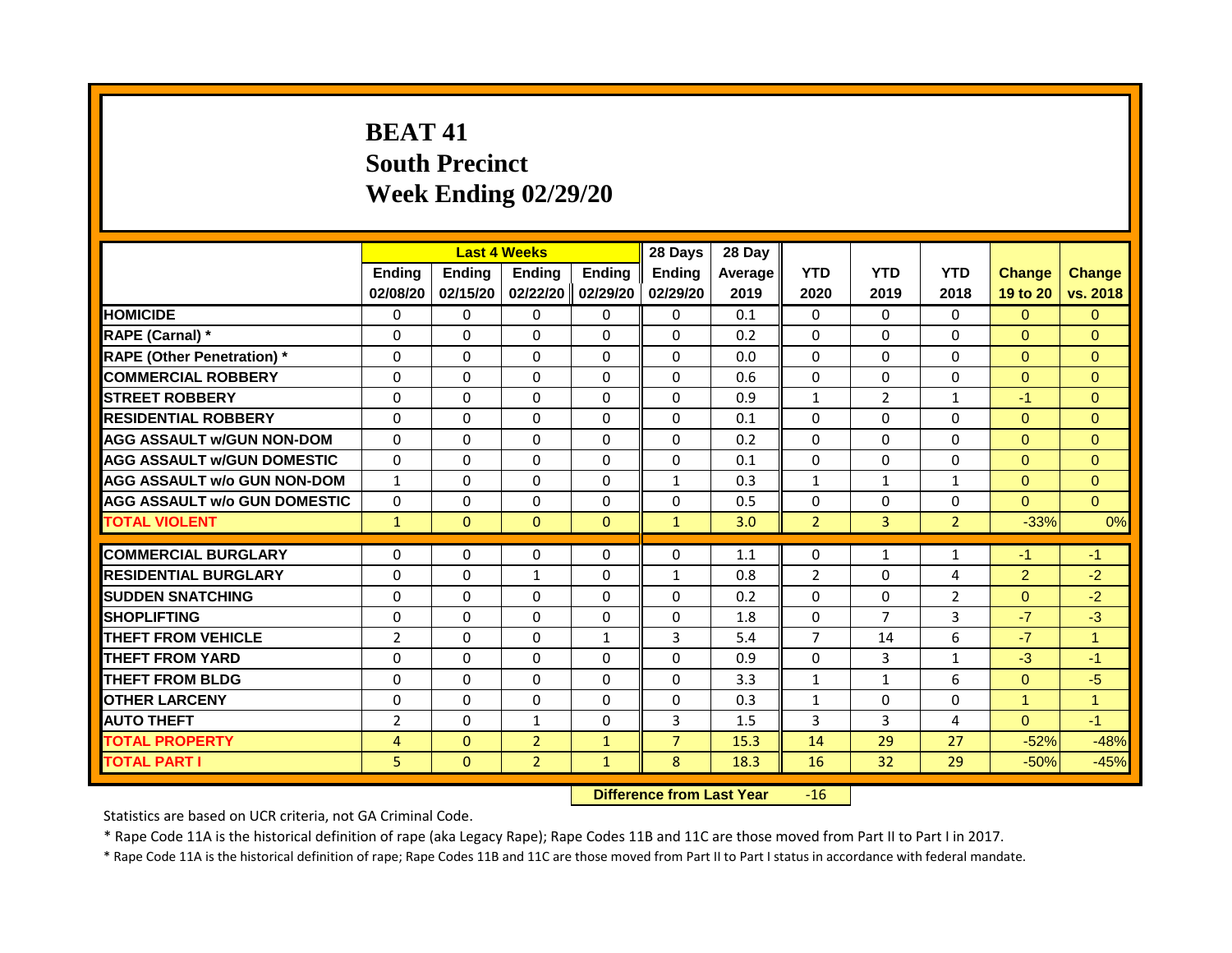# **BEAT 42 South Precinct Week Ending 02/29/20**

|                                     |               |               | <b>Last 4 Weeks</b> |               | 28 Days       | 28 Day  |                |                |                |                      |                      |
|-------------------------------------|---------------|---------------|---------------------|---------------|---------------|---------|----------------|----------------|----------------|----------------------|----------------------|
|                                     | <b>Ending</b> | <b>Ending</b> | <b>Endina</b>       | <b>Ending</b> | <b>Endina</b> | Average | <b>YTD</b>     | <b>YTD</b>     | <b>YTD</b>     | <b>Change</b>        | <b>Change</b>        |
|                                     | 02/08/20      | 02/15/20      | 02/22/20 01/11/19   |               | 01/11/19      | 2019    | 2020           | 2019           | 2018           | 19 to 20             | vs. 2018             |
| <b>HOMICIDE</b>                     | 0             | 0             | 0                   | $\Omega$      | 0             | 0.1     | $\mathbf{0}$   | $\Omega$       | $\Omega$       | $\Omega$             | $\Omega$             |
| <b>RAPE (Carnal)</b> *              | $\Omega$      | $\Omega$      | $\Omega$            | $\Omega$      | $\Omega$      | 0.2     | $\Omega$       | $\Omega$       | $\Omega$       | $\Omega$             | $\mathbf{0}$         |
| <b>RAPE (Other Penetration) *</b>   | $\Omega$      | $\Omega$      | $\Omega$            | $\Omega$      | $\Omega$      | 0.1     | $\mathbf{1}$   | $\Omega$       | $\mathbf{1}$   | $\blacktriangleleft$ | $\overline{0}$       |
| <b>COMMERCIAL ROBBERY</b>           | $\Omega$      | $\Omega$      | $\Omega$            | $\mathbf{0}$  | $\Omega$      | 0.2     | $\overline{3}$ | $\mathbf{1}$   | $\mathbf{1}$   | $\overline{2}$       | $\overline{2}$       |
| <b>STREET ROBBERY</b>               | $\Omega$      | $\Omega$      | $\Omega$            | $\Omega$      | $\Omega$      | 0.4     | $\Omega$       | $\mathbf{1}$   | $\overline{2}$ | $-1$                 | $-2$                 |
| <b>RESIDENTIAL ROBBERY</b>          | $\Omega$      | $\Omega$      | $\Omega$            | $\Omega$      | $\Omega$      | 0.1     | $\mathbf{1}$   | $\Omega$       | $\Omega$       | $\blacktriangleleft$ | $\mathbf{1}$         |
| <b>AGG ASSAULT w/GUN NON-DOM</b>    | 0             | $\Omega$      | $\Omega$            | $\Omega$      | $\Omega$      | 0.4     | $\mathbf{1}$   | $\Omega$       | $\Omega$       | $\blacktriangleleft$ | $\overline{1}$       |
| <b>AGG ASSAULT W/GUN DOMESTIC</b>   | $\Omega$      | $\Omega$      | $\Omega$            | $\Omega$      | $\Omega$      | 0.1     | $\Omega$       | $\Omega$       | $\Omega$       | $\Omega$             | $\Omega$             |
| <b>AGG ASSAULT w/o GUN NON-DOM</b>  | $\Omega$      | $\Omega$      | $\Omega$            | $\Omega$      | $\Omega$      | 0.2     | $\Omega$       | $\mathbf{1}$   | $\mathbf{1}$   | $-1$                 | $-1$                 |
| <b>AGG ASSAULT w/o GUN DOMESTIC</b> | $\Omega$      | $\mathbf{1}$  | $\Omega$            | $\Omega$      | $\mathbf{1}$  | 0.3     | $\mathbf{1}$   | $\Omega$       | $\Omega$       | $\blacktriangleleft$ | $\blacktriangleleft$ |
| <b>TOTAL VIOLENT</b>                | $\mathbf{0}$  | $\mathbf{1}$  | $\mathbf{0}$        | $\mathbf{0}$  | $\mathbf{1}$  | 2.1     | $\overline{7}$ | $\overline{3}$ | 5              | 133%                 | 40%                  |
| <b>COMMERCIAL BURGLARY</b>          | 0             | $\Omega$      | $\Omega$            | $\Omega$      | $\Omega$      | 0.9     | 0              | 2              | $\Omega$       | $-2$                 | $\Omega$             |
| <b>RESIDENTIAL BURGLARY</b>         | 0             | $\Omega$      | $\Omega$            | $\Omega$      | $\Omega$      | 0.8     | $\Omega$       | $\mathbf{1}$   | $\Omega$       | $-1$                 | $\Omega$             |
| <b>SUDDEN SNATCHING</b>             | $\Omega$      | $\Omega$      | $\Omega$            | $\Omega$      | $\Omega$      | 0.2     | $\Omega$       | $\overline{2}$ | $\Omega$       | $-2$                 | $\Omega$             |
| <b>SHOPLIFTING</b>                  | 3             | $\mathbf{1}$  | $\overline{7}$      | 5             | 16            | 18.6    | 41             | 59             | 42             | $-18$                | $-1$                 |
| <b>THEFT FROM VEHICLE</b>           | $\Omega$      | $\Omega$      | $\mathbf{1}$        | $\mathbf{1}$  | 2             | 3.2     | 5              | $\overline{7}$ | 9              | $-2$                 | $-4$                 |
| <b>THEFT FROM YARD</b>              | 0             | 0             | $\mathbf{1}$        | $\Omega$      | $\mathbf{1}$  | 0.7     | $\overline{2}$ | $\mathbf{1}$   | 4              | $\blacktriangleleft$ | $-2$                 |
| <b>THEFT FROM BLDG</b>              | $\Omega$      | $\mathbf{1}$  | 3                   | $\Omega$      | 4             | 2.3     | $\mathbf{8}$   | 8              | $\Omega$       | $\Omega$             | 8                    |
| <b>OTHER LARCENY</b>                | 0             | $\Omega$      | $\Omega$            | $\Omega$      | $\Omega$      | 0.8     | $\Omega$       | $\mathbf{1}$   | $\Omega$       | $-1$                 | $\Omega$             |
| <b>AUTO THEFT</b>                   | 0             | 3             | $\Omega$            | $\Omega$      | 3             | 2.0     | 3              | 3              | 3              | $\Omega$             | $\mathbf{0}$         |
| <b>TOTAL PROPERTY</b>               | 3             | 5             | 12                  | 6             | 26            | 29.5    | 59             | 84             | 58             | $-30%$               | 2%                   |
| <b>TOTAL PART I</b>                 | 3             | 6             | 12                  | 6             | 27            | 31.5    | 66             | 87             | 63             | $-24%$               | 5%                   |
|                                     |               |               |                     |               |               |         |                |                |                |                      |                      |

**Difference from Last Year** -21

Statistics are based on UCR criteria, not GA Criminal Code.

\* Rape Code 11A is the historical definition of rape (aka Legacy Rape); Rape Codes 11B and 11C are those moved from Part II to Part I in 2017.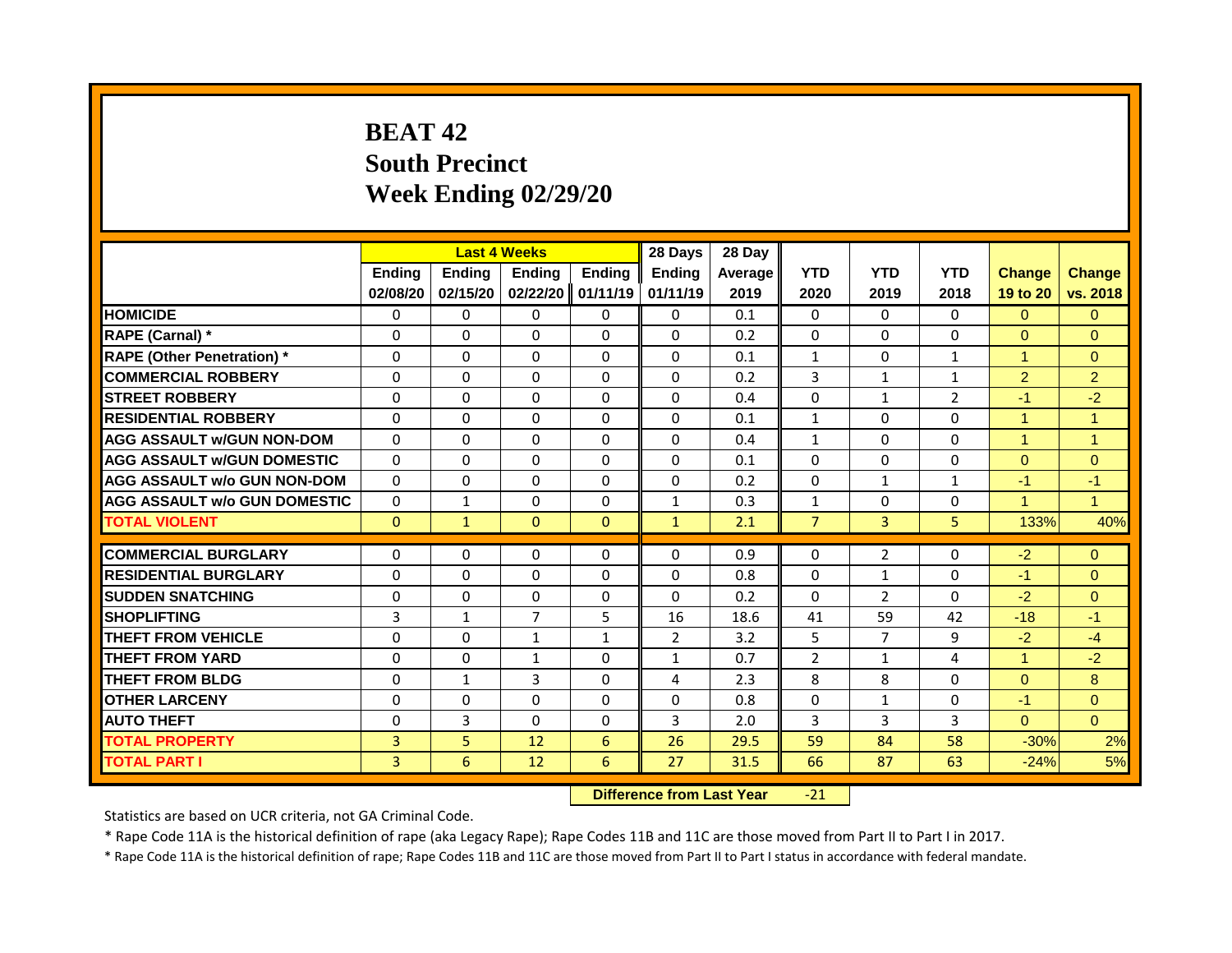# **BEAT 43 South Precinct Week Ending 02/29/20**

|                                     |                | <b>Last 4 Weeks</b> |                |                | 28 Days        | 28 Day  |                |                |              |                |                |
|-------------------------------------|----------------|---------------------|----------------|----------------|----------------|---------|----------------|----------------|--------------|----------------|----------------|
|                                     | <b>Ending</b>  | <b>Endina</b>       | <b>Endina</b>  | <b>Ending</b>  | <b>Endina</b>  | Average | <b>YTD</b>     | <b>YTD</b>     | <b>YTD</b>   | <b>Change</b>  | <b>Change</b>  |
|                                     | 02/08/20       | 02/15/20            | 02/22/20       | 02/29/20       | 02/29/20       | 2019    | 2020           | 2019           | 2018         | 19 to 20       | vs. 2018       |
| <b>HOMICIDE</b>                     | 0              | 0                   | 0              | 0              | 0              | 0.2     | $\Omega$       | $\mathbf{1}$   | 0            | $-1$           | $\overline{0}$ |
| RAPE (Carnal) *                     | 0              | $\Omega$            | $\Omega$       | $\Omega$       | $\Omega$       | 0.2     | $\Omega$       | $\Omega$       | $\mathbf{1}$ | $\Omega$       | $-1$           |
| <b>RAPE (Other Penetration) *</b>   | $\Omega$       | $\Omega$            | $\Omega$       | $\Omega$       | $\Omega$       | 0.1     | $\Omega$       | $\Omega$       | $\Omega$     | $\Omega$       | $\Omega$       |
| <b>COMMERCIAL ROBBERY</b>           | $\Omega$       | $\Omega$            | $\mathbf{1}$   | $\Omega$       | $\mathbf{1}$   | 0.3     | $\overline{2}$ | $\Omega$       | $\Omega$     | $\overline{2}$ | $\overline{2}$ |
| <b>STREET ROBBERY</b>               | $\Omega$       | $\Omega$            | $\Omega$       | $\Omega$       | $\Omega$       | 0.7     | $\Omega$       | $\overline{2}$ | $\Omega$     | $-2$           | $\Omega$       |
| <b>RESIDENTIAL ROBBERY</b>          | $\Omega$       | $\Omega$            | $\Omega$       | 0              | $\Omega$       | 0.1     | $\Omega$       | $\Omega$       | $\Omega$     | $\Omega$       | $\overline{0}$ |
| <b>AGG ASSAULT W/GUN ON-DOM</b>     | $\Omega$       | $\Omega$            | $\Omega$       | $\mathbf{1}$   | $\mathbf{1}$   | 0.6     | 4              | $\Omega$       | $\Omega$     | $\overline{4}$ | $\overline{4}$ |
| <b>AGG ASSAULT W/GUN DOMESTIC</b>   | $\Omega$       | $\Omega$            | $\Omega$       | $\Omega$       | $\Omega$       | 0.2     | $\Omega$       | $\Omega$       | $\Omega$     | $\Omega$       | $\Omega$       |
| <b>AGG ASSAULT w/o GUN NON-DOM</b>  | $\Omega$       | $\Omega$            | $\Omega$       | $\Omega$       | $\Omega$       | 0.6     | $\Omega$       | 1              | 1            | $-1$           | $-1$           |
| <b>AGG ASSAULT w/o GUN DOMESTIC</b> | $\mathbf{1}$   | $\overline{2}$      | $\mathbf{1}$   | $\Omega$       | 4              | 0.6     | 5              | $\mathbf{1}$   | $\mathbf{1}$ | $\overline{4}$ | $\overline{4}$ |
| <b>TOTAL VIOLENT</b>                | $\mathbf{1}$   | $\overline{2}$      | $\overline{2}$ | $\mathbf{1}$   | 6              | 3.5     | 11             | 5              | 3            | 120%           | 267%           |
| <b>COMMERCIAL BURGLARY</b>          | $\Omega$       | $\Omega$            | $\Omega$       | $\Omega$       | $\Omega$       | 1.2     | $\Omega$       | 3              | 3            | $-3$           | $-3$           |
| <b>RESIDENTIAL BURGLARY</b>         | $\Omega$       | $\Omega$            | $\Omega$       | $\Omega$       | $\Omega$       | 2.1     | 6              | 3              | 9            | 3              | $-3$           |
| <b>SUDDEN SNATCHING</b>             | $\Omega$       | 0                   | $\Omega$       | 0              | 0              | 0.2     | $\Omega$       | $\Omega$       | $\Omega$     | $\Omega$       | $\Omega$       |
| <b>SHOPLIFTING</b>                  | $\overline{2}$ | $\Omega$            | $\Omega$       | $\mathbf{1}$   | 3              | 6.8     | $\overline{7}$ | 21             | $\mathbf{1}$ | $-14$          | 6              |
| THEFT FROM VEHICLE                  | 3              | 3                   | $\mathbf{1}$   | $\overline{2}$ | 9              | 2.7     | 11             | 5              | 4            | 6              | $\overline{7}$ |
| <b>THEFT FROM YARD</b>              | $\Omega$       | $\mathbf{1}$        | $\mathbf{1}$   | $\Omega$       | $\overline{2}$ | 1.2     | 3              | $\mathbf{1}$   | 1            | $\overline{2}$ | $\overline{2}$ |
| <b>THEFT FROM BLDG</b>              | $\Omega$       | $\Omega$            | $\Omega$       | $\Omega$       | $\Omega$       | 2.1     | $\mathbf{1}$   | $\overline{7}$ | 8            | $-6$           | $-7$           |
| <b>OTHER LARCENY</b>                | $\Omega$       | 0                   | $\Omega$       | 0              | 0              | 0.5     | $\Omega$       | 0              | $\Omega$     | $\Omega$       | $\Omega$       |
| <b>AUTO THEFT</b>                   | $\mathbf{0}$   | $\Omega$            | $\Omega$       | $\mathbf{1}$   | 1              | 1.8     | $\mathbf{1}$   | $\overline{2}$ | 3            | $-1$           | $-2$           |
| <b>TOTAL PROPERTY</b>               | 5              | $\overline{4}$      | $\overline{2}$ | $\overline{4}$ | 15             | 18.6    | 29             | 42             | 29           | $-31%$         | 0%             |
| <b>TOTAL PART I</b>                 | 6              | 6                   | $\overline{4}$ | 5              | 21             | 22.1    | 40             | 47             | 32           | $-15%$         | 25%            |
|                                     |                |                     |                |                |                |         |                |                |              |                |                |

**Difference from Last Year 47 -7 -12** 

Statistics are based on UCR criteria, not GA Criminal Code.

\* Rape Code 11A is the historical definition of rape (aka Legacy Rape); Rape Codes 11B and 11C are those moved from Part II to Part I in 2017.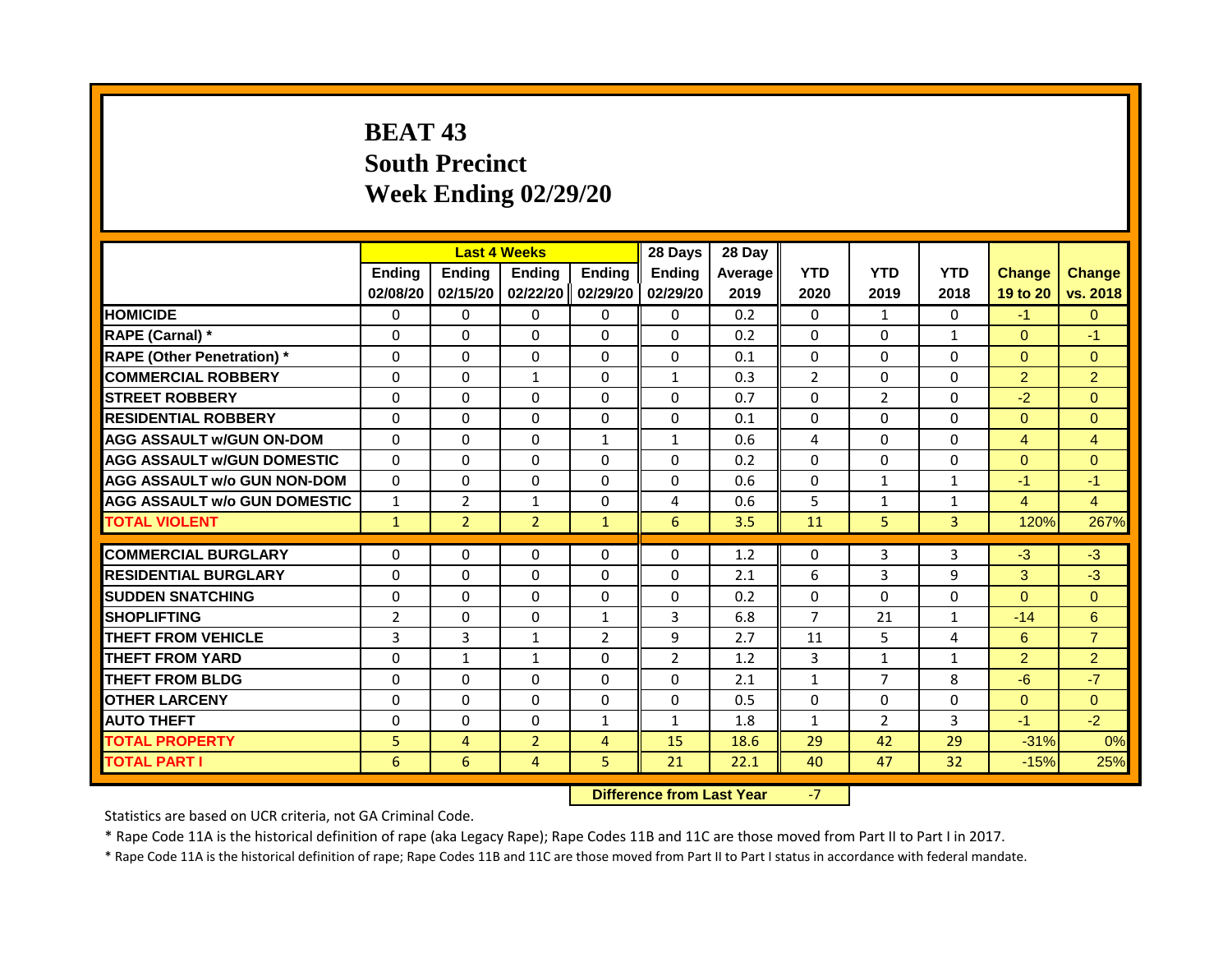# **BEAT 44 South Precinct Week Ending 02/29/20**

|                                     |              | <b>Last 4 Weeks</b> |                |                | 28 Days        | 28 Day  |                |                |                |                |                      |
|-------------------------------------|--------------|---------------------|----------------|----------------|----------------|---------|----------------|----------------|----------------|----------------|----------------------|
|                                     | Ending       | <b>Ending</b>       | Ending         | Ending         | <b>Ending</b>  | Average | <b>YTD</b>     | <b>YTD</b>     | <b>YTD</b>     | <b>Change</b>  | <b>Change</b>        |
|                                     | 02/08/20     | 02/15/20            | 02/22/20       | 02/29/20       | 02/29/20       | 2019    | 2020           | 2019           | 2018           | 19 to 20       | vs. 2018             |
| <b>HOMICIDE</b>                     | 0            | 0                   | 0              | 0              | 0              | 0.1     | $\Omega$       | $\mathbf{1}$   | 0              | $-1$           | $\overline{0}$       |
| RAPE (Carnal) *                     | 0            | $\Omega$            | $\Omega$       | $\Omega$       | $\Omega$       | 0.2     | $\Omega$       | $\mathbf{1}$   | $\Omega$       | $-1$           | $\Omega$             |
| <b>RAPE (Other Penetration) *</b>   | $\Omega$     | $\Omega$            | $\mathbf{1}$   | $\Omega$       | $\mathbf{1}$   | 0.0     | $\overline{2}$ | $\Omega$       | $\mathbf{1}$   | $\overline{2}$ | $\overline{1}$       |
| <b>COMMERCIAL ROBBERY</b>           | $\Omega$     | $\Omega$            | $\Omega$       | $\Omega$       | $\Omega$       | 0.0     | $\Omega$       | $\Omega$       | $\Omega$       | $\overline{0}$ | $\overline{0}$       |
| <b>STREET ROBBERY</b>               | $\Omega$     | $\Omega$            | $\Omega$       | $\Omega$       | $\Omega$       | 0.5     | $\overline{2}$ | $\mathbf{1}$   | $\Omega$       | $\mathbf{1}$   | $\overline{2}$       |
| <b>RESIDENTIAL ROBBERY</b>          | 0            | 0                   | 0              | 0              | 0              | 0.0     | 1              | 0              | 1              | $\mathbf{1}$   | $\overline{0}$       |
| <b>AGG ASSAULT w/GUN NON-DOM</b>    | $\Omega$     | $\mathbf{1}$        | $\Omega$       | $\Omega$       | $\mathbf{1}$   | 0.8     | 3              | 3              | $\mathbf{1}$   | $\Omega$       | $\overline{2}$       |
| <b>AGG ASSAULT W/GUN DOMESTIC</b>   | $\Omega$     | $\Omega$            | $\Omega$       | $\Omega$       | $\Omega$       | 0.2     | $\Omega$       | $\mathbf{1}$   | $\mathbf{1}$   | $-1$           | $-1$                 |
| <b>AGG ASSAULT w/o GUN NON-DOM</b>  | $\Omega$     | $\Omega$            | $\mathbf{1}$   | $\mathbf{1}$   | $\overline{2}$ | 0.4     | $\overline{2}$ | $\Omega$       | $\mathbf{1}$   | 2              | $\overline{1}$       |
| <b>AGG ASSAULT w/o GUN DOMESTIC</b> | $\Omega$     | $\mathbf{1}$        | $\Omega$       | $\Omega$       | $\mathbf{1}$   | 1.2     | $\overline{2}$ | $\overline{2}$ | $\mathbf{1}$   | $\Omega$       | $\blacktriangleleft$ |
| <b>TOTAL VIOLENT</b>                | $\Omega$     | $\overline{2}$      | $\overline{2}$ | $\mathbf{1}$   | 5              | 3.3     | 12             | 9              | 6              | 33%            | 100%                 |
|                                     |              |                     |                |                |                |         |                |                |                |                |                      |
| <b>COMMERCIAL BURGLARY</b>          | $\Omega$     | $\Omega$            | $\Omega$       | $\mathbf{1}$   | $\mathbf{1}$   | 0.8     | $\overline{2}$ | $\overline{2}$ | $\Omega$       | $\Omega$       | $\overline{2}$       |
| <b>RESIDENTIAL BURGLARY</b>         | $\mathbf{1}$ | $\mathbf{1}$        | $\mathbf{1}$   | $\mathbf{1}$   | 4              | 1.5     | $\overline{7}$ | $\Omega$       | $\overline{2}$ | $\overline{7}$ | 5 <sup>5</sup>       |
| <b>SUDDEN SNATCHING</b>             | 0            | 0                   | $\Omega$       | 0              | 0              | 0.2     | 0              | $\overline{2}$ | 0              | $-2$           | $\overline{0}$       |
| <b>SHOPLIFTING</b>                  | 0            | $\mathbf{1}$        | $\Omega$       | $\mathbf{1}$   | $\overline{2}$ | 2.7     | 4              | $\mathbf{1}$   | $\mathbf{1}$   | 3              | 3                    |
| <b>THEFT FROM VEHICLE</b>           | $\mathbf 0$  | 4                   | $\mathbf{1}$   | $\mathbf{1}$   | 6              | 6.5     | 9              | 19             | 9              | $-10$          | $\overline{0}$       |
| <b>THEFT FROM YARD</b>              | $\Omega$     | $\Omega$            | $\Omega$       | $\Omega$       | $\Omega$       | 0.7     | $\Omega$       | $\mathbf{1}$   | $\Omega$       | $-1$           | $\Omega$             |
| <b>THEFT FROM BLDG</b>              | $\Omega$     | $\mathbf{1}$        | $\Omega$       | $\Omega$       | $\mathbf{1}$   | 1.4     | $\mathbf{1}$   | 4              | $\overline{2}$ | $-3$           | $-1$                 |
| <b>OTHER LARCENY</b>                | 1            | $\Omega$            | $\Omega$       | $\Omega$       | 1              | 0.8     | 1              | $\overline{2}$ | $\overline{2}$ | $-1$           | $-1$                 |
| <b>AUTO THEFT</b>                   | $\mathbf{1}$ | 0                   | $\mathbf{1}$   | $\Omega$       | $\overline{2}$ | 2.7     | $\overline{2}$ | 3              | $\overline{2}$ | $-1$           | $\Omega$             |
| <b>TOTAL PROPERTY</b>               | 3            | $\overline{7}$      | 3              | $\overline{4}$ | 17             | 17.3    | 26             | 34             | 18             | $-24%$         | 44%                  |
| <b>TOTAL PART I</b>                 | 3            | 9                   | 5              | 5              | 22             | 20.6    | 38             | 43             | 24             | $-12%$         | 58%                  |
|                                     |              |                     |                | $-100$         |                |         |                |                |                |                |                      |

**Difference from Last Year** -5

Statistics are based on UCR criteria, not GA Criminal Code.

\* Rape Code 11A is the historical definition of rape (aka Legacy Rape); Rape Codes 11B and 11C are those moved from Part II to Part I in 2017.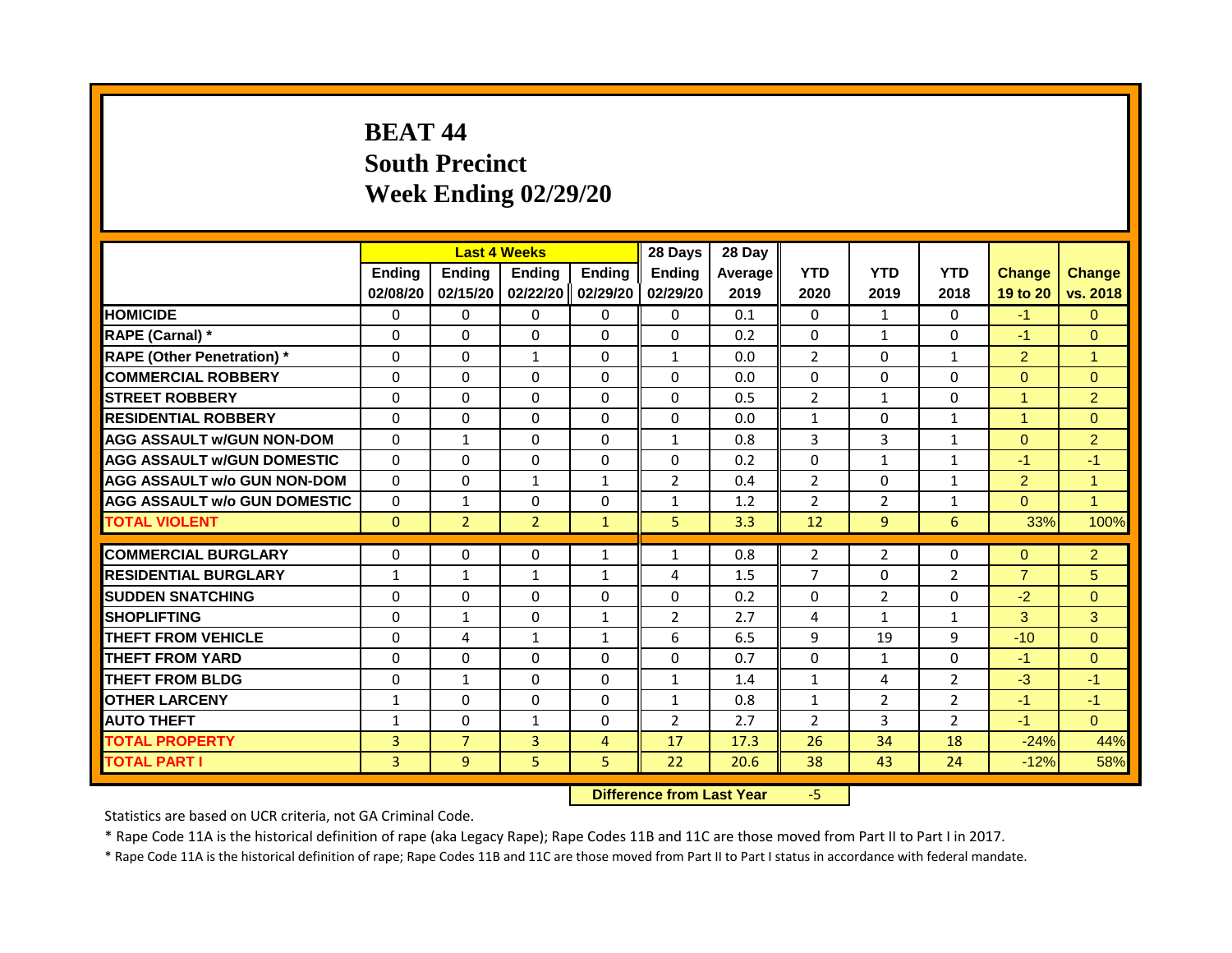# **BEAT 45 South Precinct Week Ending 02/29/20**

|                                     |                | <b>Last 4 Weeks</b> |                |              | 28 Days        | 28 Day  |                |                |                |                |                      |
|-------------------------------------|----------------|---------------------|----------------|--------------|----------------|---------|----------------|----------------|----------------|----------------|----------------------|
|                                     | Ending         | <b>Ending</b>       | Ending         | Ending       | <b>Ending</b>  | Average | <b>YTD</b>     | <b>YTD</b>     | <b>YTD</b>     | <b>Change</b>  | <b>Change</b>        |
|                                     | 02/08/20       | 02/15/20            | 02/22/20       | 02/29/20     | 02/29/20       | 2019    | 2020           | 2019           | 2018           | 19 to 20       | vs. 2018             |
| <b>HOMICIDE</b>                     | 1              | 0                   | 0              | 0            | $\mathbf{1}$   | 0.0     | $\mathbf{1}$   | $\mathbf{0}$   | 0              | $\mathbf{1}$   | $\mathbf{1}$         |
| RAPE (Carnal) *                     | 0              | $\Omega$            | $\Omega$       | $\Omega$     | $\Omega$       | 0.1     | $\mathbf{1}$   | 0              | $\mathbf{1}$   | $\mathbf{1}$   | $\Omega$             |
| <b>RAPE (Other Penetration) *</b>   | $\mathbf{1}$   | $\Omega$            | $\Omega$       | $\Omega$     | $\mathbf{1}$   | 0.0     | $\mathbf{1}$   | $\Omega$       | $\Omega$       | $\mathbf{1}$   | $\mathbf{1}$         |
| <b>COMMERCIAL ROBBERY</b>           | $\Omega$       | $\Omega$            | $\Omega$       | $\Omega$     | $\Omega$       | 0.2     | $\mathbf{1}$   | $\Omega$       | $\mathbf{1}$   | $\mathbf{1}$   | $\mathbf{0}$         |
| <b>STREET ROBBERY</b>               | $\Omega$       | $\Omega$            | $\Omega$       | $\Omega$     | $\Omega$       | 0.3     | $\Omega$       | $\overline{2}$ | $\Omega$       | $-2$           | $\Omega$             |
| <b>RESIDENTIAL ROBBERY</b>          | 0              | 0                   | 0              | 0            | 0              | 0.1     | $\Omega$       | 0              | 0              | $\Omega$       | $\overline{0}$       |
| <b>AGG ASSAULT w/GUN NON-DOM</b>    | $\mathbf{0}$   | $\Omega$            | $\Omega$       | 3            | 3              | 0.5     | 3              | $\mathbf{1}$   | $\Omega$       | $\overline{2}$ | 3                    |
| <b>AGG ASSAULT W/GUN DOMESTIC</b>   | $\Omega$       | $\Omega$            | $\Omega$       | $\Omega$     | $\Omega$       | 0.2     | $\Omega$       | $\mathbf{1}$   | $\Omega$       | $-1$           | $\Omega$             |
| <b>AGG ASSAULT w/o GUN NON-DOM</b>  | $\Omega$       | $\Omega$            | $\Omega$       | $\Omega$     | $\Omega$       | 0.2     | $\Omega$       | $\Omega$       | $\mathbf{1}$   | $\Omega$       | $-1$                 |
| <b>AGG ASSAULT w/o GUN DOMESTIC</b> | $\Omega$       | $\Omega$            | $\Omega$       | $\Omega$     | $\Omega$       | 0.5     | $\mathbf{1}$   | $\overline{2}$ | $\Omega$       | $-1$           | $\blacktriangleleft$ |
| <b>TOTAL VIOLENT</b>                | $\overline{2}$ | $\mathbf{0}$        | $\mathbf{0}$   | 3            | 5              | 1.9     | 8              | 6              | 3              | 33%            | 167%                 |
|                                     |                |                     |                |              |                |         |                |                |                |                |                      |
| <b>COMMERCIAL BURGLARY</b>          | $\Omega$       | $\Omega$            | $\Omega$       | $\Omega$     | $\Omega$       | 0.2     | $\Omega$       | $\mathbf{1}$   | $\Omega$       | $-1$           | $\Omega$             |
| <b>RESIDENTIAL BURGLARY</b>         | $\Omega$       | $\mathbf{1}$        | $\Omega$       | $\mathbf{1}$ | $\overline{2}$ | 1.2     | 3              | $\overline{2}$ | $\overline{7}$ | $\mathbf{1}$   | $-4$                 |
| <b>SUDDEN SNATCHING</b>             | 0              | $\Omega$            | $\Omega$       | $\Omega$     | 0              | 0.1     | $\Omega$       | $\Omega$       | 0              | $\Omega$       | $\overline{0}$       |
| <b>SHOPLIFTING</b>                  | $\mathbf{1}$   | $\overline{2}$      | $\Omega$       | $\Omega$     | 3              | 8.0     | 3              | 24             | 4              | $-21$          | $-1$                 |
| <b>THEFT FROM VEHICLE</b>           | $\mathbf{1}$   | $\Omega$            | $\mathbf{1}$   | $\Omega$     | $\overline{2}$ | 3.1     | 5              | 5              | 11             | $\Omega$       | $-6$                 |
| <b>THEFT FROM YARD</b>              | $\Omega$       | $\Omega$            | $\Omega$       | $\Omega$     | $\Omega$       | 1.2     | $\mathbf{1}$   | 6              | $\mathbf{1}$   | $-5$           | $\Omega$             |
| <b>THEFT FROM BLDG</b>              | $\Omega$       | $\Omega$            | $\mathfrak{p}$ | $\Omega$     | $\overline{2}$ | 1.2     | $\mathfrak{p}$ | $\mathbf{1}$   | $\Omega$       | $\mathbf{1}$   | $\overline{2}$       |
| <b>OTHER LARCENY</b>                | $\Omega$       | 0                   | $\Omega$       | $\Omega$     | $\Omega$       | 0.5     | 1              | $\Omega$       | 1              | $\mathbf{1}$   | $\Omega$             |
| <b>AUTO THEFT</b>                   | 0              | $\Omega$            | $\Omega$       | $\Omega$     | 0              | 1.0     | $\overline{2}$ | $\overline{2}$ | 4              | $\Omega$       | $-2$                 |
| <b>TOTAL PROPERTY</b>               | $\overline{2}$ | 3                   | 3              | $\mathbf{1}$ | 9              | 16.3    | 17             | 41             | 28             | $-59%$         | $-39%$               |
| <b>TOTAL PART I</b>                 | 4              | 3                   | 3              | 4            | 14             | 18.2    | 25             | 47             | 31             | $-47%$         | $-19%$               |
|                                     |                |                     |                |              |                |         |                |                |                |                |                      |

**Difference from Last Year** -22 |

Statistics are based on UCR criteria, not GA Criminal Code.

\* Rape Code 11A is the historical definition of rape (aka Legacy Rape); Rape Codes 11B and 11C are those moved from Part II to Part I in 2017.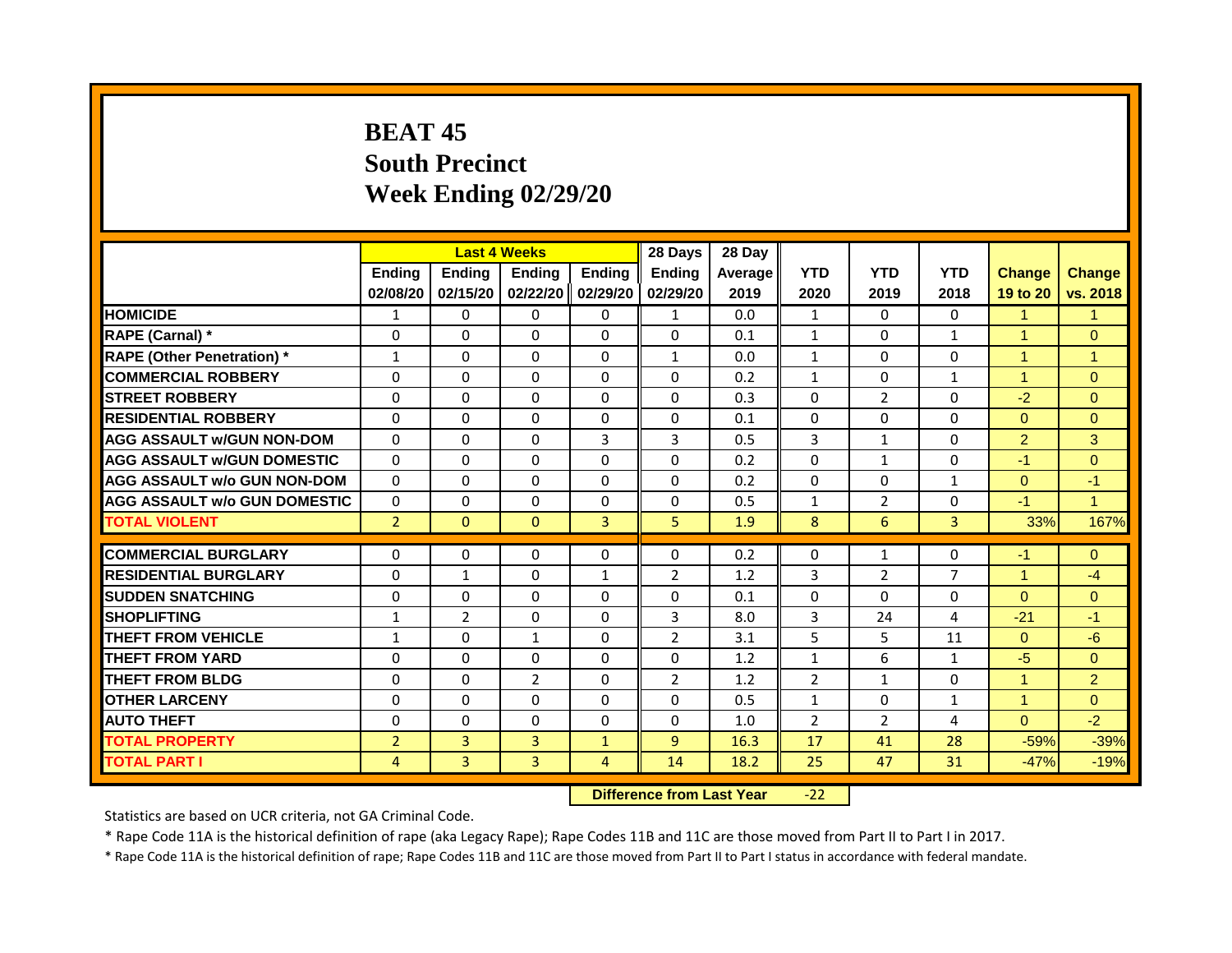## **BEAT 46 South Precinct Week Ending 02/29/20**

|                                     |                |                | <b>Last 4 Weeks</b> |                | 28 Days        | 28 Day  |                |                |                |                      |                      |
|-------------------------------------|----------------|----------------|---------------------|----------------|----------------|---------|----------------|----------------|----------------|----------------------|----------------------|
|                                     | <b>Ending</b>  | <b>Ending</b>  | <b>Endina</b>       | <b>Ending</b>  | <b>Endina</b>  | Average | <b>YTD</b>     | <b>YTD</b>     | <b>YTD</b>     | <b>Change</b>        | <b>Change</b>        |
|                                     | 02/08/20       | 02/15/20       | 02/22/20            | 02/29/20       | 02/29/20       | 2019    | 2020           | 2019           | 2018           | 19 to 20             | vs. 2019             |
| <b>HOMICIDE</b>                     | 0              | 0              | $\Omega$            | $\Omega$       | $\Omega$       | 0.2     | 0              | $\overline{2}$ | 0              | $-2$                 | $\Omega$             |
| RAPE (Carnal) *                     | $\Omega$       | $\Omega$       | $\Omega$            | $\Omega$       | $\Omega$       | 0.2     | $\mathbf{1}$   | $\Omega$       | $\mathbf{1}$   | $\mathbf{1}$         | $\Omega$             |
| <b>RAPE (Other Penetration) *</b>   | $\Omega$       | $\Omega$       | $\Omega$            | $\Omega$       | $\Omega$       | 0.0     | $\mathbf{0}$   | $\Omega$       | $\mathbf{1}$   | $\Omega$             | $-1$                 |
| <b>COMMERCIAL ROBBERY</b>           | $\Omega$       | $\Omega$       | $\Omega$            | $\Omega$       | $\Omega$       | 0.2     | $\Omega$       | $\mathbf{1}$   | $\overline{2}$ | $-1$                 | $-2$                 |
| <b>STREET ROBBERY</b>               | $\Omega$       | $\Omega$       | $\Omega$            | $\Omega$       | $\Omega$       | 0.2     | $\mathbf{1}$   | $\Omega$       | $\Omega$       | $\blacktriangleleft$ | $\mathbf{1}$         |
| <b>RESIDENTIAL ROBBERY</b>          | $\Omega$       | $\Omega$       | $\Omega$            | $\Omega$       | $\Omega$       | 0.0     | $\Omega$       | $\Omega$       | 0              | $\Omega$             | $\overline{0}$       |
| <b>AGG ASSAULT W/GUN NON-DOM</b>    | $\Omega$       | $\Omega$       | $\Omega$            | $\mathbf{1}$   | $\mathbf{1}$   | 0.3     | $\overline{2}$ | $\mathbf{1}$   | 0              | $\mathbf{1}$         | $\overline{2}$       |
| <b>AGG ASSAULT W/GUN DOMESTIC</b>   | $\Omega$       | $\Omega$       | $\Omega$            | $\Omega$       | $\Omega$       | 0.2     | $\Omega$       | $\Omega$       | $\Omega$       | $\Omega$             | $\Omega$             |
| <b>AGG ASSAULT w/o GUN NON-DOM</b>  | $\Omega$       | $\Omega$       | $\Omega$            | $\Omega$       | $\Omega$       | 0.4     | $\mathbf{1}$   | $\Omega$       | $\Omega$       | $\mathbf{1}$         | $\blacktriangleleft$ |
| <b>AGG ASSAULT w/o GUN DOMESTIC</b> | $\Omega$       | $\Omega$       | $\Omega$            | $\Omega$       | $\Omega$       | 0.9     | $\Omega$       | $\overline{2}$ | $\mathbf{1}$   | $-2$                 | $-1$                 |
| <b>TOTAL VIOLENT</b>                | $\mathbf{0}$   | $\mathbf{0}$   | $\Omega$            | $\mathbf{1}$   | $\mathbf{1}$   | 2.5     | 5.             | 6              | 5.             | $-17%$               | 0%                   |
| <b>COMMERCIAL BURGLARY</b>          | 0              | $\Omega$       | $\Omega$            | $\Omega$       | $\Omega$       | 0.8     | $\Omega$       | 2              | $\overline{2}$ | $-2$                 | $-2$                 |
| <b>RESIDENTIAL BURGLARY</b>         | $\mathbf{1}$   | $\Omega$       | $\Omega$            | $\Omega$       | $\mathbf{1}$   | 2.2     | $\overline{2}$ | $\mathbf{1}$   | 9              | $\blacktriangleleft$ | $-7$                 |
| <b>SUDDEN SNATCHING</b>             | $\Omega$       | $\Omega$       | $\Omega$            | $\Omega$       | $\Omega$       | 0.3     | $\mathbf{1}$   | $\Omega$       | $\mathbf{1}$   | $\mathbf{1}$         | $\Omega$             |
| <b>SHOPLIFTING</b>                  | $\mathbf{1}$   | $\overline{2}$ | $\overline{2}$      | $\Omega$       | 5              | 9.6     | 14             | 26             | 21             | $-12$                | $-7$                 |
| <b>THEFT FROM VEHICLE</b>           | $\Omega$       | $\mathbf{1}$   | $\mathbf{1}$        | $\Omega$       | $\overline{2}$ | 4.1     | 3              | 9              | 6              | $-6$                 | $-3$                 |
| <b>THEFT FROM YARD</b>              | 0              | $\mathbf{1}$   | $\Omega$            | $\Omega$       | $\mathbf{1}$   | 0.6     | $\mathbf{1}$   | $\mathbf{1}$   | 0              | $\Omega$             | $\blacktriangleleft$ |
| <b>THEFT FROM BLDG</b>              | $\Omega$       | $\Omega$       | $\Omega$            | $\overline{2}$ | $\overline{2}$ | 2.1     | 5              | $\overline{2}$ | 4              | 3                    | $\mathbf{1}$         |
| <b>OTHER LARCENY</b>                | $\Omega$       | $\Omega$       | $\Omega$            | $\Omega$       | $\Omega$       | 0.8     | $\mathbf{1}$   | $\Omega$       | $\Omega$       | $\mathbf{1}$         | $\mathbf{1}$         |
| <b>AUTO THEFT</b>                   | 0              | $\mathbf{1}$   | $\Omega$            | $\Omega$       | $\mathbf{1}$   | 1.9     | $\mathbf{1}$   | $\overline{7}$ | 9              | $-6$                 | $-8$                 |
| <b>TOTAL PROPERTY</b>               | $\overline{2}$ | 5              | 3                   | $\overline{2}$ | 12             | 22.3    | 28             | 48             | 52             | $-42%$               | $-46%$               |
| <b>TOTAL PART I</b>                 | $\overline{2}$ | 5 <sup>1</sup> | $\overline{3}$      | $\overline{3}$ | 13             | 24.8    | 33             | 54             | 57             | $-39%$               | $-42%$               |
|                                     |                |                |                     |                |                |         |                |                |                |                      |                      |

**Difference from Last Year** -21

Statistics are based on UCR criteria, not GA Criminal Code.

\* Rape Code 11A is the historical definition of rape (aka Legacy Rape); Rape Codes 11B and 11C are those moved from Part II to Part I in 2017.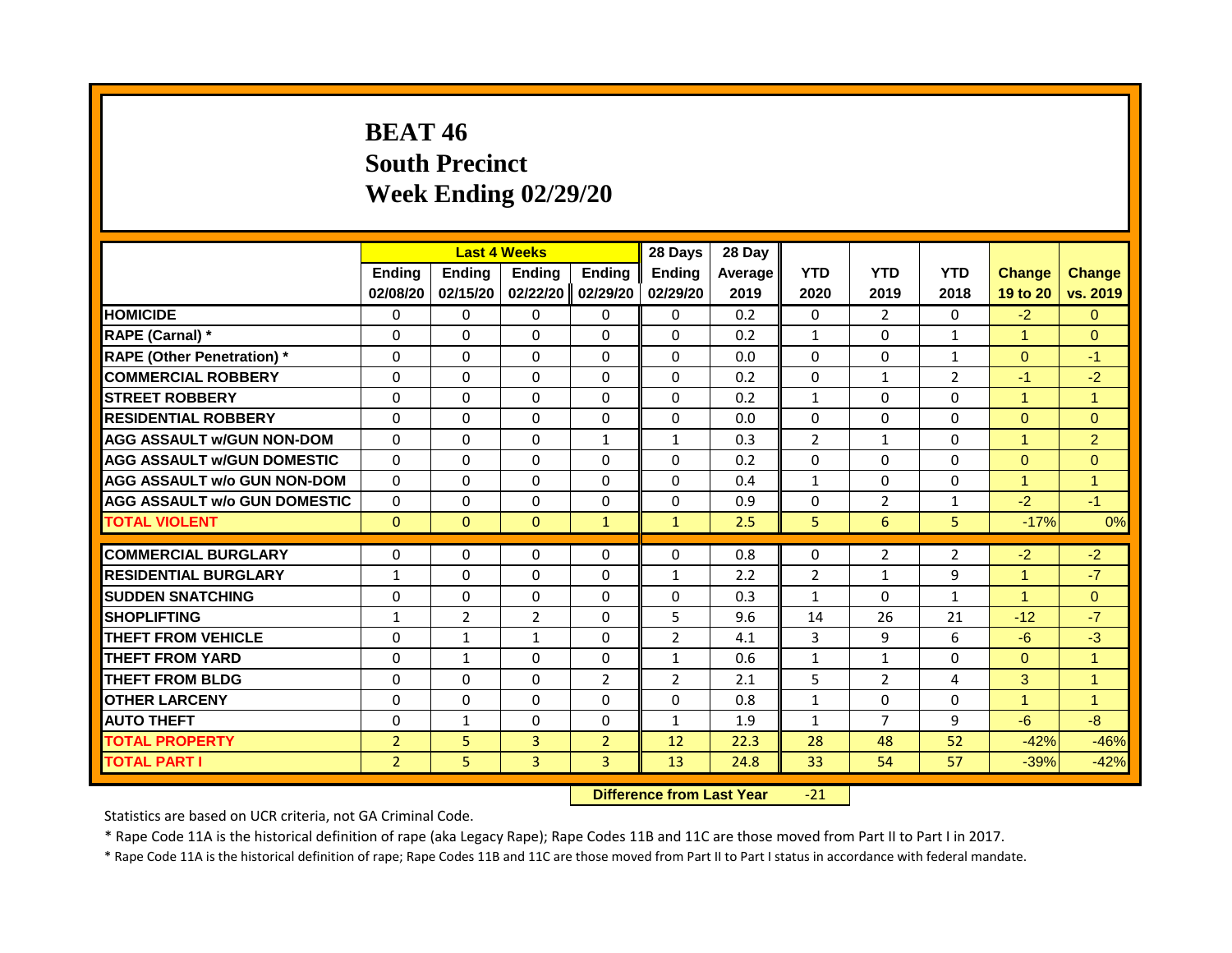# **BEAT 47 South Precinct Week Ending 02/29/20**

|                                     |               |               | <b>Last 4 Weeks</b> |                | 28 Days        | 28 Day  |                |                |                |                      |               |
|-------------------------------------|---------------|---------------|---------------------|----------------|----------------|---------|----------------|----------------|----------------|----------------------|---------------|
|                                     | <b>Ending</b> | <b>Ending</b> | <b>Ending</b>       | <b>Ending</b>  | <b>Ending</b>  | Average | <b>YTD</b>     | <b>YTD</b>     | <b>YTD</b>     | <b>Change</b>        | <b>Change</b> |
|                                     | 02/08/20      | 02/15/20      | 02/22/20            | 02/29/20       | 02/29/20       | 2019    | 2020           | 2019           | 2018           | 19 to 20             | vs. 2018      |
| <b>HOMICIDE</b>                     | $\Omega$      | $\mathbf{0}$  | $\Omega$            | $\mathbf{0}$   | $\Omega$       | 0.0     | $\Omega$       | $\Omega$       | $\Omega$       | $\Omega$             | $\Omega$      |
| RAPE (Carnal) *                     | 0             | $\Omega$      | $\Omega$            | $\Omega$       | $\mathbf{0}$   | 0.0     | $\Omega$       | $\Omega$       | 0              | $\Omega$             | $\Omega$      |
| <b>RAPE (Other Penetration) *</b>   | $\Omega$      | $\Omega$      | $\Omega$            | $\Omega$       | $\Omega$       | 0.0     | $\Omega$       | $\Omega$       | $\Omega$       | $\Omega$             | $\Omega$      |
| <b>COMMERCIAL ROBBERY</b>           | $\Omega$      | $\Omega$      | $\Omega$            | $\Omega$       | $\Omega$       | 0.0     | $\Omega$       | $\Omega$       | 0              | $\Omega$             | $\Omega$      |
| <b>STREET ROBBERY</b>               | $\Omega$      | $\Omega$      | $\Omega$            | $\Omega$       | $\Omega$       | 0.1     | $\Omega$       | $\Omega$       | $\Omega$       | $\Omega$             | $\Omega$      |
| <b>RESIDENTIAL ROBBERY</b>          | $\Omega$      | $\Omega$      | $\Omega$            | $\mathbf{1}$   | $\mathbf{1}$   | 0.0     | $\mathbf{1}$   | $\Omega$       | $\Omega$       | $\mathbf{1}$         | $\mathbf{1}$  |
| <b>AGG ASSAULT W/GUN NON-GUN</b>    | $\Omega$      | $\Omega$      | $\Omega$            | $\Omega$       | $\mathbf{0}$   | 0.2     | $\Omega$       | $\Omega$       | 0              | $\Omega$             | $\Omega$      |
| <b>AGG ASSAULT W/GUN DOMESTIC</b>   | $\Omega$      | $\Omega$      | $\Omega$            | $\Omega$       | $\mathbf{0}$   | 0.1     | $\Omega$       | $\Omega$       | $\Omega$       | $\Omega$             | $\Omega$      |
| <b>AGG ASSAULT w/o GUN NON-DOM</b>  | $\Omega$      | $\Omega$      | $\Omega$            | $\Omega$       | $\mathbf{0}$   | 0.3     | $\Omega$       | $\Omega$       | $\Omega$       | $\Omega$             | $\Omega$      |
| <b>AGG ASSAULT w/o GUN DOMESTIC</b> | $\Omega$      | $\Omega$      | $\Omega$            | $\Omega$       | $\Omega$       | 0.4     | $\mathbf{0}$   | $\mathbf{1}$   | $\Omega$       | $-1$                 | $\Omega$      |
| <b>TOTAL VIOLENT</b>                | $\Omega$      | $\Omega$      | $\Omega$            | $\mathbf{1}$   | $\mathbf{1}$   | 1.1     | $\mathbf{1}$   | $\mathbf{1}$   | $\overline{0}$ | 0%                   | #DIV/0!       |
| <b>COMMERCIAL BURGLARY</b>          | $\Omega$      | $\Omega$      | $\Omega$            | $\Omega$       | $\Omega$       | 0.1     | $\mathbf{0}$   | $\Omega$       | 0              | $\Omega$             | $\Omega$      |
| <b>RESIDENTIAL BURGLARY</b>         | $\Omega$      | $\Omega$      | $\Omega$            | $\Omega$       | $\Omega$       | 0.3     | $\mathbf{1}$   | $\mathbf{1}$   | 4              | $\Omega$             | $-3$          |
| <b>SUDDEN SNATCHING</b>             | $\Omega$      | $\Omega$      | $\Omega$            | $\Omega$       | $\Omega$       | 0.0     | $\Omega$       | $\Omega$       | $\Omega$       | $\Omega$             | $\Omega$      |
| <b>SHOPLIFTING</b>                  | $\Omega$      | $\Omega$      | $\Omega$            | $\Omega$       | $\Omega$       | 0.1     | $\mathbf{0}$   | $\Omega$       | $\mathbf{1}$   | $\Omega$             | $-1$          |
| <b>THEFT FROM VEHICLE</b>           | $\Omega$      | $\mathbf{1}$  | $\mathbf{1}$        | $\Omega$       | $\overline{2}$ | 1.3     | $\overline{2}$ | $\mathbf{1}$   | 6              | 1                    | $-4$          |
| <b>THEFT FROM YARD</b>              | $\Omega$      | $\Omega$      | $\Omega$            | $\Omega$       | $\Omega$       | 0.7     | $\overline{2}$ | $\mathbf{1}$   | $\mathbf{1}$   | 1                    | $\mathbf{1}$  |
| <b>THEFT FROM BLDG</b>              | $\Omega$      | $\Omega$      | $\Omega$            | $\Omega$       | $\Omega$       | 0.5     | $\mathbf{1}$   | $\Omega$       | $\overline{2}$ | $\mathbf{1}$         | $-1$          |
| <b>OTHER LARCENY</b>                | $\Omega$      | $\Omega$      | $\Omega$            | $\Omega$       | $\Omega$       | 0.8     | $\Omega$       | $\overline{2}$ | $\Omega$       | $-2$                 | $\Omega$      |
| <b>AUTO THEFT</b>                   | $\Omega$      | $\Omega$      | $\Omega$            | $\mathbf{1}$   | $\mathbf{1}$   | 0.5     | $\mathbf{1}$   | $\Omega$       | $\mathbf{1}$   | $\blacktriangleleft$ | $\Omega$      |
| <b>TOTAL PROPERTY</b>               | $\Omega$      | $\mathbf{1}$  | $\mathbf{1}$        | $\mathbf{1}$   | 3              | 4.2     | $\overline{7}$ | 5.             | 15             | 40%                  | $-53%$        |
| <b>TOTAL PART I</b>                 | $\mathbf{0}$  | $\mathbf{1}$  | $\mathbf{1}$        | $\overline{2}$ | $\overline{4}$ | 5.3     | 8              | 6              | 15             | 33%                  | $-47%$        |
|                                     |               |               |                     |                |                |         |                |                |                |                      |               |

**Difference from Last Year** 2

Statistics are based on UCR criteria, not GA Criminal Code.

\* Rape Code 11A is the historical definition of rape (aka Legacy Rape); Rape Codes 11B and 11C are those moved from Part II to Part I in 2017.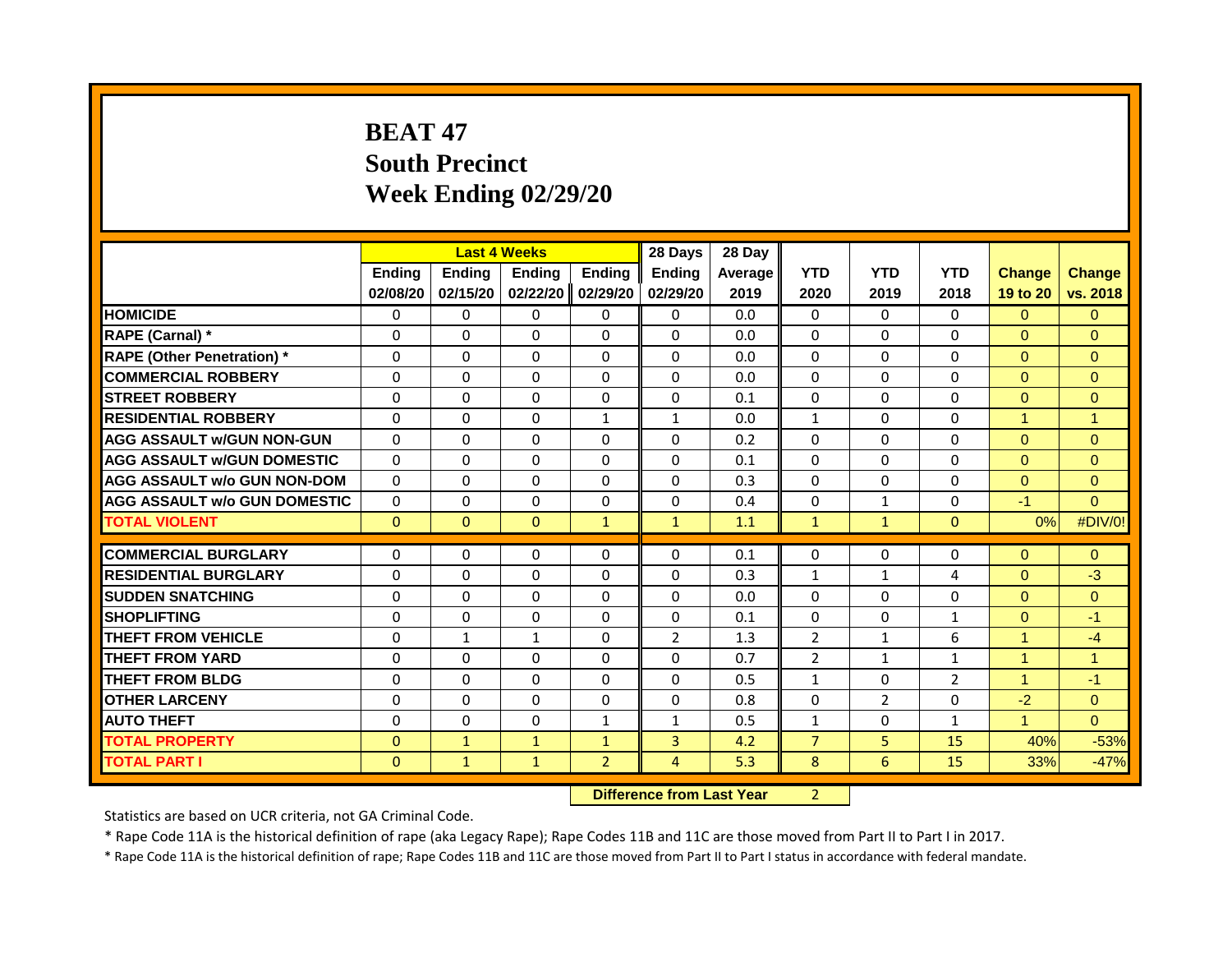# **BEAT 51 East Precinct Week Ending 02/29/20**

|                                     |                |                | <b>Last 4 Weeks</b> |                | 28 Days        | 28 Day  |                |                |                |                |                |
|-------------------------------------|----------------|----------------|---------------------|----------------|----------------|---------|----------------|----------------|----------------|----------------|----------------|
|                                     | <b>Ending</b>  | <b>Ending</b>  | <b>Ending</b>       | <b>Ending</b>  | <b>Ending</b>  | Average | <b>YTD</b>     | <b>YTD</b>     | <b>YTD</b>     | <b>Change</b>  | <b>Change</b>  |
|                                     | 02/08/20       | 02/15/20       | 02/22/20            | 02/29/20       | 02/29/20       | 2019    | 2020           | 2019           | 2018           | 19 to 20       | vs. 2018       |
| <b>HOMICIDE</b>                     | $\mathbf{0}$   | 0              | 0                   | 0              | 0              | 0.2     | $\mathbf{0}$   | $\mathbf{1}$   | $\mathbf{0}$   | $-1$           | $\mathbf{0}$   |
| RAPE (Carnal) *                     | $\Omega$       | $\Omega$       | $\Omega$            | $\Omega$       | $\Omega$       | 0.2     | $\Omega$       | $\Omega$       | $\mathbf{1}$   | $\Omega$       | $-1$           |
| <b>RAPE (Other Penetration)*</b>    | $\Omega$       | 0              | 0                   | $\mathbf{0}$   | $\Omega$       | 0.1     | $\Omega$       | 0              | $\mathbf{1}$   | $\Omega$       | $-1$           |
| <b>COMMERCIAL ROBBERY</b>           | 0              | $\Omega$       | 0                   | $\mathbf{0}$   | $\Omega$       | 0.1     | $\mathbf{0}$   | $\Omega$       | $\Omega$       | $\Omega$       | $\Omega$       |
| <b>STREET ROBBERY</b>               | $\Omega$       | $\Omega$       | 0                   | $\Omega$       | $\Omega$       | 1.2     | $\mathbf{1}$   | $\Omega$       | $\Omega$       | $\overline{1}$ | $\overline{1}$ |
| <b>RESIDENTIAL ROBBERY</b>          | $\Omega$       | $\Omega$       | $\Omega$            | $\mathbf{0}$   | 0              | 0.2     | $\mathbf 0$    | 0              | $\Omega$       | $\Omega$       | $\mathbf{0}$   |
| <b>AGG ASSAULT W/GUN NON-DOM</b>    | $\Omega$       | $\Omega$       | $\Omega$            | $\mathbf{0}$   | $\Omega$       | 1.7     | $\overline{2}$ | 3              | $\overline{2}$ | $-1$           | $\Omega$       |
| <b>AGG ASSAULT W/GUN DOMESTIC</b>   | $\Omega$       | 0              | $\Omega$            | $\mathbf{0}$   | $\Omega$       | 0.5     | $\Omega$       | $\Omega$       | $\Omega$       | $\Omega$       | $\Omega$       |
| <b>AGG ASSAULT w/o GUN NON-DOM</b>  | $\Omega$       | $\mathbf{1}$   | 0                   | $\mathbf{0}$   | $\mathbf{1}$   | 1.5     | 4              | $\overline{2}$ | $\mathbf{1}$   | $\overline{2}$ | 3              |
| <b>AGG ASSAULT W/o GUN DOMESTIC</b> | $\mathbf{1}$   | 1              | 0                   | $\mathbf{0}$   | $\overline{2}$ | 0.8     | 3              | $\overline{2}$ | $\mathbf{1}$   | $\overline{1}$ | $\overline{2}$ |
| <b>TOTAL VIOLENT</b>                | $\mathbf{1}$   | $\overline{2}$ | $\mathbf{0}$        | $\mathbf{0}$   | 3              | 6.4     | 10             | 8              | 6              | 25%            | 67%            |
|                                     |                |                |                     |                |                |         |                |                |                |                |                |
| <b>COMMERCIAL BURGLARY</b>          | $\mathbf{0}$   | 0              | 0                   | 0              | 0              | 0.2     | $\overline{2}$ | 1              | $\overline{2}$ |                | $\mathbf{0}$   |
| <b>RESIDENTIAL BURGLARY</b>         | $\Omega$       | $\Omega$       | 0                   | $\Omega$       | $\Omega$       | 2.8     | 5              | $\mathbf{1}$   | 4              | $\overline{4}$ | $\overline{1}$ |
| <b>SUDDEN SNATCHING</b>             | $\Omega$       | $\Omega$       | 0                   | $\Omega$       | $\Omega$       | 0.0     | 0              | $\Omega$       | $\overline{2}$ | $\Omega$       | $-2$           |
| <b>SHOPLIFTING</b>                  | $\Omega$       | $\mathbf{1}$   | $\Omega$            | $\Omega$       | $\mathbf{1}$   | 2.0     | 5              | $\overline{3}$ | 4              | $\overline{2}$ | $\overline{1}$ |
| <b>THEFT FROM VEHICLE</b>           | 1              | $\Omega$       | $\Omega$            | $\overline{2}$ | 3              | 2.2     | 8              | 6              | 6              | $\overline{2}$ | $\overline{2}$ |
| <b>THEFT FROM YARD</b>              | $\overline{2}$ | $\mathbf{1}$   | 0                   | $\Omega$       | 3              | 1.2     | 6              | $\mathbf{1}$   | 2              | 5              | $\overline{4}$ |
| <b>THEFT FROM BLDG</b>              | 1              | 0              | 3                   | $\Omega$       | 4              | 1.3     | 8              | $\mathbf{1}$   | 5              | $\overline{7}$ | 3              |
| <b>OTHER LARCENY</b>                | $\Omega$       | $\Omega$       | 0                   | $\Omega$       | $\Omega$       | 1.4     | $\overline{2}$ | 4              | 3              | $-2$           | $-1$           |
| <b>AUTO THEFT</b>                   | $\Omega$       | $\mathbf{1}$   | $\Omega$            | $\mathbf{1}$   | $\overline{2}$ | 2.3     | 3              | 6              | 4              | $-3$           | $-1$           |
| <b>TOTAL PROPERTY</b>               | 4              | 3              | 3                   | $\overline{3}$ | 13             | 13.3    | 39             | 23             | 32             | 70%            | 22%            |
| TOTAL PART I                        | 5              | 5              | 3                   | 3              | 16             | 19.8    | 49             | 31             | 38             | 58%            | 29%            |

**Difference from Last Year** 18

Statistics are based on UCR criteria, not GA Criminal Code.

\* Rape Code 11A is the historical definition of rape (aka Legacy Rape); Rape Codes 11B and 11C are those moved from Part II to Part I in 2017.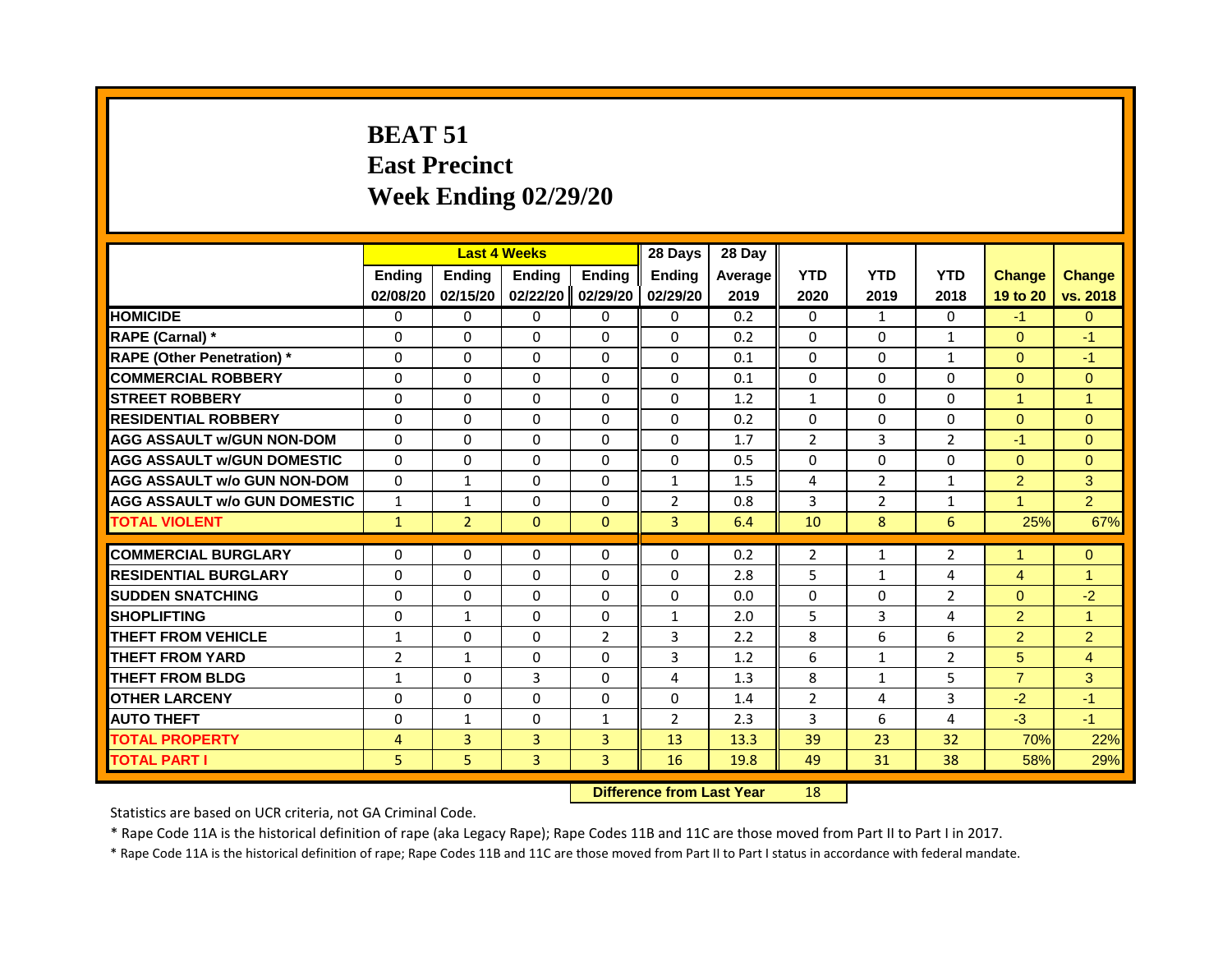# **BEAT 52 East Precinct Week Ending 02/29/20**

|                                     |                      |                | <b>Last 4 Weeks</b> |                      | 28 Days                    | 28 Day     |                |                |                            |                            |                        |
|-------------------------------------|----------------------|----------------|---------------------|----------------------|----------------------------|------------|----------------|----------------|----------------------------|----------------------------|------------------------|
|                                     | <b>Ending</b>        | <b>Ending</b>  | <b>Ending</b>       | <b>Ending</b>        | <b>Ending</b>              | Average    | <b>YTD</b>     | <b>YTD</b>     | <b>YTD</b>                 | <b>Change</b>              | <b>Change</b>          |
|                                     | 02/08/20             | 02/15/20       | 02/22/20            | 02/29/20             | 02/29/20                   | 2019       | 2020           | 2019           | 2018                       | 19 to 20                   | vs. 2018               |
| <b>HOMICIDE</b>                     | $\Omega$             | $\Omega$       | $\Omega$            | $\Omega$             | $\Omega$                   | 0.1        | $\Omega$       | $\Omega$       | $\Omega$                   | $\Omega$                   | $\Omega$               |
| RAPE (Carnal) *                     | 0                    | 0              | 0                   | $\mathbf{0}$         | 0                          | 0.3        | 0              | 0              | 0                          | $\Omega$                   | $\Omega$               |
| <b>RAPE (Other Penetration) *</b>   | $\Omega$             | $\Omega$       | $\Omega$            | $\Omega$             | $\Omega$                   | 0.0        | $\Omega$       | $\Omega$       | $\Omega$                   | $\Omega$                   | $\Omega$               |
| <b>COMMERCIAL ROBBERY</b>           | 0                    | $\Omega$       | $\Omega$            | $\Omega$             | $\Omega$                   | 0.2        | $\Omega$       | $\Omega$       | $\mathbf{1}$               | $\Omega$                   | $-1$                   |
| <b>STREET ROBBERY</b>               | $\Omega$             | $\Omega$       | $\Omega$            | $\Omega$             | $\Omega$                   | 0.9        | $\Omega$       | $\Omega$       | $\Omega$                   | $\Omega$                   | $\Omega$               |
| <b>RESIDENTIAL ROBBERY</b>          | $\Omega$             | $\Omega$       | $\Omega$            | $\Omega$             | $\Omega$                   | 0.2        | $\Omega$       | $\overline{2}$ | $\Omega$                   | $-2$                       | $\Omega$               |
| AGG ASSAULT w/GUN NON-DOM           | $\Omega$             | $\Omega$       | $\Omega$            | $\Omega$             | $\Omega$                   | 1.1        | $\mathbf{1}$   | $\overline{2}$ | 3                          | $-1$                       | $-2$                   |
| <b>AGG ASSAULT W/GUN DOMESTIC</b>   | $\Omega$             | $\Omega$       | $\Omega$            | $\Omega$             | $\Omega$                   | 0.2        | $\Omega$       | $\Omega$       | $\Omega$                   | $\Omega$                   | $\overline{0}$         |
| <b>AGG ASSAULT w/o GUN NON-DOM</b>  | $\Omega$             | $\Omega$       | $\Omega$            | $\Omega$             | $\Omega$                   | 0.8        | $\overline{2}$ | $\mathbf{1}$   | $\overline{2}$             | $\mathbf{1}$               | $\mathbf{0}$           |
| <b>AGG ASSAULT W/o GUN DOMESTIC</b> | $\mathbf{1}$         | $\Omega$       | $\Omega$            | $\mathbf{1}$         | $\overline{2}$             | 0.8        | 4              | 3              | $\mathbf{1}$               | $\blacktriangleleft$       | 3                      |
| <b>TOTAL VIOLENT</b>                | $\mathbf{1}$         | $\mathbf{0}$   | $\mathbf{0}$        | $\mathbf{1}$         | $\overline{2}$             | 4.6        | $\overline{7}$ | 8              | $\overline{7}$             | $-13%$                     | 0%                     |
| <b>COMMERCIAL BURGLARY</b>          |                      |                |                     |                      |                            |            |                |                |                            |                            |                        |
| <b>RESIDENTIAL BURGLARY</b>         | $\Omega$<br>$\Omega$ | $\Omega$       | $\Omega$            | $\Omega$<br>$\Omega$ | $\Omega$<br>$\overline{2}$ | 0.1<br>4.4 | $\Omega$<br>5  | $\Omega$       | $\Omega$<br>$\overline{7}$ | $\Omega$<br>$\overline{4}$ | $\overline{0}$<br>$-2$ |
|                                     |                      | $\mathbf{1}$   | $\mathbf{1}$        |                      |                            |            |                | $\mathbf{1}$   |                            |                            |                        |
| <b>SUDDEN SNATCHING</b>             | 1                    | 0              | $\mathbf{1}$        | $\mathbf{0}$         | $\overline{2}$             | 0.2        | $\overline{2}$ | 0              | 0                          | $\overline{2}$             | $\overline{2}$         |
| <b>SHOPLIFTING</b>                  | $\mathbf{1}$         | $\Omega$       | $\Omega$            | $\Omega$             | $\mathbf{1}$               | 0.5        | 3              | $\Omega$       | $\Omega$                   | 3                          | 3                      |
| <b>THEFT FROM VEHICLE</b>           | 1                    | $\mathbf{1}$   | $\Omega$            | 3                    | 5                          | 4.9        | 12             | 8              | 3                          | 4                          | 9                      |
| <b>THEFT FROM YARD</b>              | $\Omega$             | $\Omega$       | $\Omega$            | $\Omega$             | $\Omega$                   | 2.5        | $\overline{2}$ | $\overline{2}$ | 3                          | $\Omega$                   | $-1$                   |
| <b>THEFT FROM BLDG</b>              | $\overline{2}$       | $\Omega$       | $\mathbf{1}$        | $\mathbf{1}$         | 4                          | 2.8        | $\overline{7}$ | $\overline{7}$ | 2                          | $\Omega$                   | 5                      |
| <b>OTHER LARCENY</b>                | $\Omega$             | $\Omega$       | $\Omega$            | $\Omega$             | $\Omega$                   | 0.8        | $\mathbf{1}$   | 0              | 4                          | $\mathbf{1}$               | $-3$                   |
| <b>AUTO THEFT</b>                   | $\mathbf{1}$         | $\Omega$       | 0                   | $\Omega$             | $\mathbf{1}$               | 2.0        | $\overline{2}$ | 4              | 5                          | $-2$                       | $-3$                   |
| <b>TOTAL PROPERTY</b>               | 6                    | $\overline{2}$ | 3                   | $\overline{4}$       | 15                         | 18.3       | 34             | 22             | 24                         | 55%                        | 42%                    |
| <b>TOTAL PART I</b>                 | $\overline{7}$       | $\overline{2}$ | 3                   | 5.                   | 17                         | 22.9       | 41             | 30             | 31                         | 37%                        | 32%                    |
|                                     |                      |                |                     | $-100$               |                            |            |                |                |                            |                            |                        |

**Difference from Last Year** 11

Statistics are based on UCR criteria, not GA Criminal Code.

\* Rape Code 11A is the historical definition of rape (aka Legacy Rape); Rape Codes 11B and 11C are those moved from Part II to Part I in 2017.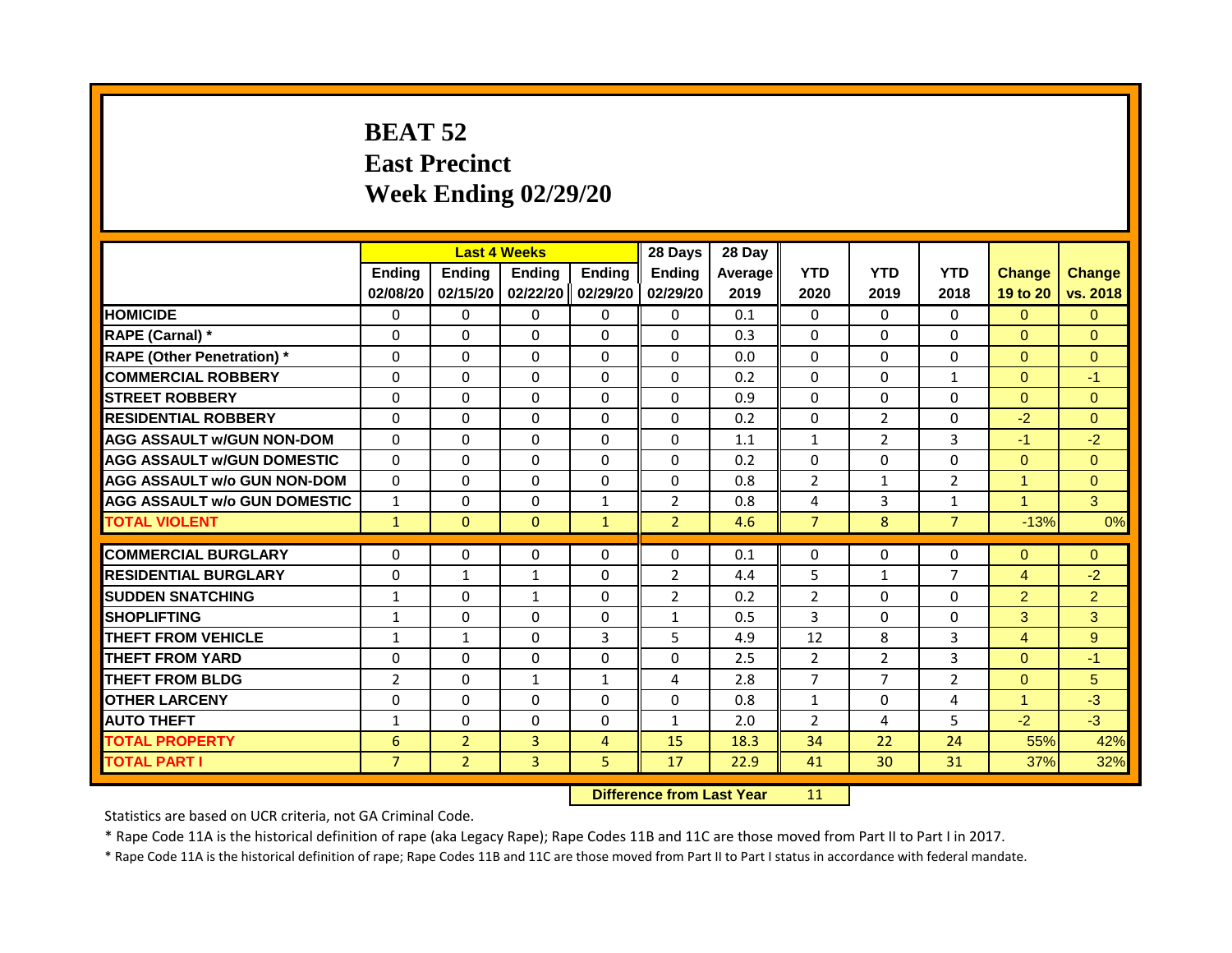# **BEAT 53 East Precinct Week Ending 02/29/20**

|                                     |                |               | <b>Last 4 Weeks</b> |                | 28 Days        | 28 Day  |                |                |                |                |                |
|-------------------------------------|----------------|---------------|---------------------|----------------|----------------|---------|----------------|----------------|----------------|----------------|----------------|
|                                     | <b>Ending</b>  | <b>Ending</b> | <b>Endina</b>       | <b>Ending</b>  | <b>Endina</b>  | Average | <b>YTD</b>     | <b>YTD</b>     | <b>YTD</b>     | <b>Change</b>  | <b>Change</b>  |
|                                     | 02/08/20       | 02/15/20      | 02/22/20            | 02/29/20       | 02/29/20       | 2019    | 2020           | 2019           | 2018           | 19 to 20       | vs. 2018       |
| <b>HOMICIDE</b>                     | 0              | $\Omega$      | $\Omega$            | $\Omega$       | $\Omega$       | 0.0     | $\Omega$       | $\Omega$       | 0              | $\Omega$       | $\overline{0}$ |
| RAPE (Carnal) *                     | $\Omega$       | $\Omega$      | $\Omega$            | $\Omega$       | $\mathbf{0}$   | 0.0     | $\Omega$       | $\mathbf{0}$   | 0              | $\overline{0}$ | $\Omega$       |
| <b>RAPE (Other Penetration)</b> *   | $\Omega$       | $\Omega$      | $\mathbf{1}$        | $\Omega$       | $\mathbf{1}$   | 0.1     | $\mathbf{1}$   | $\Omega$       | $\Omega$       | $\mathbf{1}$   | $\mathbf{1}$   |
| <b>COMMERCIAL ROBBERY</b>           | 0              | $\Omega$      | $\Omega$            | $\Omega$       | $\mathbf{0}$   | 0.0     | $\mathbf{0}$   | $\Omega$       | $\Omega$       | $\Omega$       | $\Omega$       |
| <b>STREET ROBBERY</b>               | $\Omega$       | $\Omega$      | $\Omega$            | $\Omega$       | $\Omega$       | 0.8     | $\mathbf{1}$   | $\mathbf{1}$   | $\mathbf{1}$   | $\Omega$       | $\overline{0}$ |
| <b>RESIDENTIAL ROBBERY</b>          | $\Omega$       | $\Omega$      | $\Omega$            | $\Omega$       | $\Omega$       | 0.0     | $\mathbf{1}$   | $\Omega$       | $\Omega$       | $\mathbf{1}$   | $\mathbf{1}$   |
| <b>AGG ASSAULT w/GUN NON-DOM</b>    | $\Omega$       | $\Omega$      | $\Omega$            | $\Omega$       | $\mathbf{0}$   | 1.3     | $\overline{2}$ | $\overline{2}$ | 0              | $\Omega$       | $\overline{2}$ |
| <b>AGG ASSAULT w/GUN DOMESTIC</b>   | $\Omega$       | $\Omega$      | $\Omega$            | $\Omega$       | $\mathbf{0}$   | 0.2     | $\mathbf{1}$   | $\mathbf{1}$   | 0              | $\Omega$       | $\mathbf{1}$   |
| <b>AGG ASSAULT w/o GUN NON-DOM</b>  | $\Omega$       | $\Omega$      | $\Omega$            | $\mathbf{1}$   | $\mathbf{1}$   | 0.6     | 5              | $\Omega$       | $\overline{2}$ | 5              | 3              |
| <b>AGG ASSAULT w/o GUN DOMESTIC</b> | $\Omega$       | $\Omega$      | $\Omega$            | $\Omega$       | $\Omega$       | 1.7     | $\mathbf{1}$   | $\overline{2}$ | $\mathbf{1}$   | $-1$           | $\Omega$       |
| <b>TOTAL VIOLENT</b>                | $\Omega$       | $\Omega$      | $\mathbf{1}$        | $\mathbf{1}$   | $\overline{2}$ | 4.7     | 12             | 6              | $\overline{4}$ | 100%           | 200%           |
| <b>COMMERCIAL BURGLARY</b>          | $\mathbf{1}$   | $\Omega$      | $\Omega$            | $\Omega$       | $\mathbf{1}$   | 0.2     | $\mathbf{1}$   | $\Omega$       | $\mathbf{1}$   | 1              | $\Omega$       |
| <b>RESIDENTIAL BURGLARY</b>         | $\mathbf{1}$   | $\Omega$      | $\Omega$            | $\mathbf{1}$   | $\overline{2}$ | 3.8     | 5              | 9              | $\overline{7}$ | $-4$           | $-2$           |
| <b>SUDDEN SNATCHING</b>             | $\Omega$       | $\Omega$      | $\Omega$            | $\Omega$       | $\Omega$       | 0.2     | $\mathbf{0}$   | $\Omega$       | $\mathbf{1}$   | $\Omega$       | $-1$           |
| <b>SHOPLIFTING</b>                  | $\Omega$       | $\Omega$      | $\Omega$            | $\Omega$       | $\mathbf{0}$   | 0.3     | $\Omega$       | $\Omega$       | $\overline{2}$ | $\Omega$       | $-2$           |
| <b>THEFT FROM VEHICLE</b>           | $\mathbf{1}$   | $\Omega$      | 3                   | $\mathbf{1}$   | 5              | 3.7     | 8              | $\mathbf{1}$   | $\mathbf{1}$   | $\overline{7}$ | $\overline{7}$ |
| <b>THEFT FROM YARD</b>              | 0              | $\Omega$      | $\Omega$            | $\mathbf{1}$   | $\mathbf{1}$   | 1.4     | 3              | $\mathbf{1}$   | 5              | $\overline{2}$ | $-2$           |
| <b>THEFT FROM BLDG</b>              | $\Omega$       | $\Omega$      | $\Omega$            | $\mathbf{1}$   | $\mathbf{1}$   | 2.7     | $\mathbf{1}$   | 8              | 4              | $-7$           | $-3$           |
| <b>OTHER LARCENY</b>                | $\mathbf{1}$   | $\Omega$      | $\Omega$            | $\mathbf{1}$   | $\overline{2}$ | 1.1     | 3              | 4              | $\overline{2}$ | $-1$           | $\mathbf{1}$   |
| <b>AUTO THEFT</b>                   | 0              | 1             | $\Omega$            | $\Omega$       | $\mathbf{1}$   | 1.3     | $\overline{2}$ | 6              | 5.             | $-4$           | $-3$           |
| <b>TOTAL PROPERTY</b>               | 4              | $\mathbf{1}$  | $\overline{3}$      | 5 <sup>1</sup> | 13             | 14.6    | 23             | 29             | 28             | $-21%$         | $-18%$         |
| <b>TOTAL PART I</b>                 | $\overline{4}$ | $\mathbf{1}$  | $\overline{4}$      | 6              | 15             | 19.3    | 35             | 35             | 32             | 0%             | 9%             |
|                                     |                |               |                     |                |                |         |                |                |                |                |                |

**Difference from Last Year** 0

Statistics are based on UCR criteria, not GA Criminal Code.

\* Rape Code 11A is the historical definition of rape (aka Legacy Rape); Rape Codes 11B and 11C are those moved from Part II to Part I in 2017.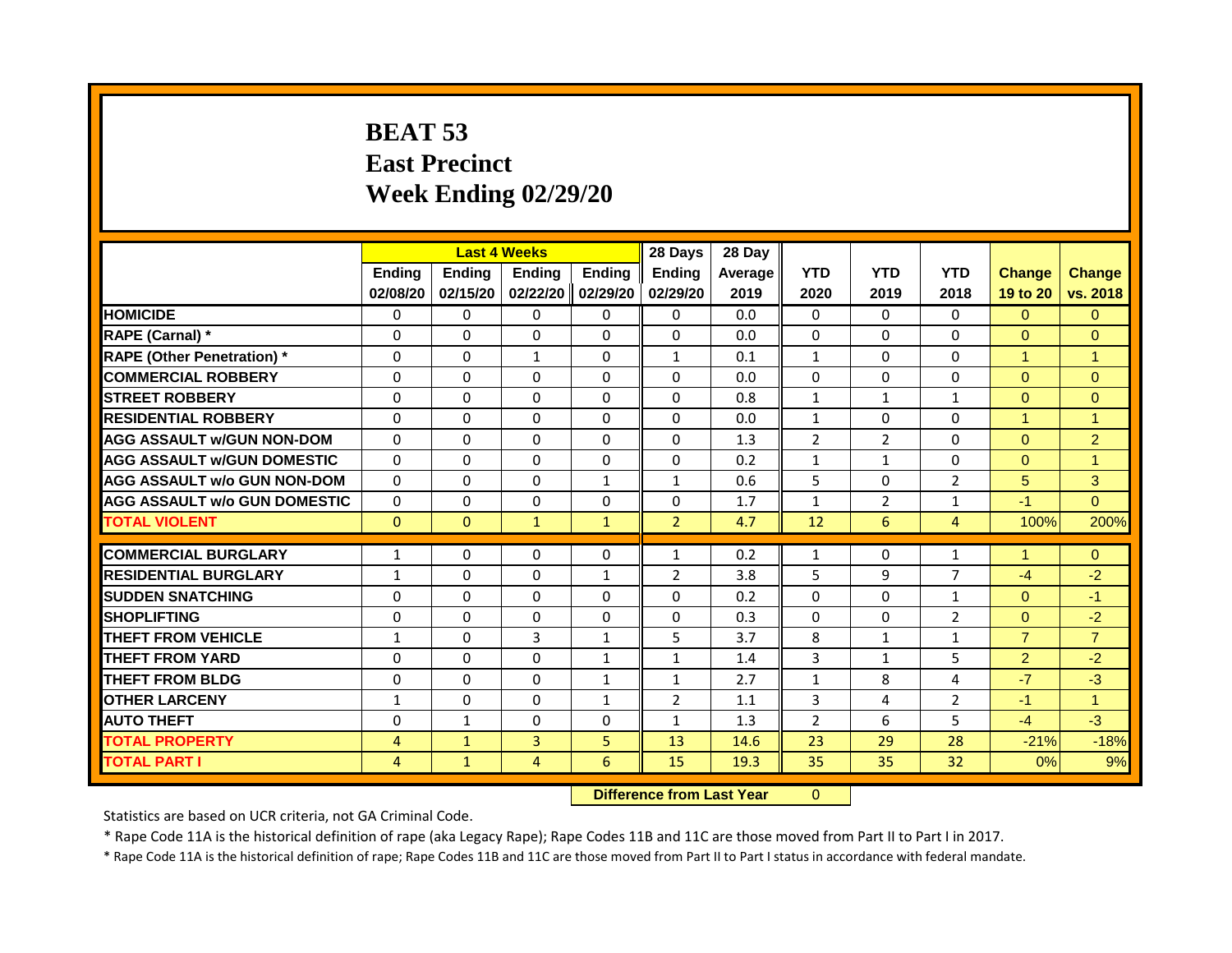# **BEAT 54 East Precinct Week Ending 02/29/20**

|                                     |                |                | <b>Last 4 Weeks</b> |                | 28 Days        | 28 Day  |                |                |                |                |                |
|-------------------------------------|----------------|----------------|---------------------|----------------|----------------|---------|----------------|----------------|----------------|----------------|----------------|
|                                     | Ending         | <b>Ending</b>  | <b>Ending</b>       | <b>Ending</b>  | <b>Ending</b>  | Average | <b>YTD</b>     | <b>YTD</b>     | <b>YTD</b>     | <b>Change</b>  | <b>Change</b>  |
|                                     | 02/08/20       | 02/15/20       | 02/22/20            | 02/29/20       | 02/29/20       | 2019    | 2020           | 2019           | 2018           | 19 to 20       | vs. 2018       |
| <b>HOMICIDE</b>                     | 0              | $\mathbf{0}$   | $\Omega$            | $\mathbf{0}$   | $\mathbf{0}$   | 0.0     | $\Omega$       | $\Omega$       | $\overline{2}$ | $\Omega$       | $-2$           |
| RAPE (Carnal) *                     | 0              | $\Omega$       | $\Omega$            | $\Omega$       | $\Omega$       | 0.2     | $\Omega$       | $\mathbf{1}$   | $\Omega$       | $-1$           | $\Omega$       |
| <b>RAPE (Other Penetration)</b> *   | $\Omega$       | $\Omega$       | $\Omega$            | $\Omega$       | $\Omega$       | 0.0     | $\Omega$       | $\Omega$       | $\Omega$       | $\Omega$       | $\Omega$       |
| <b>COMMERCIAL ROBBERY</b>           | $\Omega$       | $\Omega$       | $\Omega$            | $\Omega$       | $\Omega$       | 0.3     | 3              | $\mathbf{1}$   | $\mathbf{1}$   | $\overline{2}$ | $\overline{2}$ |
| <b>STREET ROBBERY</b>               | $\Omega$       | $\Omega$       | $\Omega$            | $\Omega$       | $\Omega$       | 0.7     | $\mathbf{1}$   | 3              | $\Omega$       | $-2$           | $\overline{1}$ |
| <b>RESIDENTIAL ROBBERY</b>          | $\Omega$       | $\Omega$       | 0                   | $\Omega$       | $\Omega$       | 0.2     | $\Omega$       | $\Omega$       | $\Omega$       | $\Omega$       | $\overline{0}$ |
| <b>AGG ASSAULT w/GUN NON-DOM</b>    | $\Omega$       | 0              | 0                   | $\Omega$       | $\Omega$       | 1.7     | $\mathbf{1}$   | 6              | 4              | $-5$           | $-3$           |
| <b>AGG ASSAULT w/GUN DOMESTIC</b>   | $\Omega$       | $\Omega$       | $\Omega$            | $\Omega$       | $\Omega$       | 0.2     | $\Omega$       | $\Omega$       | $\mathbf{1}$   | $\Omega$       | $-1$           |
| <b>AGG ASSAULT w/o GUN NON-DOM</b>  | $\mathbf{1}$   | $\Omega$       | $\Omega$            | $\Omega$       | $\mathbf{1}$   | 0.8     | $\overline{2}$ | $\Omega$       | $\Omega$       | $\overline{2}$ | $\overline{2}$ |
| <b>AGG ASSAULT W/o GUN DOMESTIC</b> | $\Omega$       | $\mathbf{1}$   | $\Omega$            | $\mathbf{1}$   | $\overline{2}$ | 0.2     | $\overline{2}$ | $\mathbf{1}$   | $\mathbf{1}$   | $\mathbf{1}$   | $\overline{1}$ |
| <b>TOTAL VIOLENT</b>                | $\mathbf{1}$   | $\mathbf{1}$   | $\Omega$            | $\mathbf{1}$   | 3              | 4.2     | $\overline{9}$ | 12             | $\overline{9}$ | $-25%$         | 0%             |
|                                     |                |                |                     |                |                |         |                |                |                |                |                |
| <b>COMMERCIAL BURGLARY</b>          | $\Omega$       | $\Omega$       | $\Omega$            | $\Omega$       | $\Omega$       | 0.5     | 0              | 1              | $\Omega$       | $-1$           | $\overline{0}$ |
| <b>RESIDENTIAL BURGLARY</b>         | $\overline{2}$ | $\Omega$       | $\mathbf{1}$        | $\Omega$       | 3              | 2.9     | 5              | 5              | 13             | $\Omega$       | $-8$           |
| <b>SUDDEN SNATCHING</b>             | $\Omega$       | $\Omega$       | 0                   | $\Omega$       | $\Omega$       | 0.3     | 0              | $\overline{2}$ | 0              | $-2$           | $\Omega$       |
| <b>SHOPLIFTING</b>                  | $\overline{2}$ | 4              | 0                   | $\Omega$       | 6              | 3.1     | $\mathbf{1}$   | 6              | 14             | $-5$           | $-13$          |
| <b>THEFT FROM VEHICLE</b>           | 4              | $\mathbf{1}$   | $\overline{2}$      | $\mathbf{1}$   | 8              | 6.4     | 13             | 3              | 8              | 10             | 5 <sup>5</sup> |
| <b>THEFT FROM YARD</b>              | $\Omega$       | $\mathbf{1}$   | $\Omega$            | $\Omega$       | $\mathbf{1}$   | 2.1     | 3              | 6              | $\overline{2}$ | $-3$           | $\overline{1}$ |
| <b>THEFT FROM BLDG</b>              | $\Omega$       | $\overline{2}$ | $\Omega$            | $\mathbf{1}$   | 3              | 2.2     | 8              | 3              | 5              | 5              | 3              |
| <b>OTHER LARCENY</b>                | 3              | $\Omega$       | $\Omega$            | 1              | 4              | 0.5     | 4              | $\overline{2}$ | 1              | $\overline{2}$ | 3              |
| <b>AUTO THEFT</b>                   | $\Omega$       | $\Omega$       | $\mathbf{1}$        | $\Omega$       | $\mathbf{1}$   | 2.4     | $\overline{2}$ | 8              | $\overline{7}$ | $-6$           | $-5$           |
| <b>TOTAL PROPERTY</b>               | 11             | 8              | $\overline{4}$      | 3              | 26             | 20.6    | 36             | 36             | 50             | 0%             | $-28%$         |
| <b>TOTAL PART I</b>                 | 12             | 9              | 4                   | 4              | 29             | 24.8    | 45             | 48             | 59             | $-6%$          | $-24%$         |
|                                     |                |                |                     | <b>Bandary</b> |                |         |                |                |                |                |                |

**Difference from Last Year** -3

Statistics are based on UCR criteria, not GA Criminal Code.

\* Rape Code 11A is the historical definition of rape (aka Legacy Rape); Rape Codes 11B and 11C are those moved from Part II to Part I in 2017.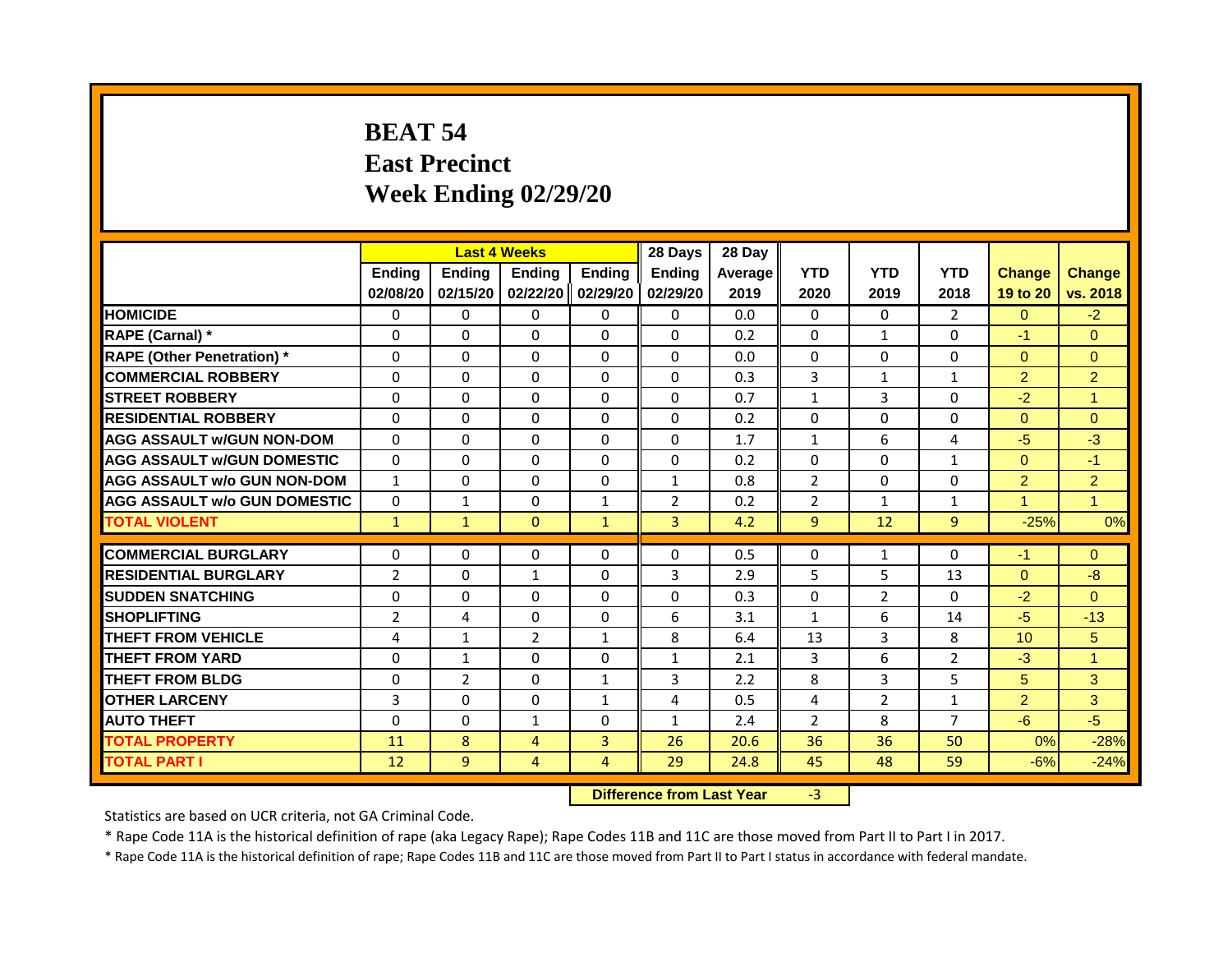# **BEAT 55 East Precinct Week Ending 02/29/20**

|                                     |                | <b>Last 4 Weeks</b> |                |                | 28 Days       | 28 Day  |                |                |                |                |                |
|-------------------------------------|----------------|---------------------|----------------|----------------|---------------|---------|----------------|----------------|----------------|----------------|----------------|
|                                     | <b>Ending</b>  | <b>Endina</b>       | <b>Endina</b>  | <b>Ending</b>  | <b>Ending</b> | Average | <b>YTD</b>     | <b>YTD</b>     | <b>YTD</b>     | <b>Change</b>  | <b>Change</b>  |
|                                     | 02/08/20       | 02/15/20            | 02/22/20       | 02/29/20       | 02/29/20      | 2019    | 2020           | 2019           | 2018           | 19 to 20       | vs. 2018       |
| <b>HOMICIDE</b>                     | $\Omega$       | $\Omega$            | $\Omega$       | $\mathbf{0}$   | $\mathbf{0}$  | 0.0     | $\Omega$       | $\Omega$       | $\mathbf{1}$   | $\Omega$       | $-1$           |
| RAPE (Carnal) *                     | $\Omega$       | $\Omega$            | $\Omega$       | $\Omega$       | $\Omega$      | 0.2     | $\Omega$       | $\mathbf{1}$   | 0              | $-1$           | $\Omega$       |
| <b>RAPE (Other Penetration) *</b>   | $\mathbf{0}$   | $\Omega$            | $\Omega$       | $\Omega$       | $\Omega$      | 0.0     | $\Omega$       | $\Omega$       | 0              | $\Omega$       | $\Omega$       |
| <b>COMMERCIAL ROBBERY</b>           | $\Omega$       | $\Omega$            | $\Omega$       | $\Omega$       | $\Omega$      | 0.1     | $\Omega$       | $\Omega$       | $\Omega$       | $\Omega$       | $\Omega$       |
| <b>STREET ROBBERY</b>               | $\mathbf{1}$   | $\Omega$            | $\Omega$       | $\Omega$       | $\mathbf{1}$  | 0.3     | $\mathbf{1}$   | $\mathbf{1}$   | $\mathbf{1}$   | $\Omega$       | $\Omega$       |
| <b>RESIDENTIAL ROBBERY</b>          | $\Omega$       | $\Omega$            | $\Omega$       | $\Omega$       | $\Omega$      | 0.1     | $\Omega$       | $\Omega$       | $\Omega$       | $\Omega$       | $\Omega$       |
| <b>AGG ASSAULT w/GUN NON- DOM</b>   | $\mathbf{0}$   | $\Omega$            | $\mathbf{0}$   | $\Omega$       | $\Omega$      | 0.2     | $\Omega$       | $\Omega$       | $\overline{2}$ | $\overline{0}$ | $-2$           |
| <b>AGG ASSAULT W/GUN DOMESTIC</b>   | $\Omega$       | $\Omega$            | $\Omega$       | $\Omega$       | $\Omega$      | 0.3     | $\Omega$       | $\Omega$       | $\Omega$       | $\Omega$       | $\Omega$       |
| <b>AGG ASSAULT w/o GUN NON-DOM</b>  | $\mathbf{1}$   | $\Omega$            | $\Omega$       | $\Omega$       | $\mathbf{1}$  | 0.4     | $\mathbf{1}$   | $\mathbf{1}$   | 0              | $\Omega$       | $\mathbf{1}$   |
| <b>AGG ASSAULT w/o GUN DOMESTIC</b> | $\mathbf{1}$   | $\Omega$            | $\Omega$       | $\Omega$       | $\mathbf{1}$  | 0.4     | $\mathbf{1}$   | $\mathbf{1}$   | 0              | $\Omega$       | $\mathbf{1}$   |
| <b>TOTAL VIOLENT</b>                | $\overline{3}$ | $\Omega$            | $\mathbf{0}$   | $\mathbf{0}$   | 3             | 2.0     | $\overline{3}$ | $\overline{4}$ | 4              | $-25%$         | $-25%$         |
| <b>COMMERCIAL BURGLARY</b>          | $\Omega$       | $\Omega$            | $\Omega$       | $\Omega$       | $\Omega$      | 0.5     | $\mathbf{1}$   | $\Omega$       | $\mathbf{1}$   | 1              | $\Omega$       |
| <b>RESIDENTIAL BURGLARY</b>         | $\Omega$       | $\mathbf{1}$        | $\overline{2}$ | $\Omega$       | 3             | 1.8     | 4              | 5              | 4              | $-1$           | $\Omega$       |
| <b>SUDDEN SNATCHING</b>             | $\Omega$       | $\Omega$            | $\Omega$       | $\Omega$       | $\Omega$      | 0.2     | $\Omega$       | 1              | $\Omega$       | $-1$           | $\Omega$       |
| <b>SHOPLIFTING</b>                  | $\mathbf{1}$   | 4                   | 6              | 6              | 17            | 16.0    | 4              | 26             | 24             | $-22$          | $-20$          |
| <b>THEFT FROM VEHICLE</b>           | $\Omega$       | $\mathbf{1}$        | $\Omega$       | $\overline{2}$ | 3             | 3.6     | 4              | 6              | $\mathbf{1}$   | $-2$           | 3 <sup>1</sup> |
| <b>THEFT FROM YARD</b>              | $\Omega$       | $\Omega$            | $\Omega$       | $\Omega$       | $\Omega$      | 1.3     | $\overline{2}$ | 3              | 3              | $-1$           | $-1$           |
| <b>THEFT FROM BLDG</b>              | $\mathbf{1}$   | $\Omega$            | $\mathbf{1}$   | $\mathbf{1}$   | 3             | 1.8     | 4              | $\overline{2}$ | 4              | $\overline{2}$ | $\Omega$       |
| <b>OTHER LARCENY</b>                | $\Omega$       | $\Omega$            | $\Omega$       | $\Omega$       | $\Omega$      | 0.3     | $\mathbf{1}$   | $\Omega$       | $\mathbf{1}$   | $\mathbf{1}$   | $\Omega$       |
| <b>AUTO THEFT</b>                   | $\mathbf{0}$   | $\Omega$            | $\mathbf{1}$   | $\Omega$       | $\mathbf{1}$  | 0.8     | $\overline{2}$ | $\overline{2}$ | 4              | $\overline{0}$ | $-2$           |
| <b>TOTAL PROPERTY</b>               | $\overline{2}$ | 6                   | 10             | $\overline{9}$ | 27            | 26.2    | 22             | 45             | 42             | $-51%$         | $-48%$         |
| <b>TOTAL PART I</b>                 | 5              | 6                   | 10             | 9              | 30            | 28.2    | 25             | 49             | 46             | $-49%$         | $-46%$         |
|                                     |                |                     |                |                |               |         |                |                |                |                |                |

**Difference from Last Year** -24

Statistics are based on UCR criteria, not GA Criminal Code.

\* Rape Code 11A is the historical definition of rape (aka Legacy Rape); Rape Codes 11B and 11C are those moved from Part II to Part I in 2017.